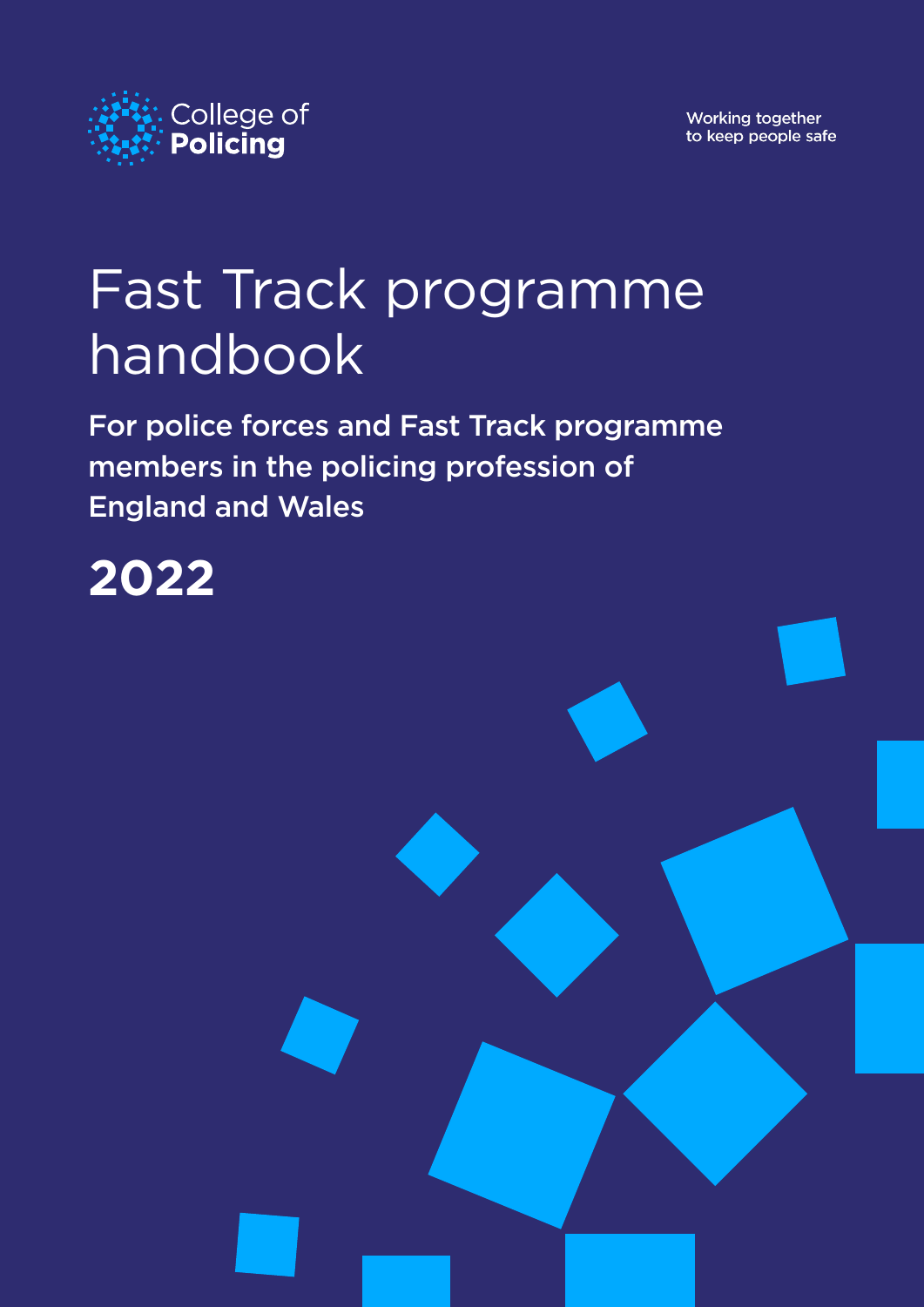© College of Policing Limited (2022)

This publication is licensed under the terms of the Non-Commercial College Licence v1.1 except where otherwise stated. To view this licence, visit **[college.police.uk/non-commercial-college-licence](https://www.college.police.uk/non-commercial-college-licence)**

Where we have identified any third-party copyright information, you will need to obtain permission from the copyright holders concerned. This publication may contain public sector information licensed under the Open Government Licence v3.0 at **[nationalarchives.gov.uk/doc/open-government-licence/](http://nationalarchives.gov.uk/doc/open-government-licence/version/3)  [version/3](http://nationalarchives.gov.uk/doc/open-government-licence/version/3)**

This publication is available for download at **[college.police.uk](https://www.college.police.uk/)**

If you have any enquiries regarding this publication, please contact us at **[FastTrack@college.police.uk](mailto:FastTrack%40college.police.uk?subject=Fast%20Track%20handbook)**

This document has been created with the intention of making the content accessible to the widest range of people, regardless of disability or impairment. To enquire about having this document provided in an alternative format, please contact us at **[contactus@college.police.uk](mailto:contactus@college.police.uk)**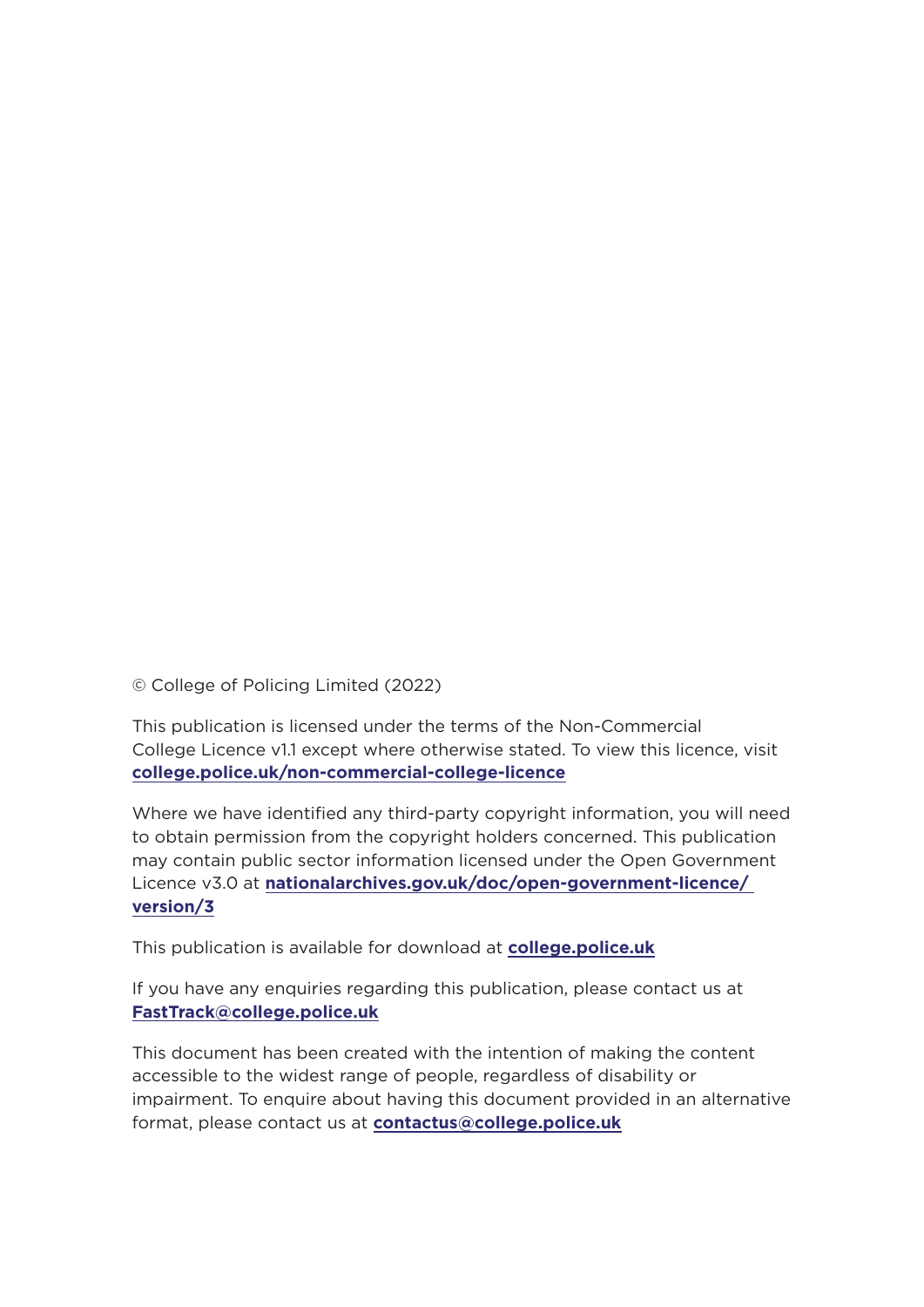### **Contents**

|    | Aims of the Fast Track programme                                 | 4               |
|----|------------------------------------------------------------------|-----------------|
| 2  | <b>Quality assurance</b>                                         | 5               |
|    |                                                                  |                 |
| 3  | <b>Governance roles and responsibilities</b>                     | 7               |
|    | 3.1 The Fast Track and Direct Entry Professional Reference Group | 7               |
|    | 3.2 The College of Policing                                      | 7               |
|    | 3.3 Forces                                                       | $\overline{7}$  |
| 4  | <b>Monitoring and evaluation</b>                                 | 9               |
| 5  | <b>Eligibility</b>                                               | 10              |
|    | 5.1 Forces                                                       | 10 <sup>°</sup> |
|    | 5.2 Serving police constables                                    | 10              |
|    | 5.3 Inter-force transfers                                        | 12 <sup>°</sup> |
| 6  | <b>Attraction</b>                                                | 1 <sub>3</sub>  |
| 7  | The application process                                          | 14              |
| 8  | The national assessment centre                                   | 16              |
|    | 8.1 Fast Track programme for serving police constables           |                 |
|    | Accommodations and Reasonable Adjustments for Candidates         | 16              |
| 9  | <b>Final candidate selection</b>                                 | 18              |
|    | 10 Status on appointment and during the programme                | 19              |
| 11 | <b>Programme structure</b>                                       | 20              |
|    | 11.1 Core learning and assessment objectives                     | 20              |
|    | 11.2 Programme content and delivery                              | 20              |
|    | 11.3 Custody attachment                                          | 21              |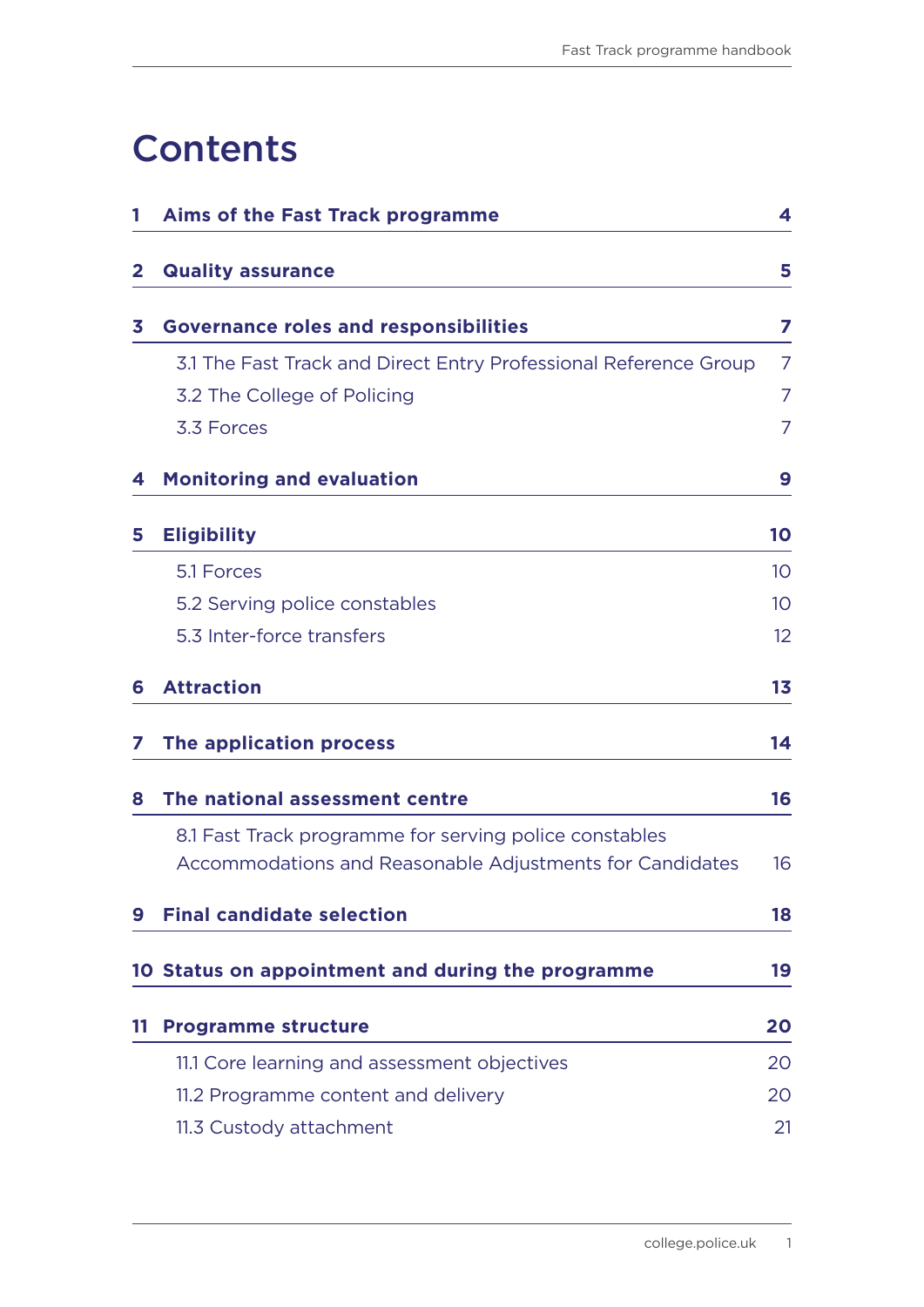| 11.4 Community project                                       | 22 |
|--------------------------------------------------------------|----|
| 11.5 Detective pathway                                       | 23 |
| <b>12 Assessment</b>                                         | 24 |
| 12.1 NPPF Step 1 - Competence in current rank                | 25 |
| 12.2 NPPF Step 2 - Inspectors' knowledge examination         | 25 |
| 12.3 NPPF Step 4 - Sergeants' work-based assessment          | 26 |
| 12.4 NPPF Step 3                                             | 27 |
| <b>13 Promotion</b>                                          | 28 |
| 13.1 Officers' OSPRE <sup>®</sup> Part 1 and 2 qualified     | 29 |
| 13.2 Officers' OSPRE® Part 1 and NPPF Step 2 Sergeants legal |    |
| examination qualified                                        | 29 |
| 13.3 Promotion post-programme                                | 30 |
| 14 Managing and supporting programme members                 | 31 |
| 14.1 Line management                                         | 31 |
| 14.2 Performance management and performance                  |    |
| assessment report                                            | 31 |
| 14.3 Personal development plan                               | 33 |
| 14.4 Mentoring support                                       | 33 |
| 14.5 Part-time or flexible working                           | 34 |
| 14.6 Post-programme career management                        | 35 |
| 15 Deferral or extension while on programme                  | 36 |
| 15.1 Programme member requests                               | 36 |
| 15.2 Force requests                                          | 37 |
| 15.3 Considering a deferral or extension request             | 38 |
| 15.4 Recommencing the programme following a deferral         | 38 |
| 16 Exit from the programme                                   | 39 |
| 16.1 Programme member requests                               | 39 |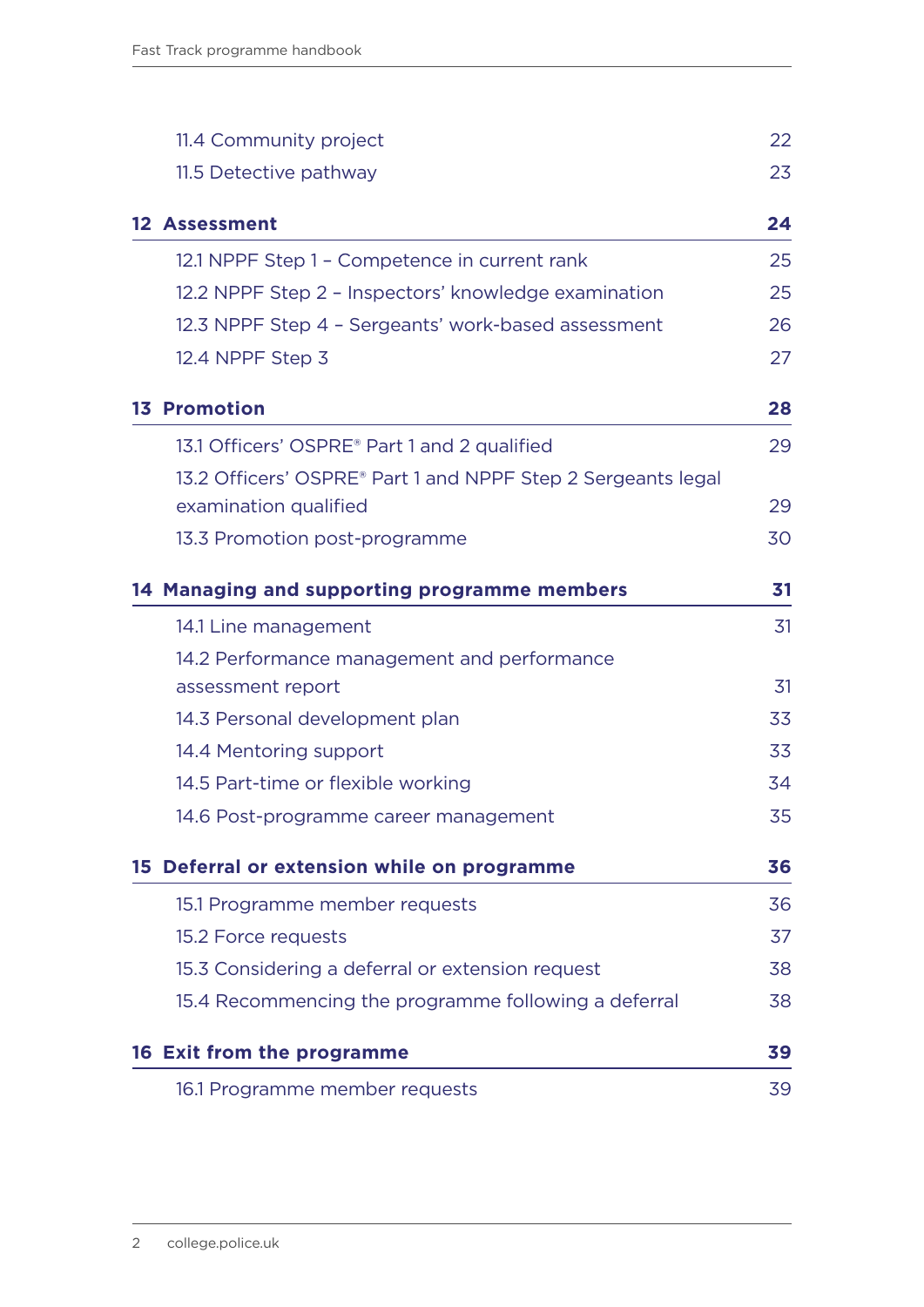| 16.2 Force's request                        | 39 |
|---------------------------------------------|----|
| 16.3 College of Policing request            | 40 |
| 16.4 Exit interviews                        | 40 |
| 17 Appeals                                  | 41 |
| <b>18 Personnel arrangements</b>            | 42 |
| 18.1 Force transfers while on the programme | 42 |
| 18.2 Fairness at work or grievance          | 42 |
| 18.3 Officer welfare and support            | 42 |
| <b>19 Financial arrangements</b>            | 43 |
| 19.1 Programme members' expenses            | 43 |
| 19.2 Funding                                | 43 |
| 19.3 Officer pay                            | 43 |
| <b>20 Contact information</b>               | 43 |
| <b>Appendix A</b>                           | 44 |
| National minimum requirements               | 44 |
| <b>Appendix B</b>                           | 47 |
| Indicative Programme structure for Cohort 7 | 47 |
| <b>Appendix C</b>                           | 48 |
| Performance assessment report for           |    |
| <b>Fast Track Programme</b>                 | 48 |
| <b>Review</b>                               | 50 |
| <b>Final review</b>                         | 52 |
| <b>Appendix D</b>                           | 54 |
| Learning outcomes for Fast Track custody    | 54 |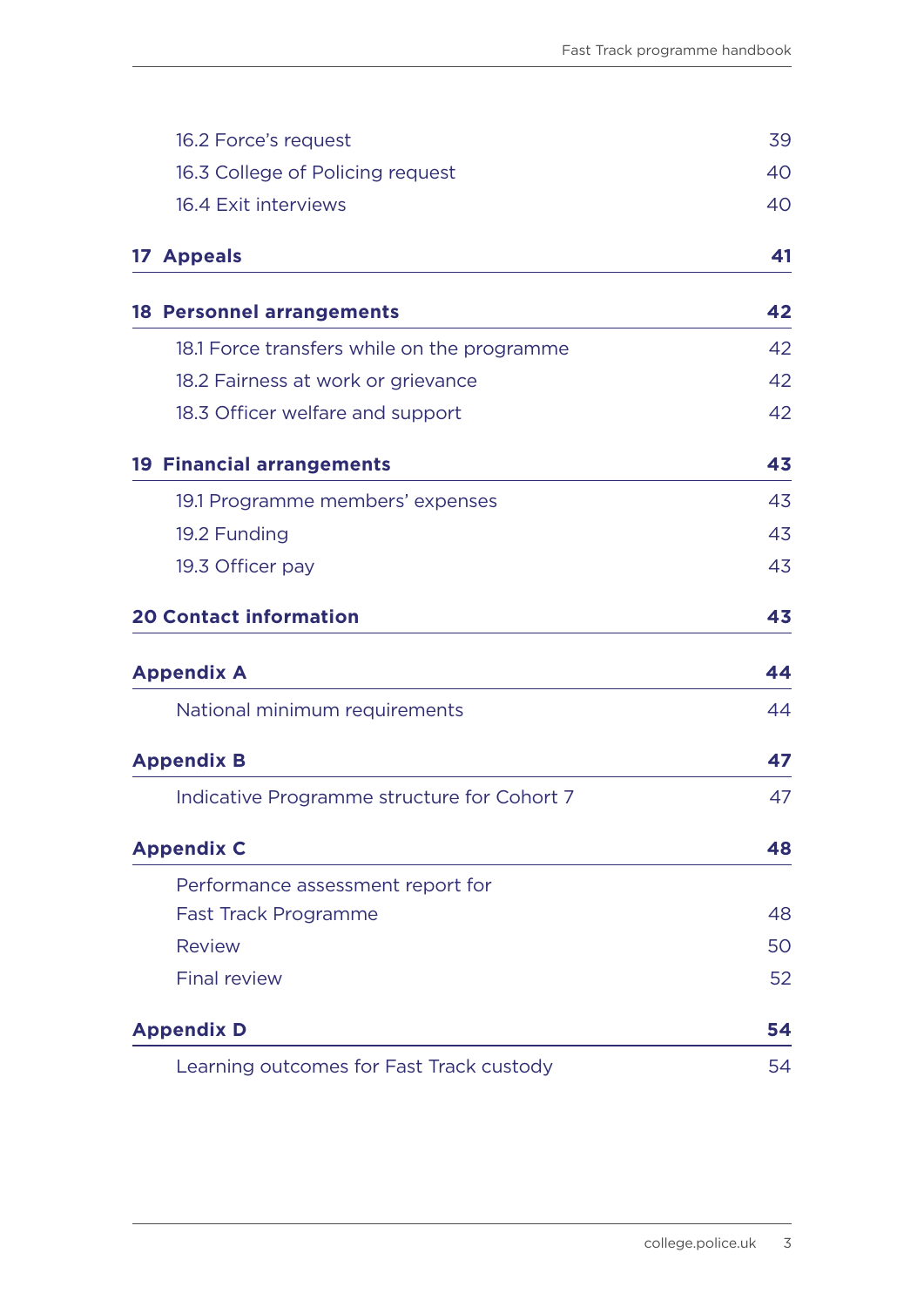## <span id="page-5-0"></span>1 Aims of the Fast Track programme

The Fast Track programme is provided for by the Police Regulations 2003 and the Police (Promotion) Regulations 1996. It supports the **National Policing Vision** in helping the successful implementation of force talent management strategies by:

- attracting, identifying and developing the most talented constables from within the police service who have the desire to make a difference and reach the senior levels of police leadership and will bring new perspectives, diversity of thought and backgrounds, have a positive influence supporting the continuous development of policing, and impact on the management and culture of the service
- offering a development programme and promotion mechanism that supports individuals to advance to the rank of inspector within two years for serving constables and to reach the senior ranks of the service (at least superintendent)
- supporting individuals' continuing development to provide a cadre of officers with the skills, experience and capacity to reach senior ranks of the service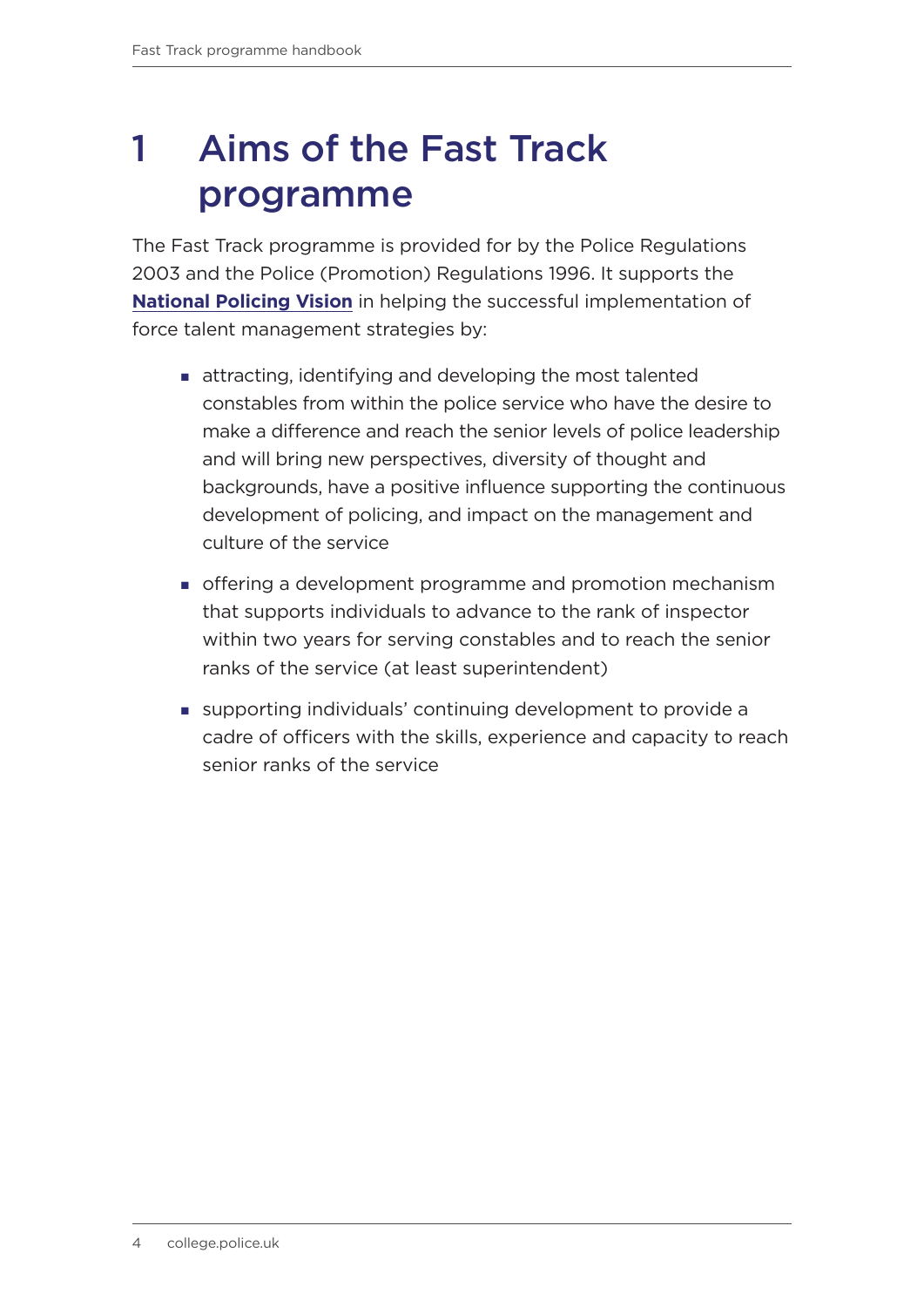### <span id="page-6-0"></span>2 Quality assurance

As the body responsible for setting professional standards for policing, the College of Policing has set national minimum requirements (NMRs) that forces must adhere to to successfully implement and deliver the programme.

These requirements have been agreed by the Fast Track and Direct Entry (FTDE) Quality Assurance and Evaluation Steering Group, a subgroup of the FTDE Professional Reference Group.

The overarching rationale for the NMR is to define the critical success factors for effectively and consistently implementing the programme and support local planning to address the following key concerns:

- to attract and retain the most talented individuals as police officers, we need high standards to avoid them leaving to join what they see as better talent management programmes
- as Fast Track is a locally implemented national programmes, we need to ensure standards are met at a national minimum level
- **the College must meet periodic progress reporting requirements** to its stakeholders on programme implementation as part of its continuous improvement processes – performance against these NMRs will support those reports and help the College develop a knowledge and evidence base of what works in terms of programme implementation
- evidence collected as part of this process will support local force quality assurance and evaluation requirements
- the College is required to submit an evaluation report to Parliament in 2019 on how successfully the programme has been implemented and performance against these NMRs will support that report

The document used to support the quality assurance of the scheme is the FTDE Planning and Implementation Tool. This will be used by the force single point of contact (SPOC) and College Fast Track lead to track and improve the implementation across the force.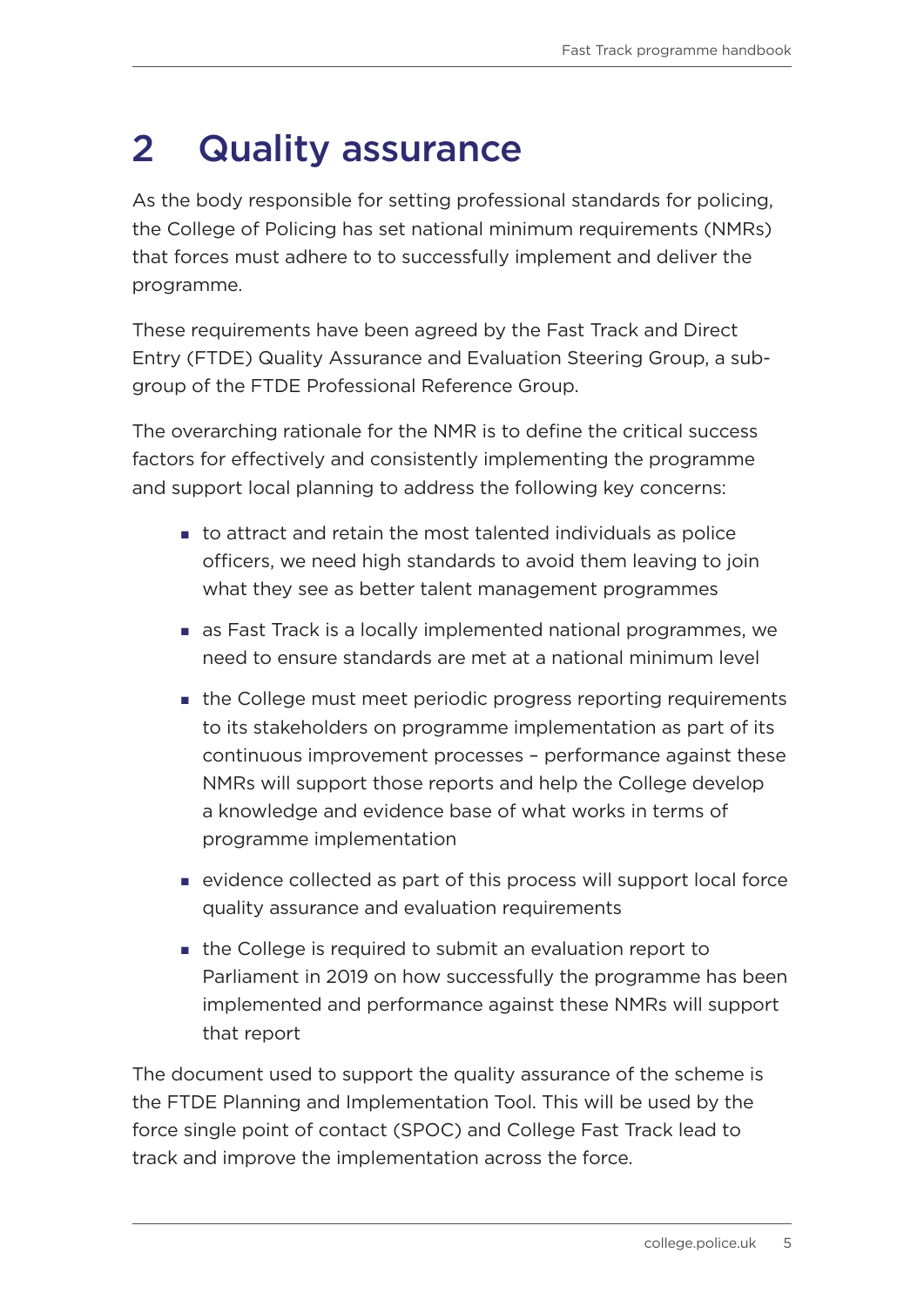**[Appendix A](#page-45-1)** outlines the NMRs incorporated in the Planning Implementation Tool. Review these regularly to ensure that the NMRs are being met and also for forward planning to ensure that measures are in place to meet significant events such as the application process.

Also use the Planning and Implementation Tool when inducting a new force SPOC into the role.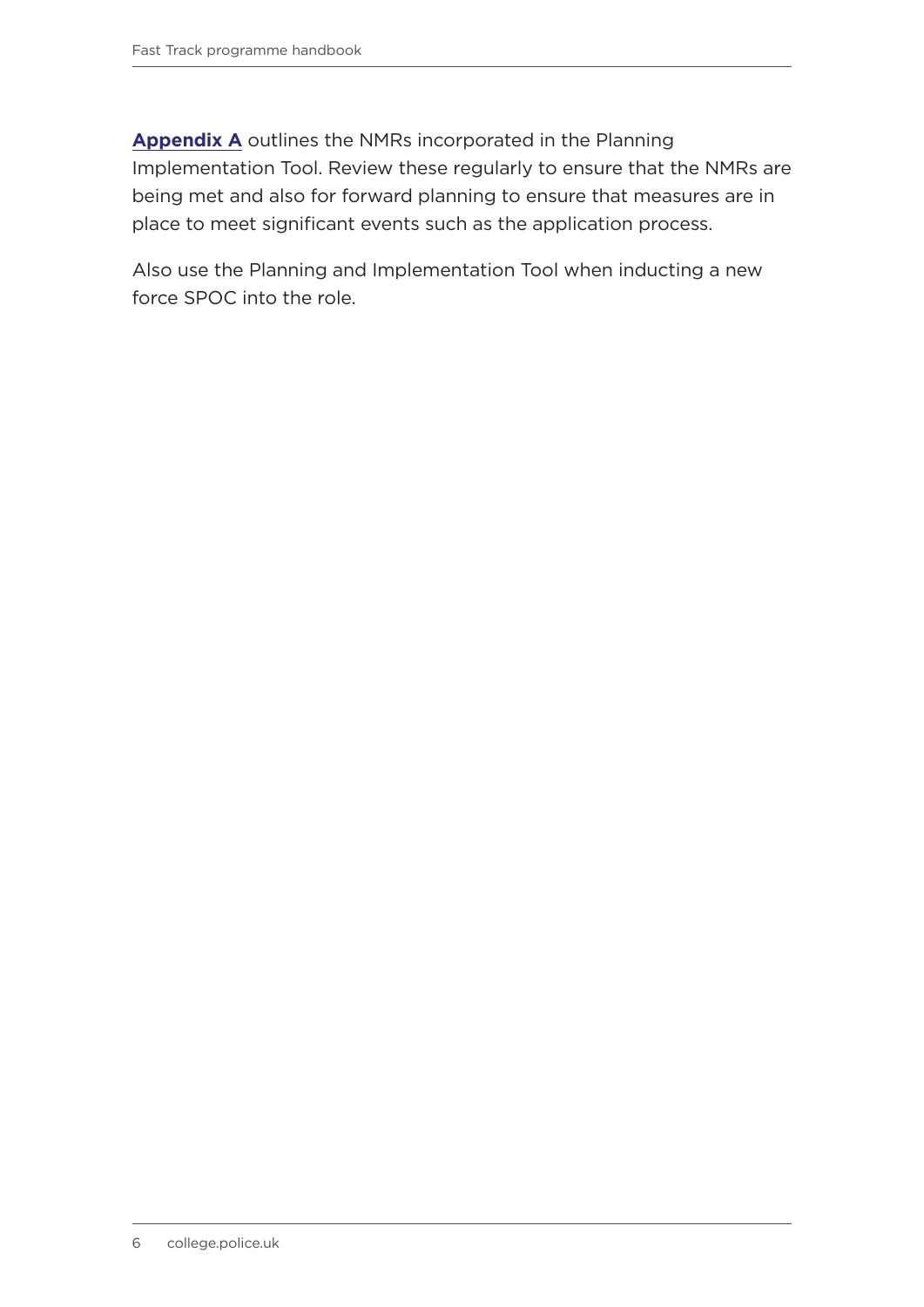### <span id="page-8-0"></span>3 Governance roles and responsibilities

#### 3.1 The Fast Track and Direct Entry Professional Reference Group

The Fast Track programme is one of the programmes managed by the FTDE Professional Reference Group. More information on FTDE programmes can be found on the College website.

### 3.2 The College of Policing

The College has appointed a FTDE programme lead who is responsible for the national implementation of the FTDE programmes. This responsibility includes acting as a link between the College and forces and liaising with all other national senior stakeholders for these programmes on behalf of the College.

To assist in this, the FTDE programme lead has appointed a Fast Track lead who acts as the overall College SPOC for participating forces and programme members. They will work with nominated force SPOCs to successfully implement the Fast Track programme in forces.

### 3.3 Forces

Participating forces are required to nominate a member of the chief officer/executive team to have overall responsibility for successfully implementing the Fast Track programme in force and for ensuring compliance with any national regulations, policies and guidance (national minimum requirement A1).

Forces are also required to designate a senior member of staff as a SPOC to work closely with the College Fast Track lead and to have primary responsibility for managing the implementation, delivery and end-to-end quality assurance of the programme, ensuring the currency of the programme management in-force on a day-to-day basis (national minimum requirement A1).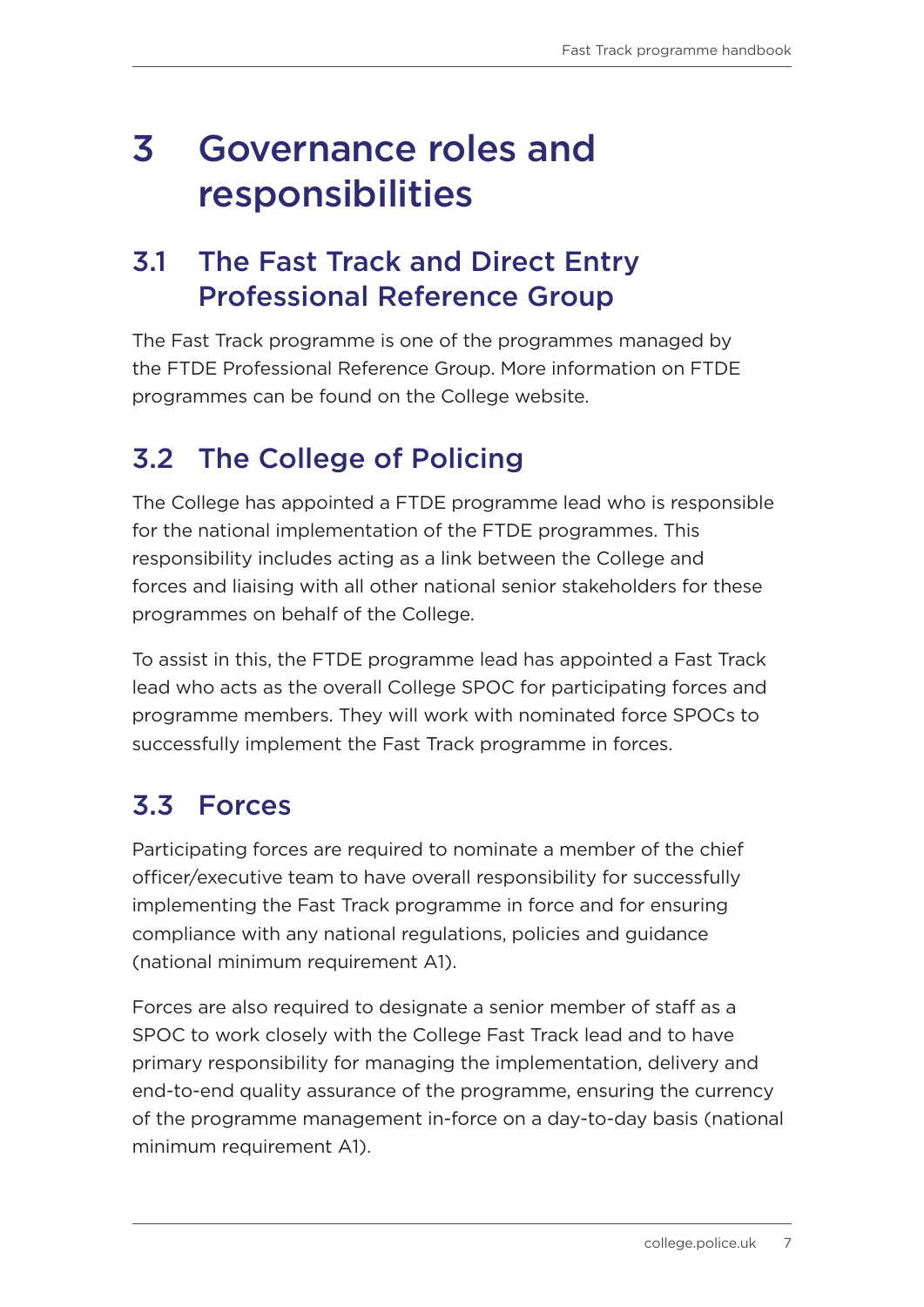The force SPOC is also responsible for ensuring an approach to communication that informs all relevant stakeholders of programme regulations, policies, procedures and guidance, as well as other relevant national and local regulations, policies, procedures and guidance (national minimum requirement A1). Relevant stakeholders include:

- programme members
- line managers
- **n** trainers
- assessors
- **mentors**
- **workplace coaches**
- ocal staff associations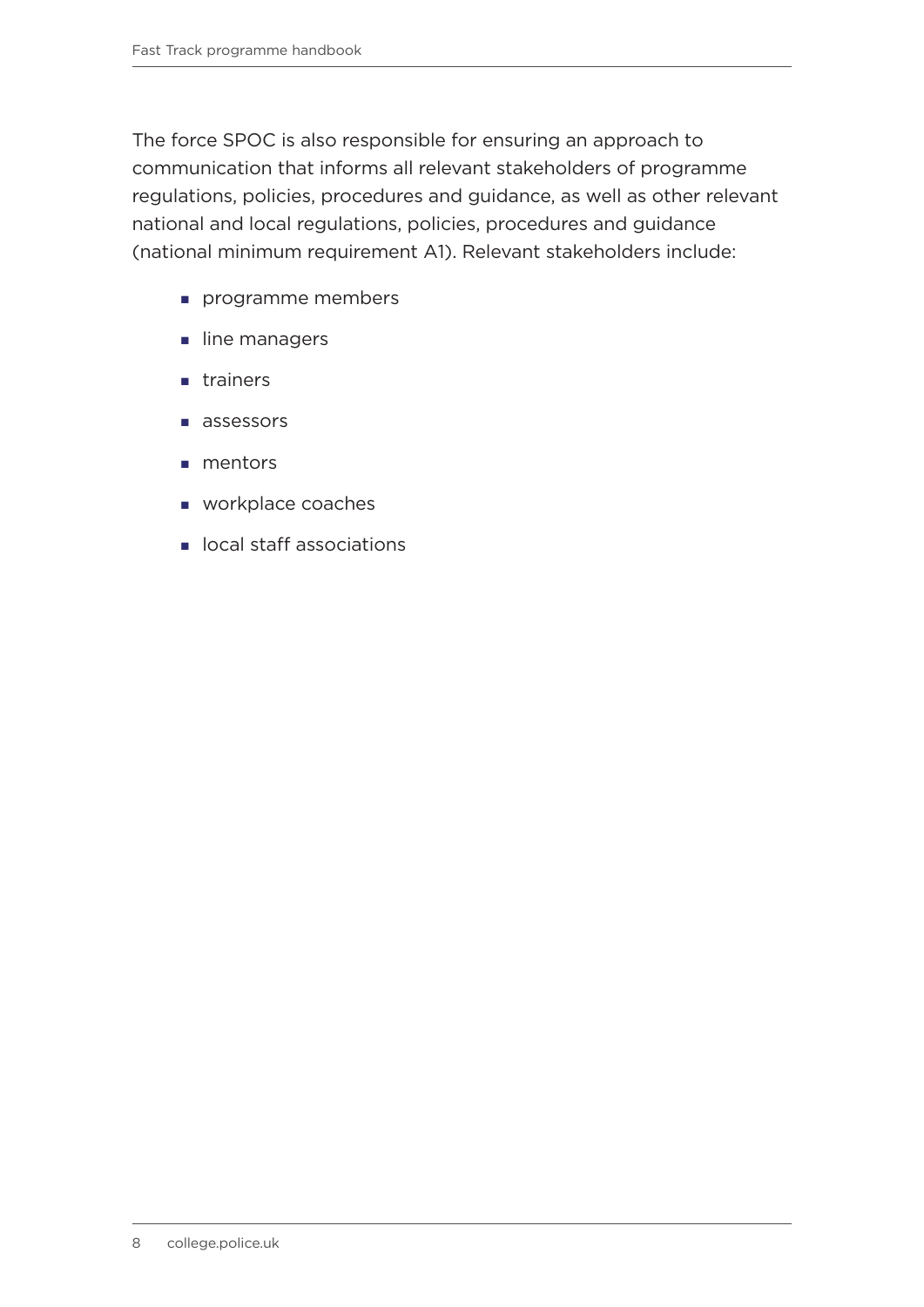### <span id="page-10-0"></span>4 Monitoring and evaluation

The police service is committed to developing, progressing and retaining highly talented officers who are members of underrepresented groups so that the service can reflect the community it serves. In implementing the Fast Track programme, forces and the College have a statutory duty to comply with the provisions of the Equality Act 2010 and must, in particular, give due regard to the public sector equality duty which came into force on 5 April 2011 (national minimum requirement B1). They must also ensure compliance with the Data Protection Act 2018 regarding information gathered, stored or used in the programme.

To do this and to assist with nationally monitoring and evaluating the programme, forces are expected to set out a monitoring and evaluation strategy that corresponds to that being led by the College (national minimum requirement C1).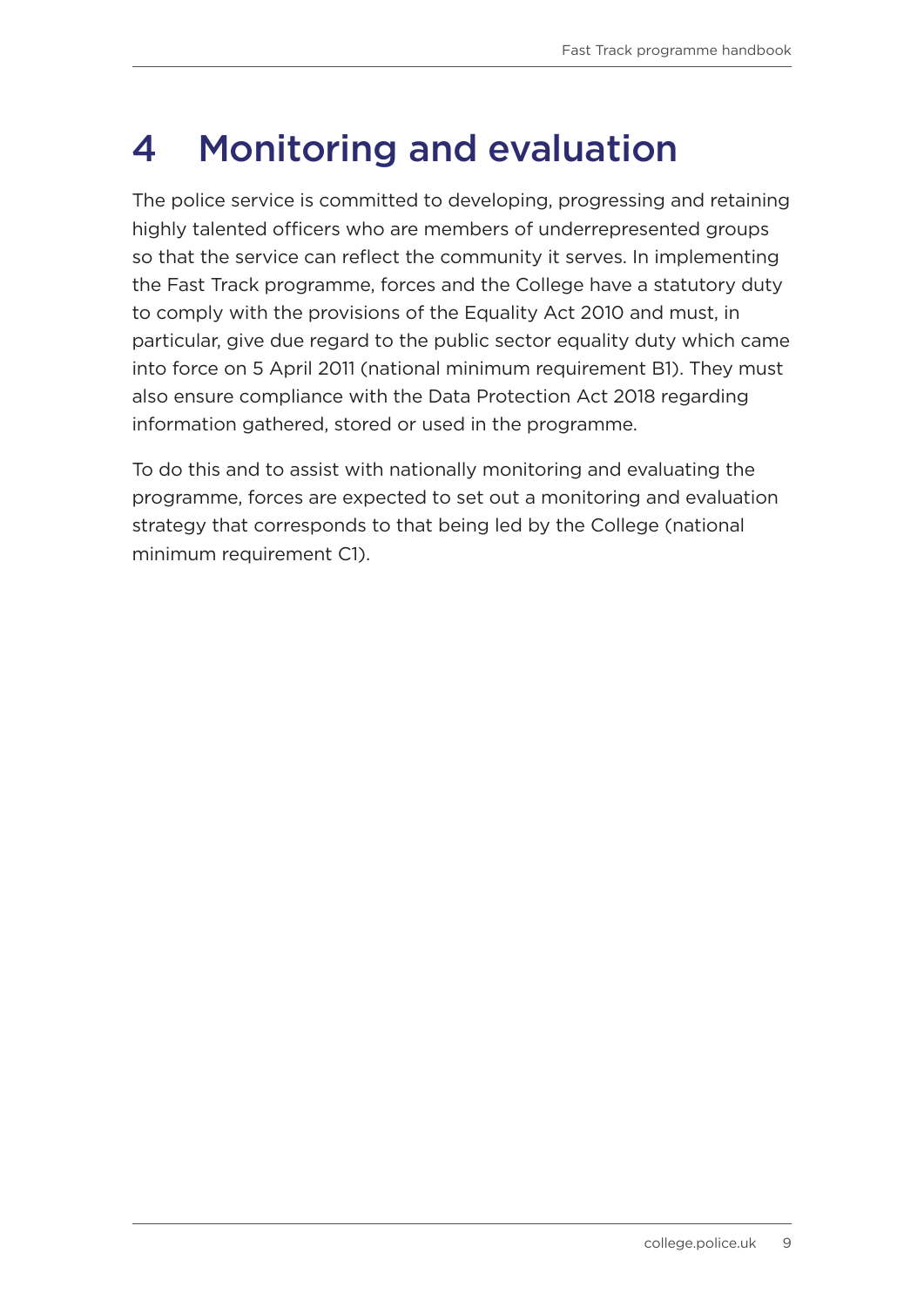## <span id="page-11-0"></span>5 Eligibility

### 5.1 Forces

All Home Office forces in England and Wales are eligible to take part in the Fast Track programme. Other recognised forces can also take part in the programme, subject to agreement with the College about the service to be provided, College capacity and payment in line with the arrangements determined under the College policy on charging.

All forces that have indicated they would like to participate in the programme must give firm output numbers within the timescales set by the College.

### 5.2 Serving police constables

At the point of submitting their application form, serving police constables (of only constable rank) must:

- **Example 3 Follow System** be sworn into a Home Office police force in England and Wales, or by another recognised non-Home Office police force
- not be substantively or temporarily promoted undertaking National Police Promotions Framework (NPPF) Step 4 (on a work-based assessment (WBA) programme)

Officers can still apply if they have been successful at Step 3 but are still on a 'select list' awaiting posting and promotion to temporary sergeant at time of submitting their application. They may hold an Objective Structured Performance Related Exam (OSPRE®) Part I or II qualification, and be an acting sergeant or temporary sergeant other than NPPF Step 4 (WBA – see status on appointment and during the programme in relation to any qualifications attained following application.)

Initial Police Learning and Development Programme (IPLDP) constables may apply in their probationary period. But they must achieve all learning standards in the IPLDP and demonstrate achievement of the assessment criteria associated with the Diploma in Policing (or equivalent standard in the case of the Metropolitan Police Service) and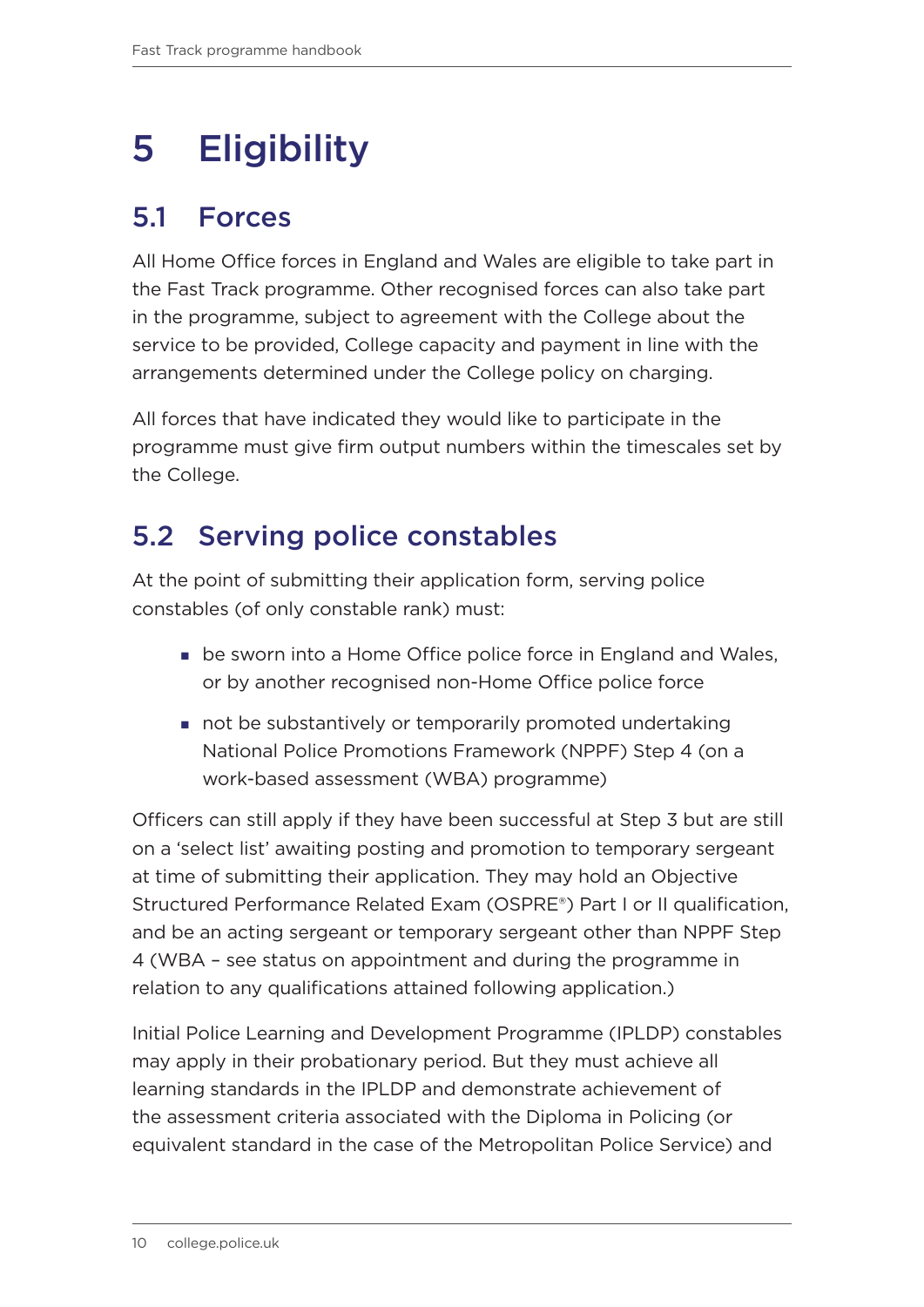completed their probationary period before commencing the first Fast Track College module. Forces are responsible for ensuring that the timelines are possible before recommending officers for the programme.

Although there is no requirement for serving police officers to hold a degree, the force must be satisfied that:

- there is substantial and compelling evidence that the individual is likely to be able to cope with the intellectual and academic demands of the Fast Track programme
- the individual has defined skills and abilities that are in demand in the force and are aligned to the force's future success

Police Constable Degree Apprenticeship (PCDA) constables may apply in their probationary period, but must have achieved Full Operational Competence and must have successfully achieved their degree and completed their three-year probationary period before commencing the first College Fast Track module. Forces are responsible for ensuring that the timelines are possible before recommending officers for the programme.

The force must be satisfied that:

- the individual has defined skills and abilities that are in demand in the force and are aligned to the force's future success
- Degree Holder Entry Programme (DHEP) constables may apply in their probationary period. But they must have achieved Full Operational Competence and must have achieved the Graduate Diploma in Professional Policing Practice and completed their probationary period before commencing the first College Fast Track module. Forces are responsible for ensuring that the timelines are possible before recommending officers for the programme.

The force must be satisfied that:

 $\blacksquare$  the individual has defined skills and abilities that are in demand in the force and are aligned to the force's future success

Constables who have joined with a 'Pre-join' Degree in Professional Policing may apply in their probationary period, but must have achieved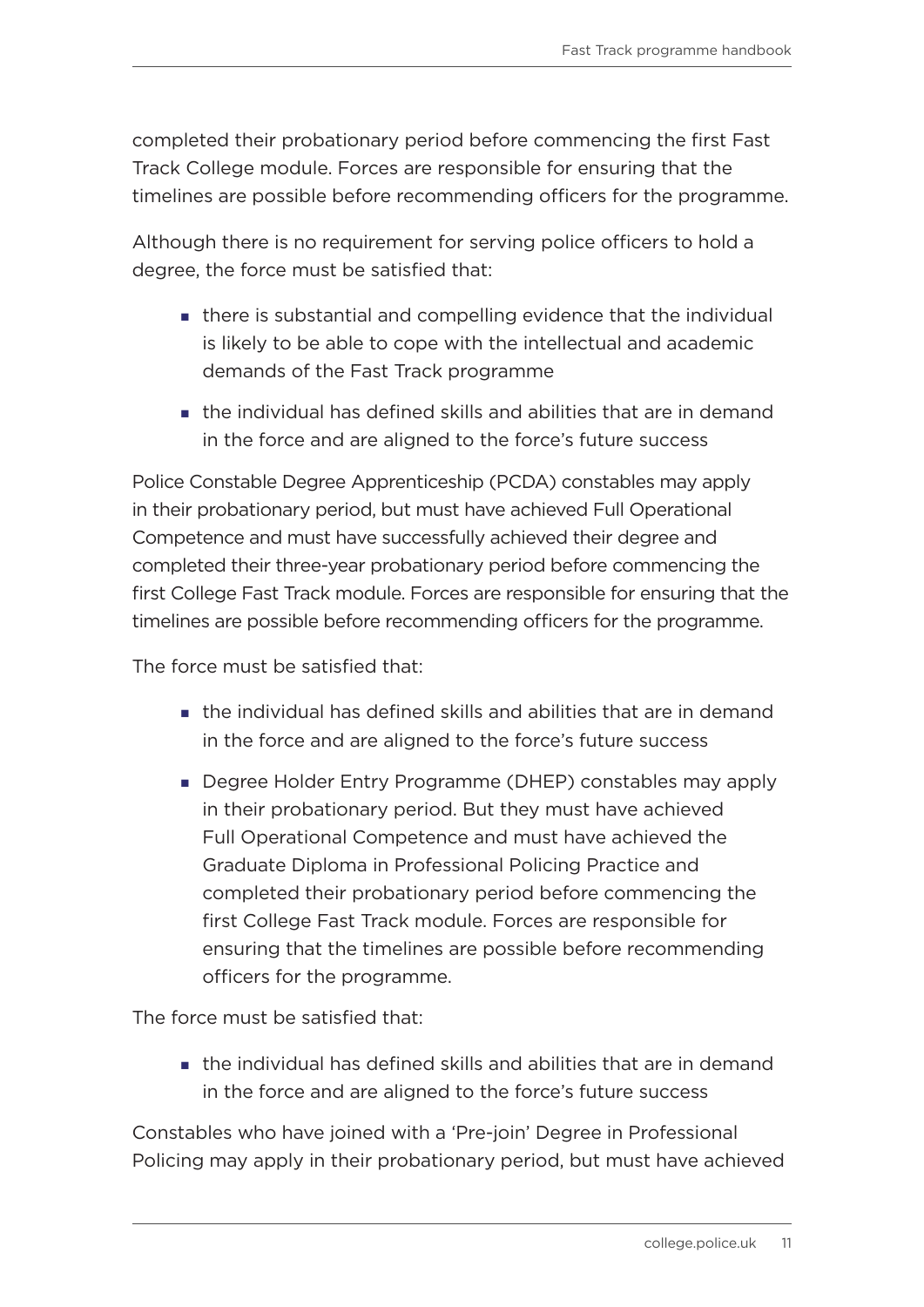<span id="page-13-0"></span>Full Operational Competence and completed their probationary period before commencing the first College Fast Track module. Forces are responsible for ensuring that the timelines are possible before recommending officers for the programme.

The force must be satisfied that:

 the individual has defined skills and abilities that are in demand in the force and are aligned to the force's future success

#### 5.3 Inter-force transfers

A police constable who is in the process of transferring between forces during the selection process and wishes to apply for the Fast Track programme requires the endorsement of the force they are serving in on the application date. They also require the continual endorsement of the receiving force. If not already doing so, the receiving force must agree to participate in the Fast Track programme and to the provisions set out in this handbook.

Fast Track officers who wish to transfer between forces while on the programme will require the continual endorsement of the receiving force. If not already doing so, the receiving force must agree to participate in the Fast Track programme and to the provisions set out in this handbook. If the force fails to endorse the officer, they will exit the programme should they change force.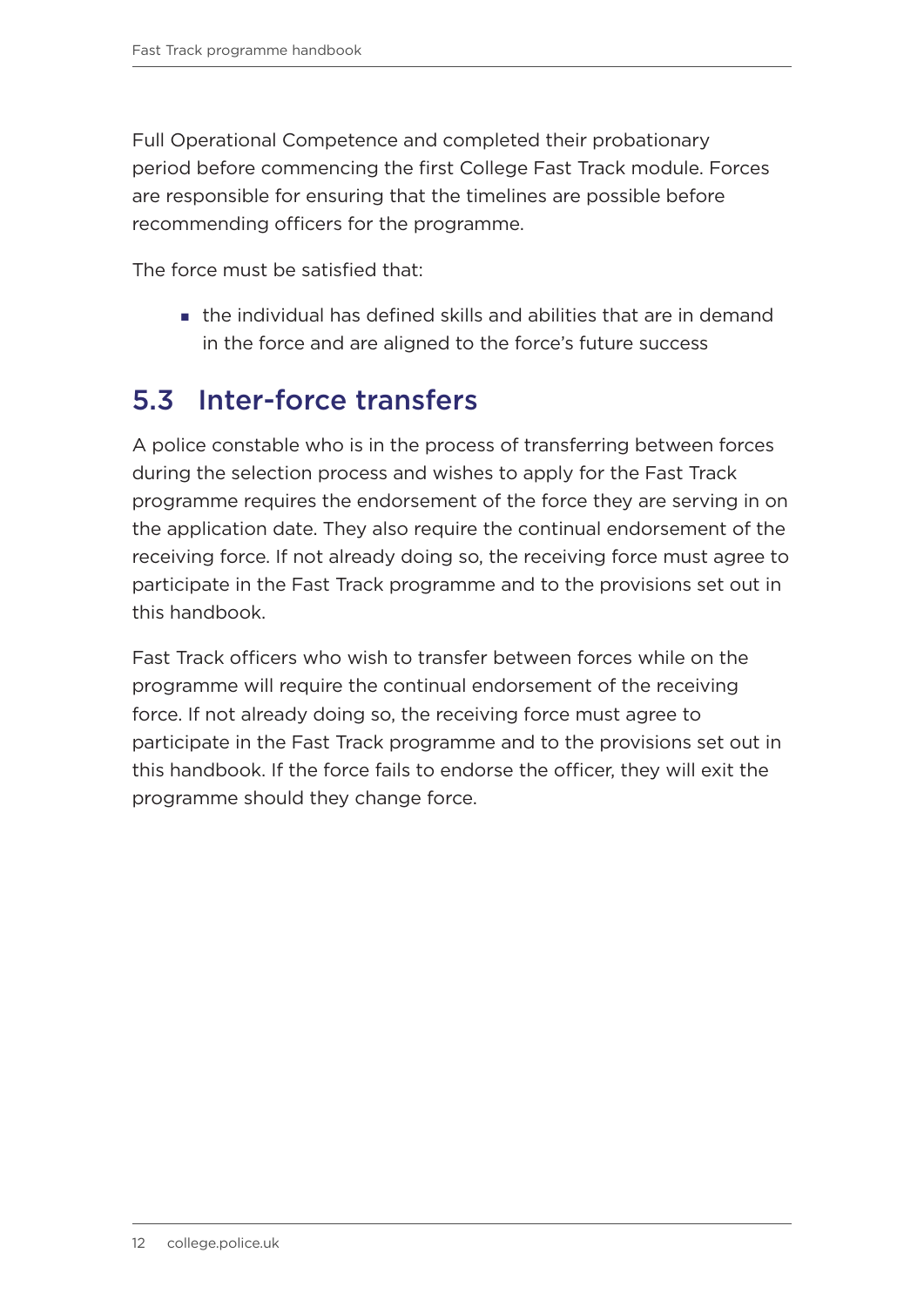## <span id="page-14-0"></span>6 Attraction

Forces must consider their approach to attracting officers to the scheme through their talent management programmes and performance development review (PDR) process. They should pay particular attention to new recruits who stand out during their initial training as having the potential to reach senior ranks.

Forces should use strategies to attract candidates from groups who are disproportionately underrepresented in the force and by rank (national minimum requirements B1 and D2).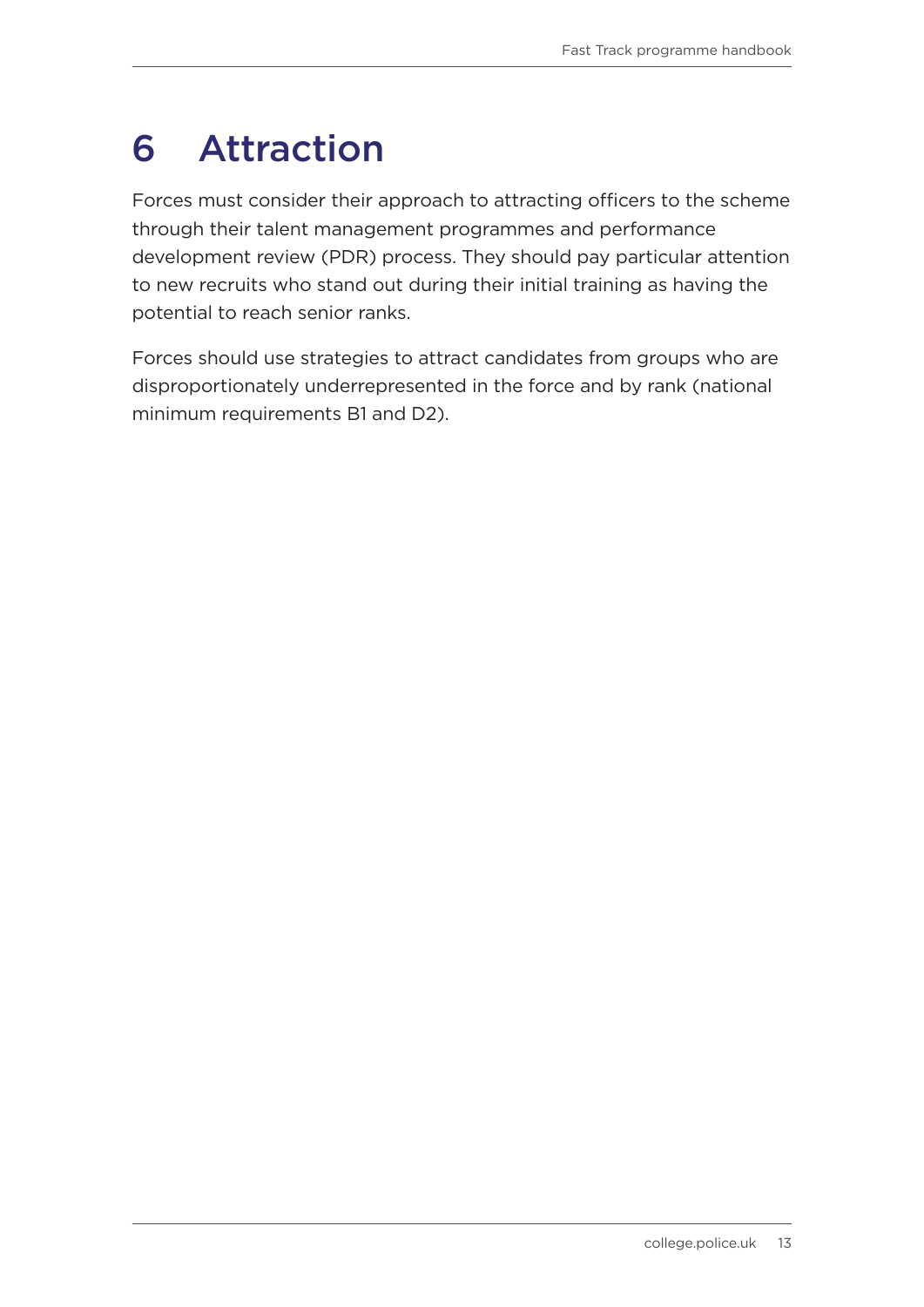## <span id="page-15-0"></span>7 The application process

The College provides guidance and support regarding the application and selection process by making relevant documents available through the **[Fast Track programme for serving constables](https://www.college.police.uk/career-learning/learning/courses/fast-track-programme-serving-constables)** web pages. Forces are, however, responsible for ensuring they have the necessary resources in place to manage the candidate application process locally. This will entail hosting the national online application form via the force home website and ensuring any additional criteria set out by a force is published and can be uploaded to the national application form.

Before applying for the Fast Track programme, officers must ensure they meet the eligibility criteria. It is advisable to complete the **[High](https://paas-s3-broker-prod-lon-6453d964-1d1a-432a-9260-5e0ba7d2fc51.s3.eu-west-2.amazonaws.com/s3fs-public/high-potential-development-tool.pdf  )  [Potential Development Tool](https://paas-s3-broker-prod-lon-6453d964-1d1a-432a-9260-5e0ba7d2fc51.s3.eu-west-2.amazonaws.com/s3fs-public/high-potential-development-tool.pdf  )** and review the competencies set out in the **[competency and values framework for policing](https://www.college.police.uk/career-learning/career-development/competency-and-values-framework-cvf)** (CVF) document to determine their suitability to apply.

Forces select which candidates to put forward to the national assessment centre from the applications received, which requires support at chief officer level. This must be done in line with the timescales set by the College. Forces must ensure that the application process put in place as part of the selection of candidates (for example, application form sift, interview, assessment centre) is objective, fair, valid and reliable. The candidates must be assessed at level 3 of the CVF.

The force approach should give specific consideration to how the sifting process appropriately reflects the programme aims of identifying individuals from diverse backgrounds with new perspectives. The College will provide a guidance pack to support good practice in this respect, which forces should follow (national minimum requirement E1).

The number of candidates a force may put forward to the assessment centre is based on a ratio set by the College against the number of vacancies the force has stated it needs to fill. Forces are advised of this at the start of each year's application process.

If a force wishes to put forward further candidates, it may do so in agreement with the College, subject to capacity. Candidates who have attended the national assessment centre and have been unsuccessful on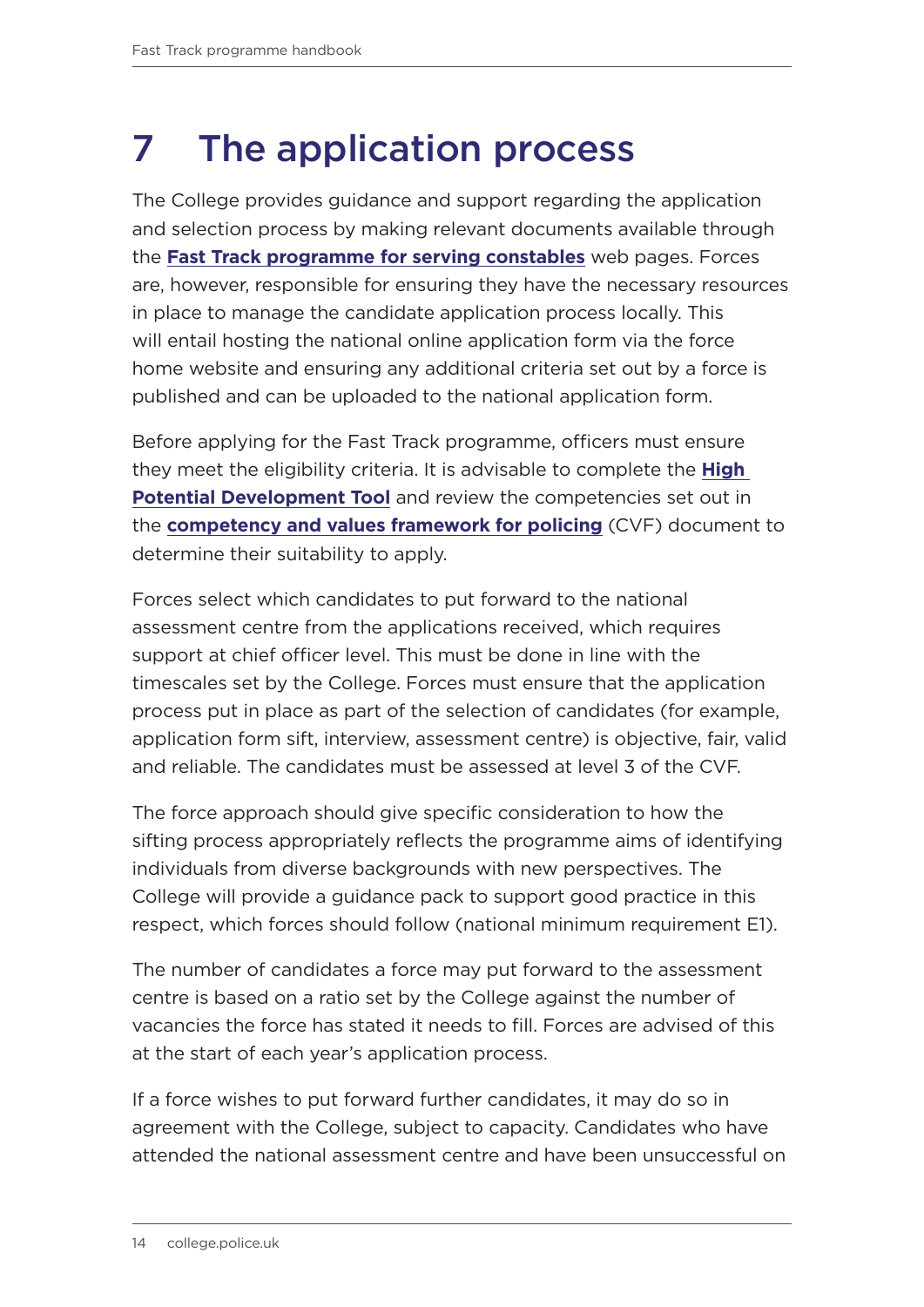two occasions will not be eligible to attend for a third time. Being successful but not selected by a force, however, will not count as an unsuccessful attempt. After the second unsuccessful occasion, there is a period of five years before the candidate may reapply to the programme.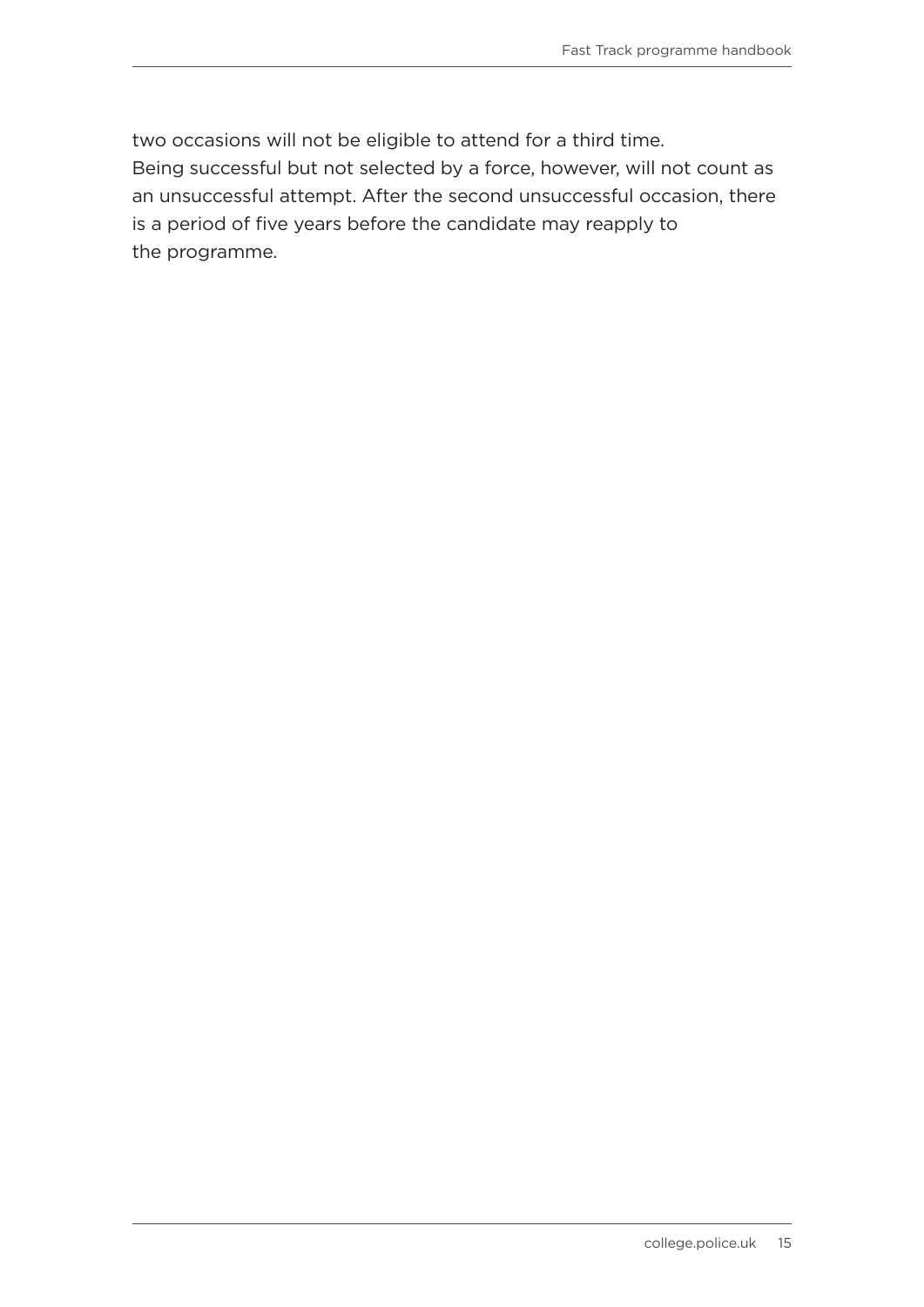## <span id="page-17-0"></span>8 The national assessment centre

The College delivers the national assessment centre, which is held annually, where sufficient demand exists. The centre is administered in line with the specific policies and processes set out in the Fast Track National Assessment Centre Rules and Procedures document. This and any other details and guidance related to the assessment centre can be found on the following websites:

### 8.1 Fast Track programme for serving police constables Accommodations and Reasonable Adjustments for Candidates

The selection process may vary from year to year but is based on three specific criteria:

- the ability to reach and perform competently in the rank of inspector in two years
- the potential and motivation to reach at least the rank of superintendent during their service
- the ability to bring new ways of thinking and different perspectives into the police service and to effectively influence the way that policing operates

The College will notify forces of the assessment centre results within the predefined timescales.

Only candidates who meet the standard at the assessment centre are eligible to join the programme. A successful result at the assessment centre is only valid for the programme starting that year. However, in exceptional circumstances and with chief officer sign-off, successful completion of the Fast Track National Assessment Centre remains valid to allow candidates to re-sit the inspectors' exam (at the earliest opportunity). If a candidate is successful, they can then join the programme the following year, without needing to undertake the Fast Track National Assessment Centre again. If a candidate is unable to complete the assessment centre due to unforeseen and exceptional circumstances, such as serious illness, their application may be carried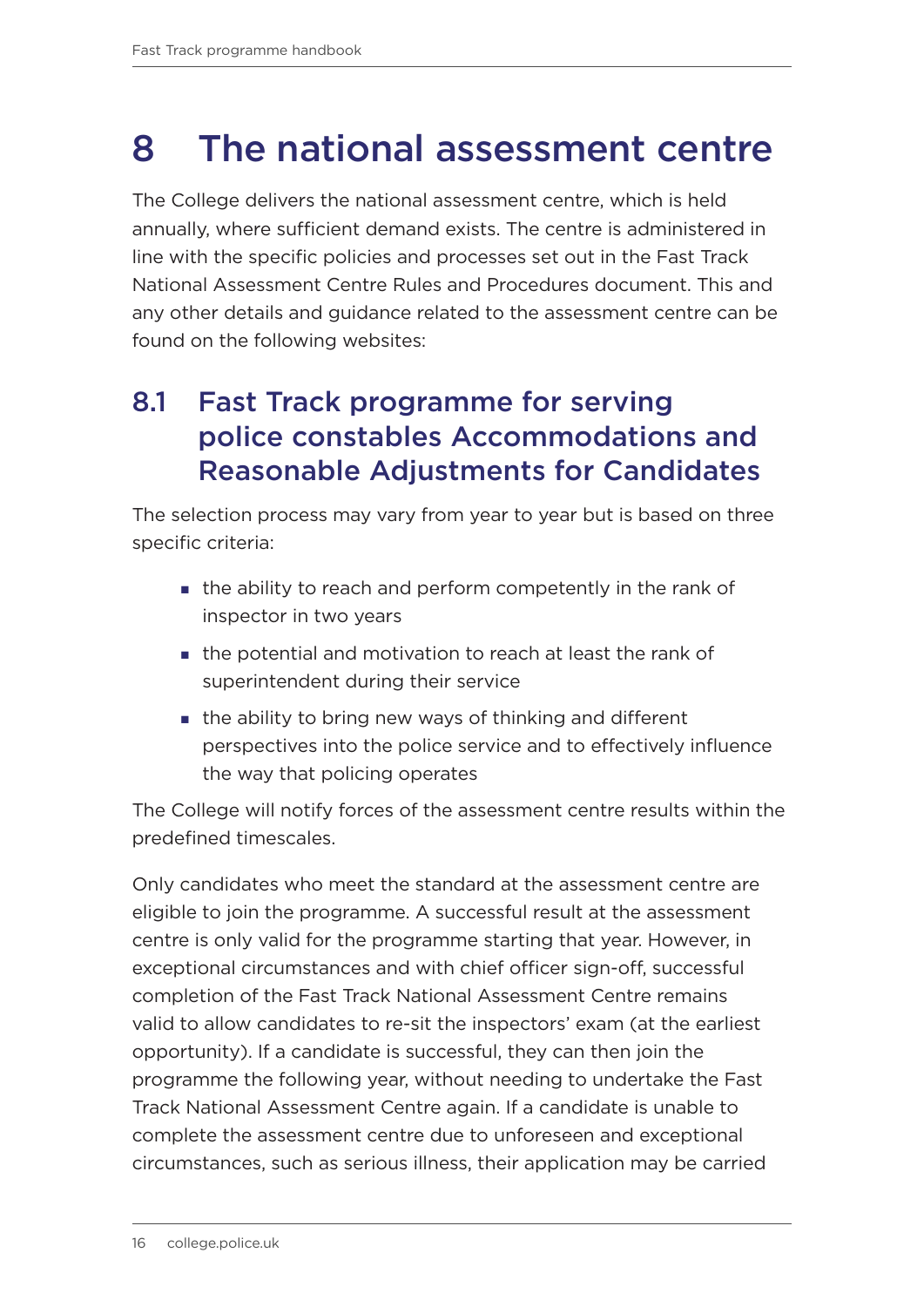forward to the assessment centre in the following year, without this counting as one of their two attempts. This is subject to the decision made by the Reports and Disqualification Panel, as outlined in the rules and procedures. In order for the candidate to resubmit their application, there must be further vacancies in their chosen force and ongoing support from their sponsoring force.

Candidates will receive feedback on their performance to help them better understand their performance at the assessment centre and to begin to identify their strengths and areas for development. Successful candidates who will be joining the programme are encouraged to reflect on this feedback and incorporate the results into their personal development plan (PDP) (see **[14.3 Personal development plan](#page-34-1)**). Forces should use this feedback to best place the candidate in roles and to support the candidate's specific development.

The Fast Track programme will initially allow candidates to attend the assessment centre twice. Should the candidate fail at the assessment centre on two occasions (being successful but not selected by a force does not count as an unsuccessful attempt), they will be barred from attending the assessment centre for a period of five years to develop themselves professionally. After a period of five years, the candidate may reapply to the programme.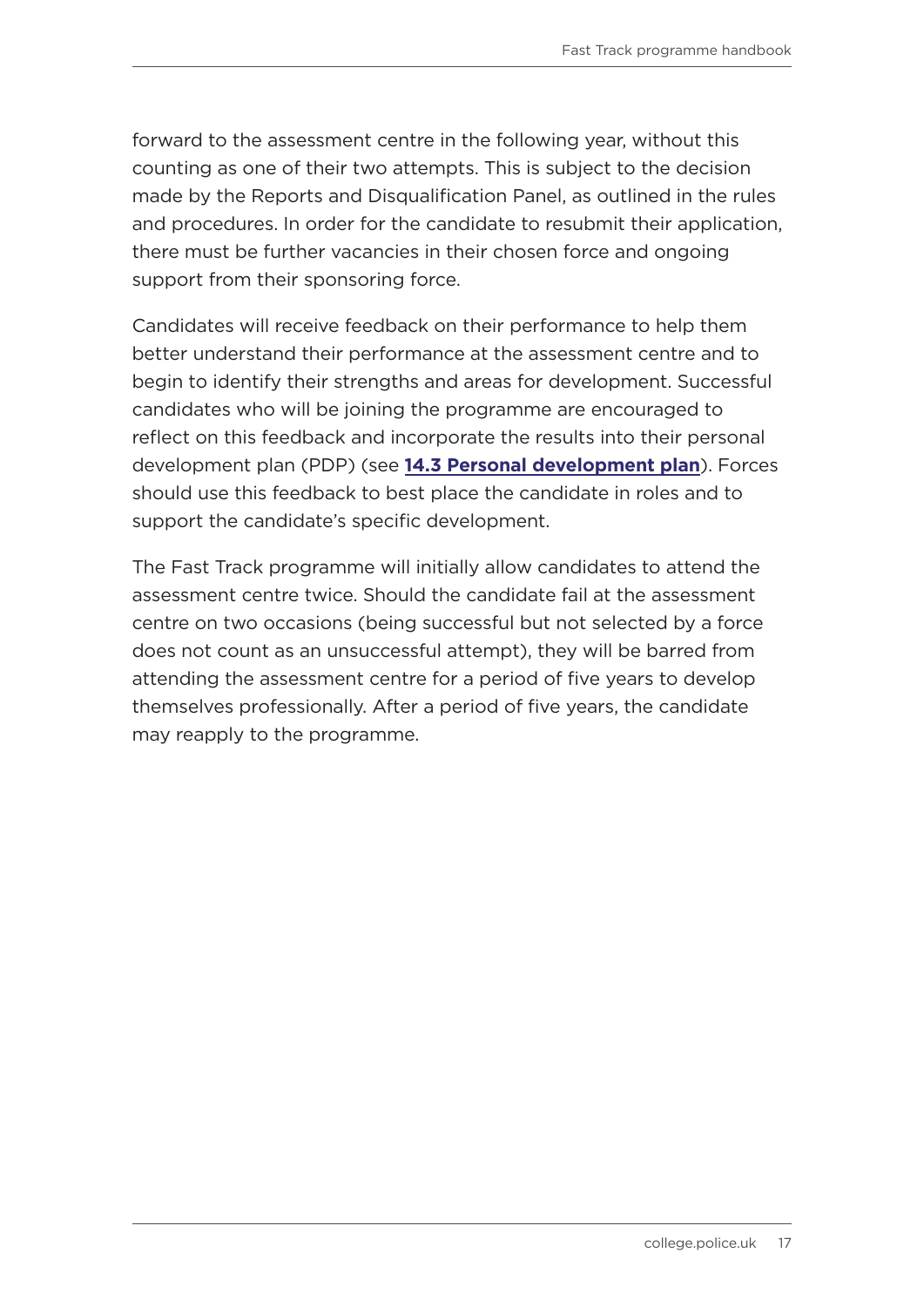### <span id="page-19-0"></span>9 Final candidate selection

Once the College has advised forces of which candidates have met the required national standards and are eligible to join the programme, forces select who they want to enter the programme. Forces make the final selection in line with local workforce requirements. Providing that the candidates meet the national standard, forces must take their prespecified required number.

If a force finds it has more candidates who met the standard than the number of vacancies it nominated, it may request additional places on the programme. The College may allow this, subject to overall cohort numbers and capacity to service the programme.

The size of a cohort needs to have a degree of flexibility as it will be determined in line with local workforce requirements and College capacity.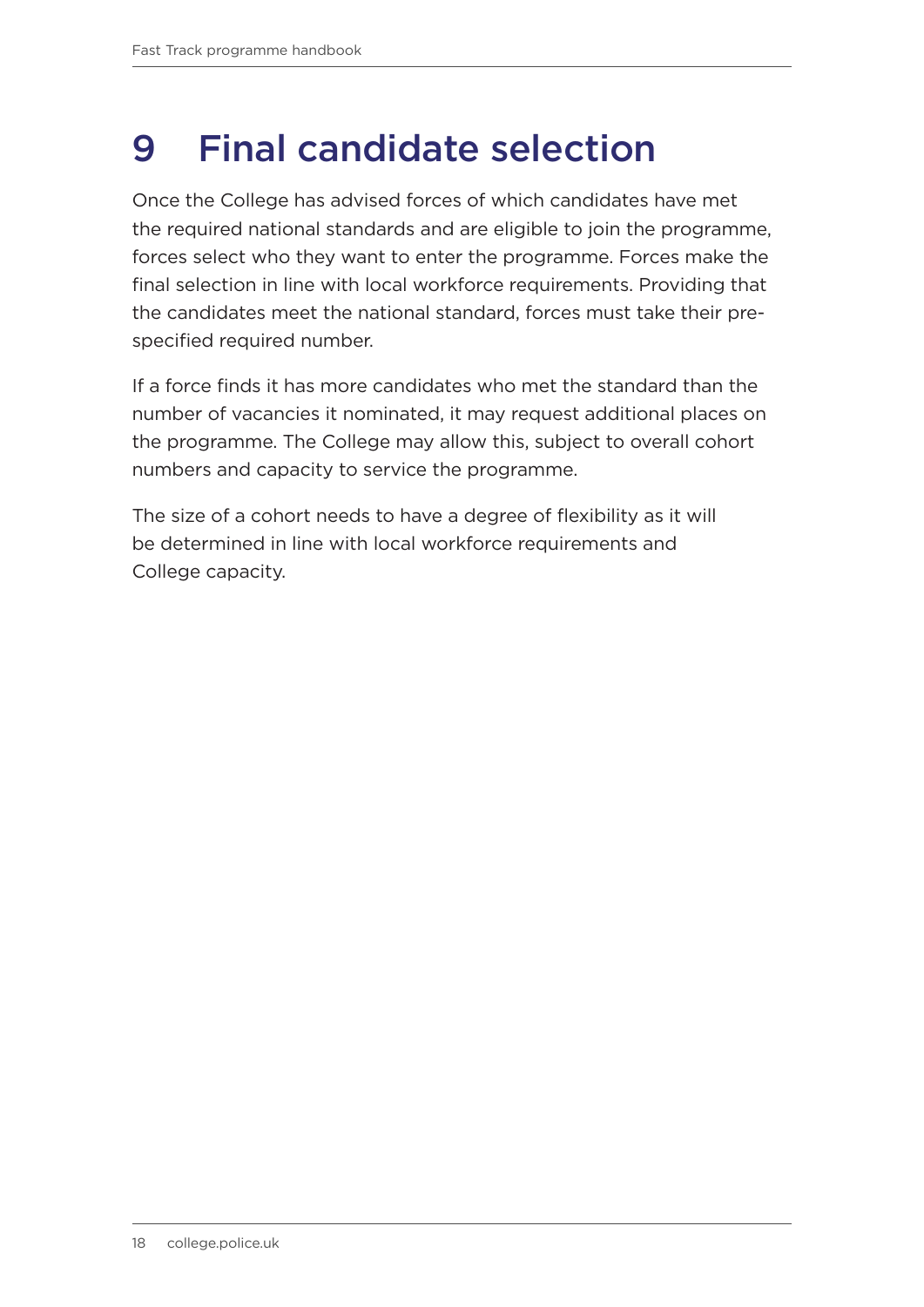### <span id="page-20-0"></span>10 Status on appointment and during the programme

For the purpose of registering for the NPPF, promotion regulations and other policies, candidates are considered to be programme members once selected following the national assessment centre, until they complete their final year or exit the programme. The programme, however, commences with the first College module.

Serving constables in their probationary period who have been recommended at the assessment centre need to have completed their entry route probation period. For the IPLDP, they need to have reached the standards of the awarding body for the Diploma in Policing; for PCDA have achieved Full Operational Competence and successfully achieved their degree; for the DHEP have achieved Full Operational Competence and achieved the Graduate Diploma in Professional Policing practice; and for the 'Pre-join' Degree in Professional Policing must have achieved Full Operational Competence before commencing the first College module.

Furthermore, officers who, since applying for the Fast Track programme, have already passed OSPRE® Part I and have been successful in an NPPF Step 3 promotion process, may start the programme as a temporary sergeant. Those who have already passed OSPRE® Part II and a promotion board since applying for Fast Track may, at the discretion of their force, start the programme as a substantive sergeant. They will, however, still be subject to completing the NPPF WBA requirements, legal knowledge examination and all other College requirements of the Fast Track programme.

If, for any reason, a Fast Track officer exits the programme, they do so at the substantive rank that they have achieved at that point. Their service from that point will be governed by standard regulations and any continuation of temporary promotion will be a local decision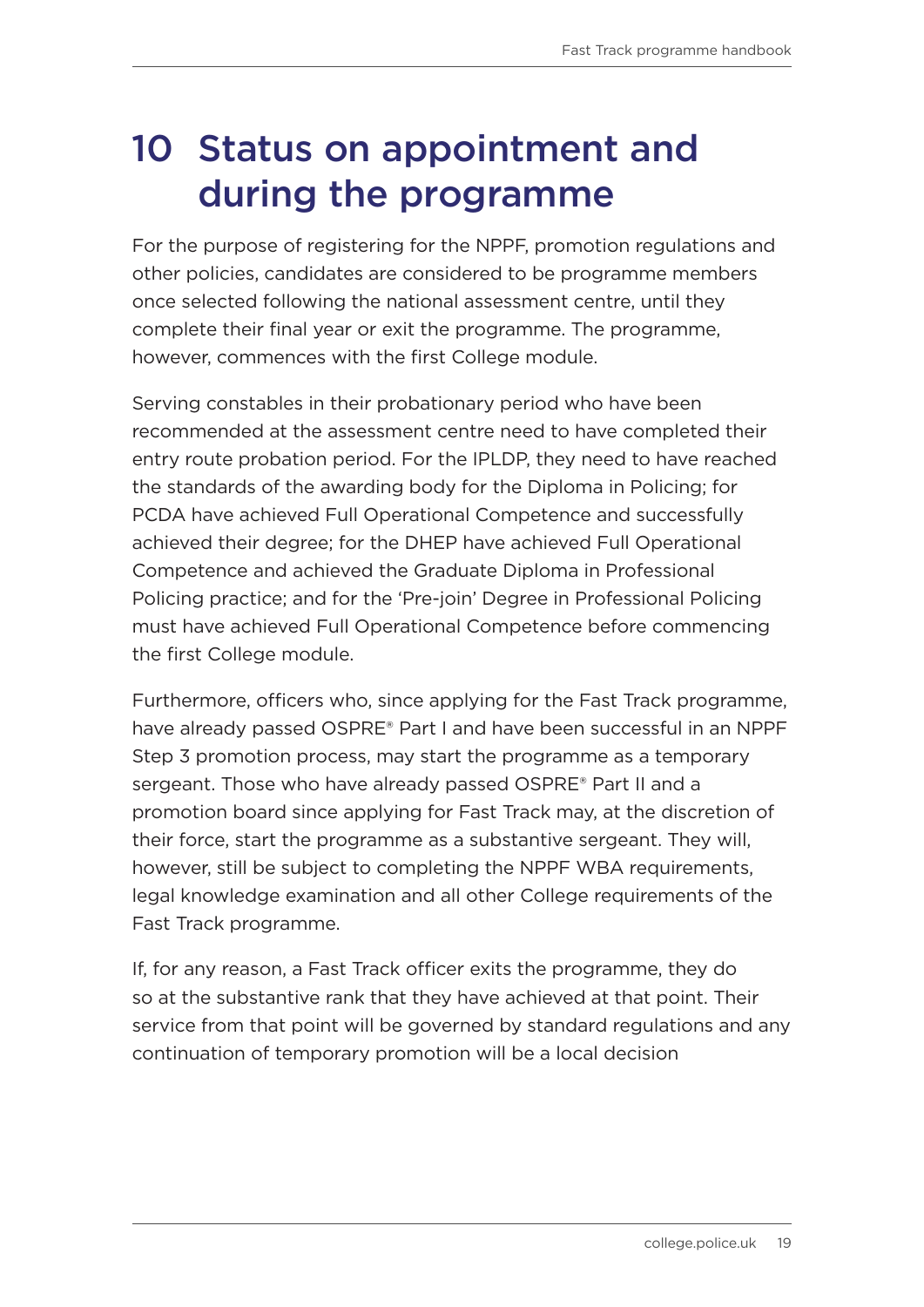### <span id="page-21-0"></span>11 Programme structure

#### 11.1 Core learning and assessment objectives

The Fast Track programme is a two-year programme. Its focus is on leadership, management and providing operational skills, knowledge and experience. It develops and assesses the qualities and competencies required to perform at the rank of operational uniformed inspector within two years for serving police constables.

It also prepares them for their future career development to senior leadership roles in policing. After successfully completing the programme, participants are expected to have:

- achieved a pass at NPPF Step 2 inspectors' knowledge examination
- achieved all learning outcomes in the Fast Track programme curriculum by attending all the College Fast Track modules
- performed effectively in the rank of sergeant in line with the core competencies of the rank and achieved all sergeant-level WBA units
- completed all mandatory aspects of the Fast Track programme
- demonstrated readiness for promotion to inspector through completing the performance assessment report (PAR) and commencing the inspectors' WBA in line with NPPF

#### 11.2 Programme content and delivery

The programme involves a blend of mandatory national core learning products and NPPF, which are set by the College and delivered by force and self-study. The programme also includes mandatory Fast Track programme modules, which are delivered by the College. These modules provide additional strategic leadership CPD.

The dates of the College modules will be published before the start of the programme and there is an expectation that all programme members will attend unless annual leave has been booked prior to commencing the programme.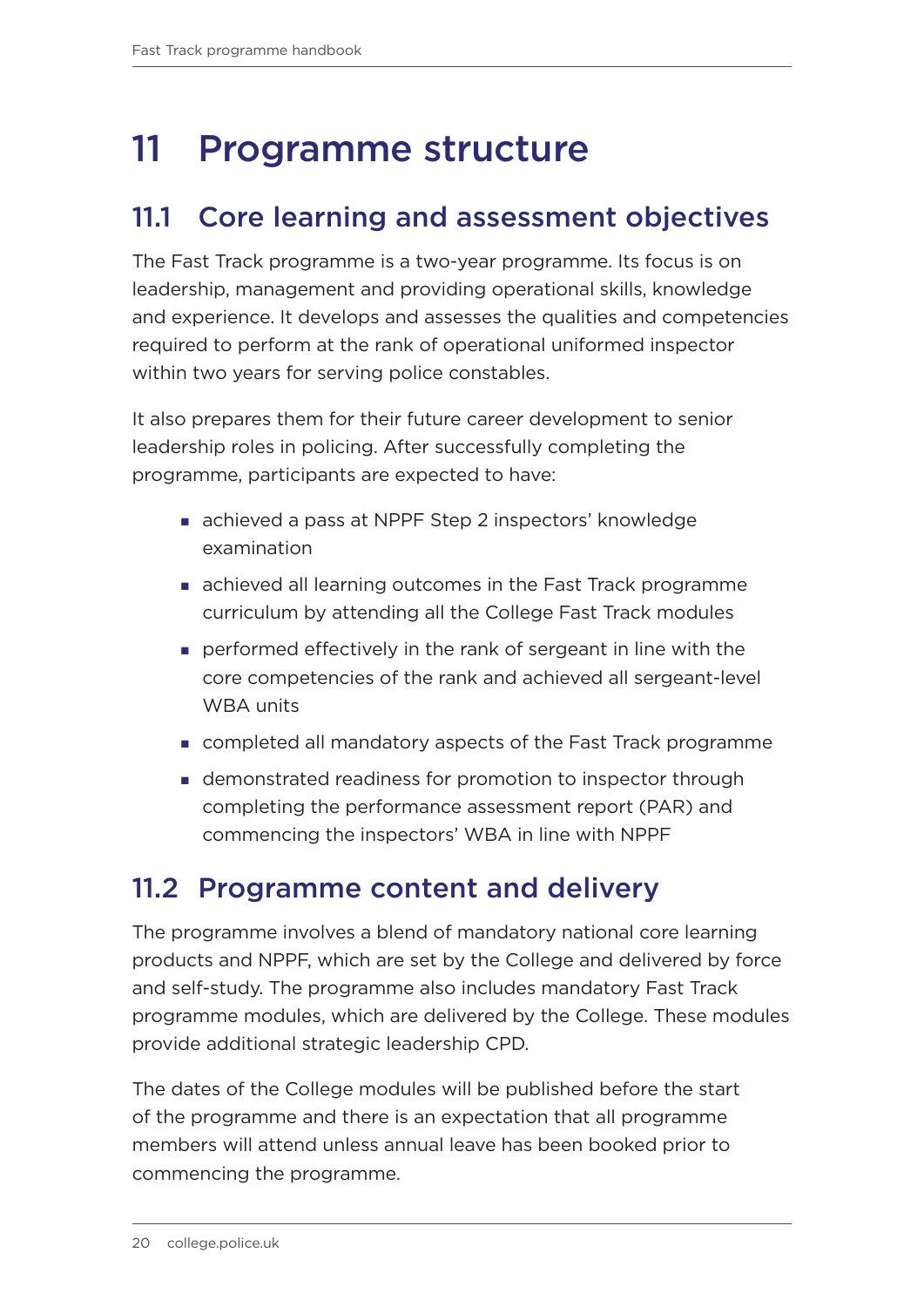<span id="page-22-0"></span>Should the dates of the modules change from those initially published and clash with pre-booked annual leave then this leave will be honoured.

See **[appendix B](#page-48-1)** for the programme content and delivery timetable and the NPPF for more information. In addition, search the National Police Curriculum (NPC) hosted on College of Policing Digital Service (formally NCALT).

Fast Track officers are required to complete all elements of the programme to meet the required standard as set out in this handbook. Failure to achieve this will result in officers exiting the programme. See **[Appeals](#page-42-1)** and **[NPPF guidance on appeals](https://assets.college.police.uk/s3fs-public/2021-04/national-police-promotion-framework-operating-manual.pdf)** for information on the appeals process.

Where a force delivers elements of the programme, it must ensure they reflect the national core curriculum for IPLDP, PCDA, DHEP and 'Pre-Join' Degree in Professional Policing. (national minimum requirement F1 and F2). It is the responsibility of the force chief officer lead to ensure programme members are released as required to attend mandatory parts of the College programme.

There is flexibility in the programme for forces to include development opportunities or training not specified by the College. In doing so, however, the force must ensure this is clearly supported by identified, specific requirements of the force or the programme member's PDP (national minimum requirement G3).

#### 11.3 Custody attachment

An in-force custody attachment is a mandatory aspect of the programme. It is recognised however that each force may want to approach this attachment in differing formats taking into consideration the development needs of the officer but also the operational needs of the force.

To meet both force, individual and programme outcomes the following custody options can be adopted by forces.

Completion of custody course followed by a period in the role of custody sergeant for up to a max period of three months.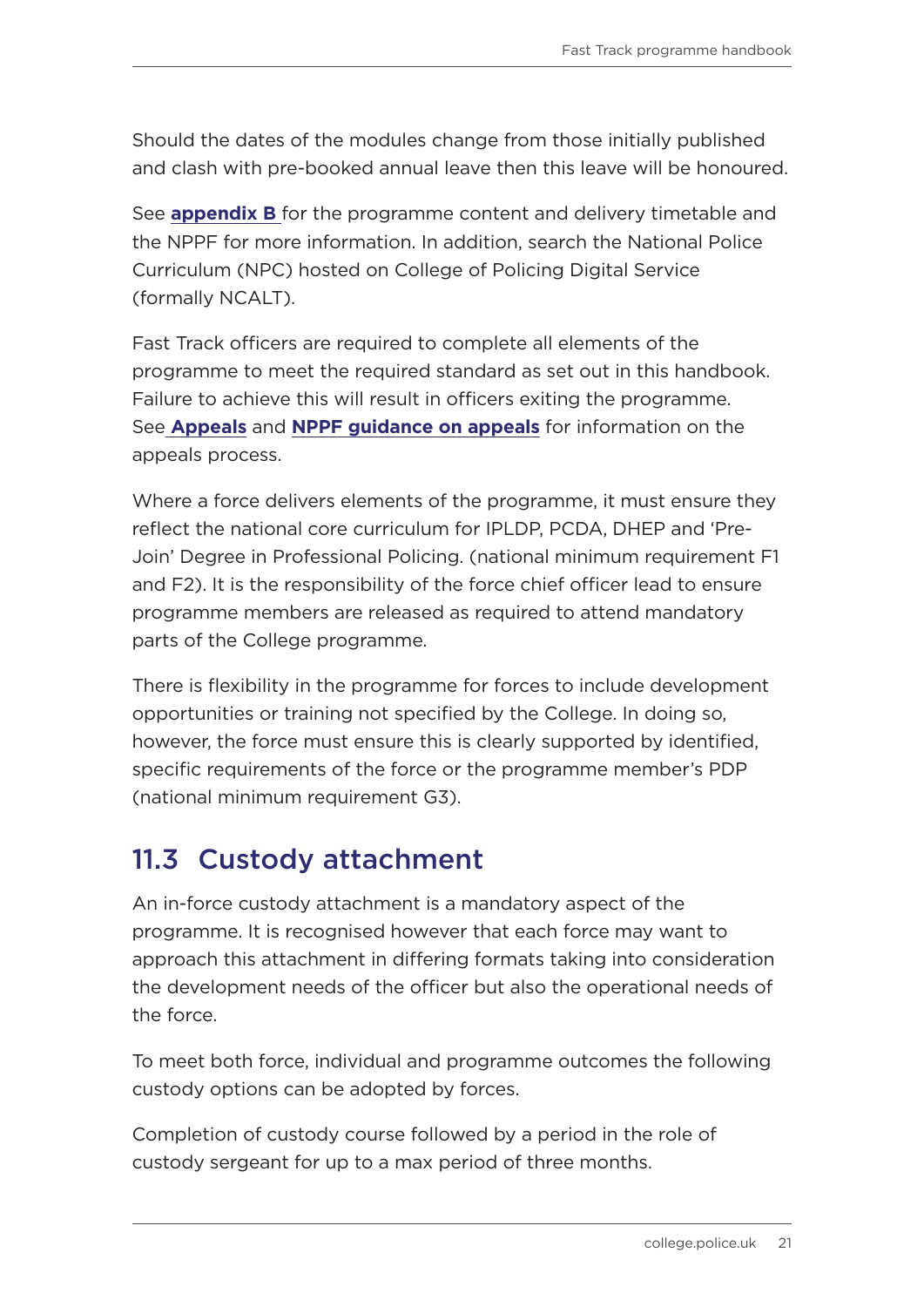<span id="page-23-0"></span>Completion of the Custody learning outcomes (see appendix 4) to be delivered in force in the most appropriate format for the officer and force including a period of two weeks shadowing in custody. This will be signed off on the PAR confirming the learning outcomes have been delivered and the period of shadowing has been undertaken.

#### 11.4 Community project

Fast Track officers must undertake a placement in the community working with a diverse group of people as part of their personal development. This will not only increase officers' self-awareness but also allows them to develop key transferable skills such as leadership, communication and problem solving in a non-policing environment.

This can be achieved in a number of ways. To assist forces with this aim, a partnership has been formed with The Prince's Trust to enrol Fast Track officers on the Team for Employees programme. This is a flexible, real-world learning and development opportunity in which participants undertake 20-day placements working directly with a diverse group of unemployed young people who are taking part in a broader 12-week programme.

Through the Team for Employees programme, officers have the opportunity to gain external leadership experience working alongside young people not in education, employment or training. These activities also benefit the local community and help young people by providing support, challenging perceptions of the working environment and broadening the social mix of the team. Access to The Prince's Trust project should be negotiated between the programme member, the force and The Prince's Trust to reflect the needs of the local community and force leadership requirements (national minimum requirement F3).

Alternatively, forces may already have relationships with local partners and charities which could provide the same opportunities to The Prince's Trust. This route can be used to achieve this objective to a maximum of 20 days abstraction.

Officers who join the scheme may have undertaken such activities in previous roles. The force SPOC and College Fast Track lead should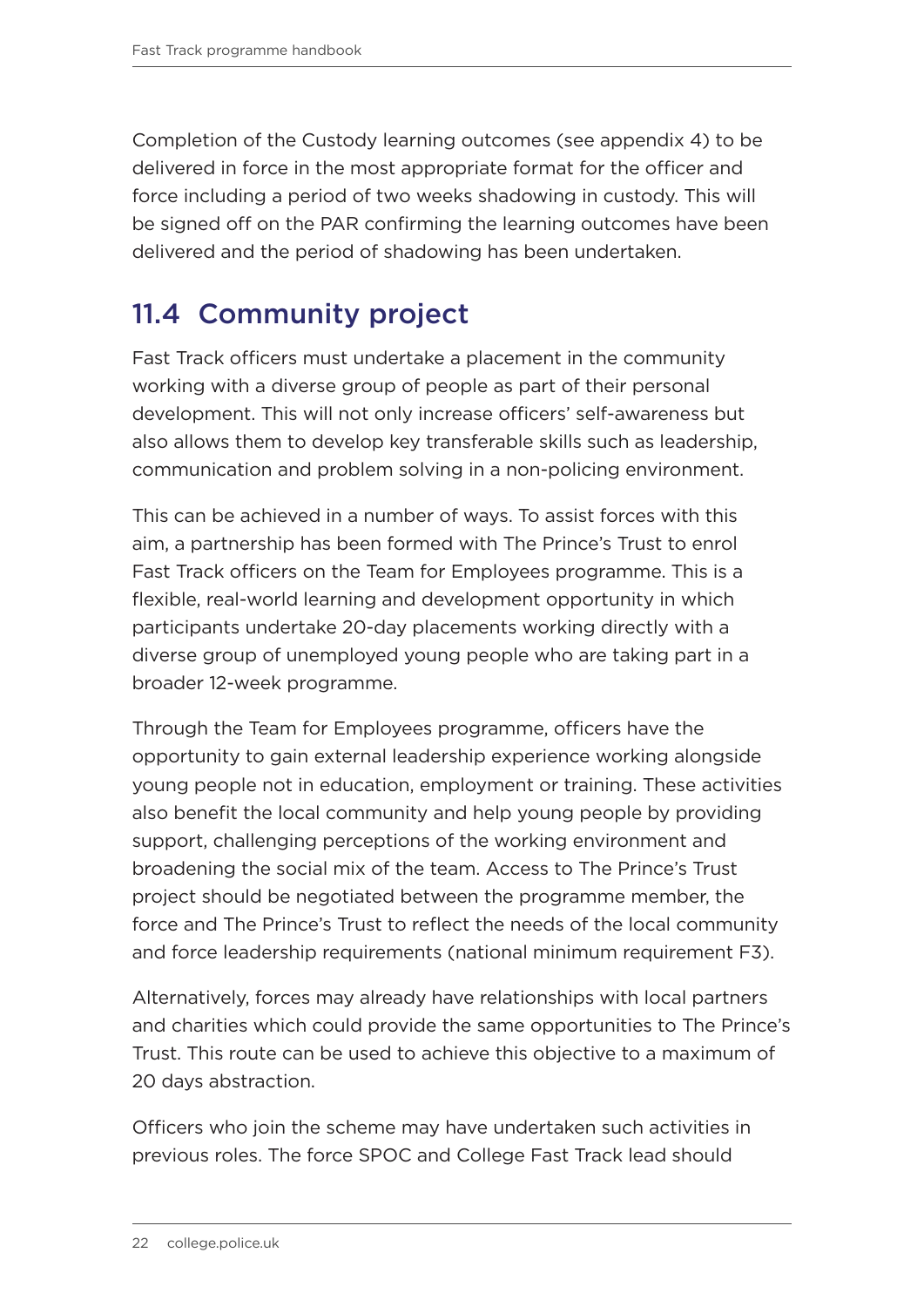<span id="page-24-0"></span>discuss the matter to see if there is any added benefit of these officers undertaking such a project.

#### 11.5 Detective pathway

Forces will have their own resourcing needs and each Fast Track officer will have their own preferred career pathway based on their experience, knowledge and career aspirations. The Fast Track programme is therefore flexible to accommodate these needs. As such, Fast Track officers considering a career within investigation (who are supported by their force) are able to use the 'Direct entry and lateral route' for entry and development as stated in the Professionalising Investigations Programme (PIP) Programme Policy 2016.

The PIP Programme Policy 2016 sets out the investigative career pathways at PIP 2 Supervisors' and PIP 2 Managers' level, mapping out the lateral and direct entry route. It is at the discretion of each force which level and route are most appropriate for each officer, based on their own personal circumstances, knowledge and experience.

Fast Track officers joining the scheme who are already in an investigative role may undertake their detective sergeant WBA, if it is in their best interest and within the force's resource planning. Officers must bear in mind that they will be promoted to temporary inspector within two years.

Forces may wish to consider a rotation in the investigatory environment to give officers the opportunity to consider if this is an area they wish to pursue. This could also be used for them to demonstrate their suitability by collecting evidence to meet the 'robust assessment and selection mechanism' as detailed in the PIP Programme Policy 2016.

Depending on the pathway taken, it may be applicable to extend the Fast Track programme. This can be to accommodate an additional period of development to meet the PIP Programme Policy 2016 assessment and selection mechanism, which will need to be considered on a case-by-case basis in conjunction with the College and force.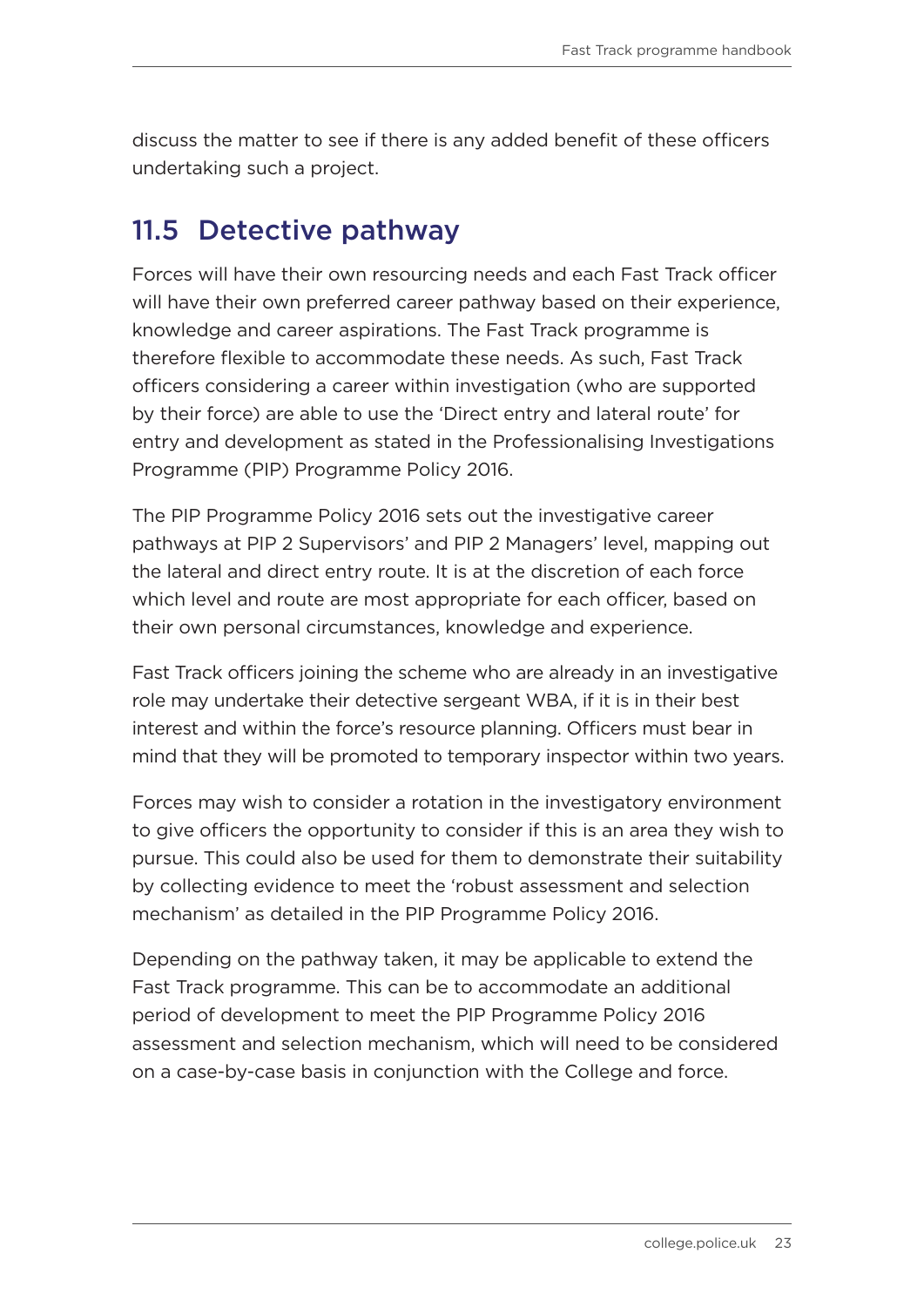### <span id="page-25-0"></span>12 Assessment

The purpose of the assessment is to ensure officers are assessed in a fair, valid and transparent manner, which enables them to demonstrate the knowledge, skills and understanding required to perform at each rank throughout the programme.

The standards for in-force assessments will be set and quality assured by the College. With regard to the programme delivery and assessment, force staff undertaking the roles of trainer, assessor and verifier must be skilled to the level of the College standards for these roles (national minimum requirement F2). Those standards are:

#### **Police Sector Standard for the Training of Trainers**

#### **Police Sector Standard for Training of Assessors**

#### **Police Sector Standard for the Training of Internal Verifiers**

The high-level assessment is made of defined points of assessment during the learning phase of core College products and examination.

These consist of:

- NPPF Step 1 Competence in current rank
- NPPF Step 2 Inspectors' knowledge examination
- **NPPF Step NPPF Step 4 Sergeants' WBA**
- NPPF Step 3 Inspectors' PAR completed and supported by chief officer.

Fast Track officers are required to successfully complete all mandatory elements of the programme. Failure to achieve assessment or a pass will result in officers exiting the programme and reverting to the substantive rank achieved at that point and to a standard track career path. Appeal processes exist at each assessment stage, detailed in the guidance of the particular assessment or examination being undertaken.

To ensure officers are on track to successfully complete all assessment components, forces should undertake regular one-to-one and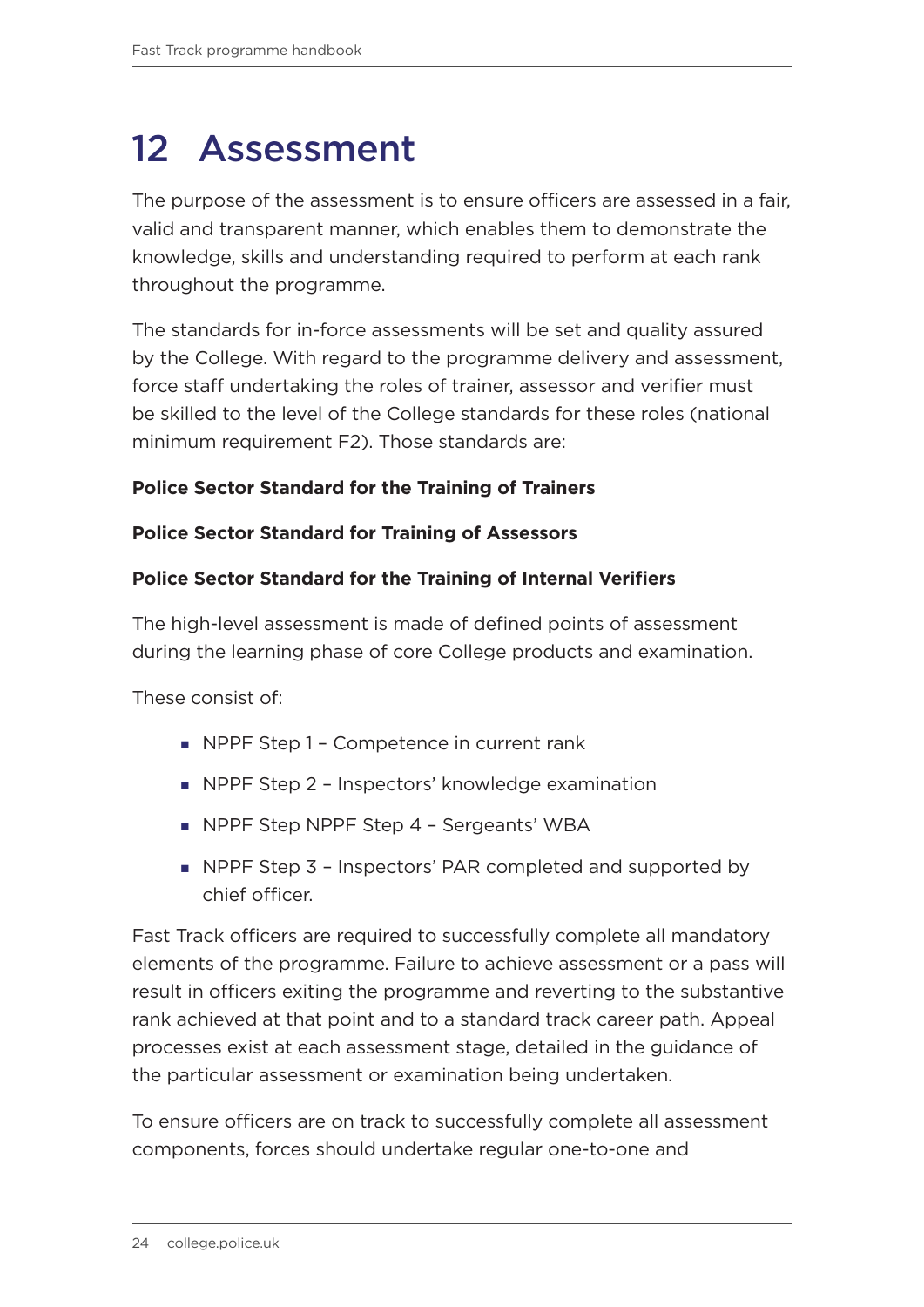<span id="page-26-0"></span>performance reviews with the Fast Track officer throughout the programme.

#### 12.1 NPPF Step 1 – Competence in current rank

The purpose of this step is to ensure suitability to enter the promotion process. Candidates accepted onto the Fast Track programme who are supported by their force will be considered as meeting the NPPF Step 1 eligibility criteria.

As such, they may register for the NPPF promotion process. This includes officers during their 12-month probationary period and substantive constables joining the programme. Officers should submit applications to register for NPPF at Step 1 via the force examination officer.

#### 12.2 NPPF Step 2 – Inspectors' knowledge examination

The purpose of this step is to ensure appropriate legal knowledge relevant to the ranks of sergeant and inspector. The pass requirement in the Inspectors' NPPF Step 2 (legal knowledge examination) is an absolute standard (set pass mark). Those officers who achieve a score equal to or above the set pass mark are awarded a pass. To remain on the programme, Fast Track officers must achieve the required pass mark of 65% (or above) in the NPPF Step 2 Inspectors' examination.

Responsibility remains with the participating force and the programme member to register at Step 1 of the NPPF to ensure attendance at the Inspectors' knowledge examinations. Officers should register through the Assessment Information Management System (AIMS) with registration timelines available on the College of Policing website.

Officers achieving between 55% and below 65%, subject to their chief officer's approval, will be allowed the opportunity to remain on the programme. Such officers will be provided a retake opportunity in year two.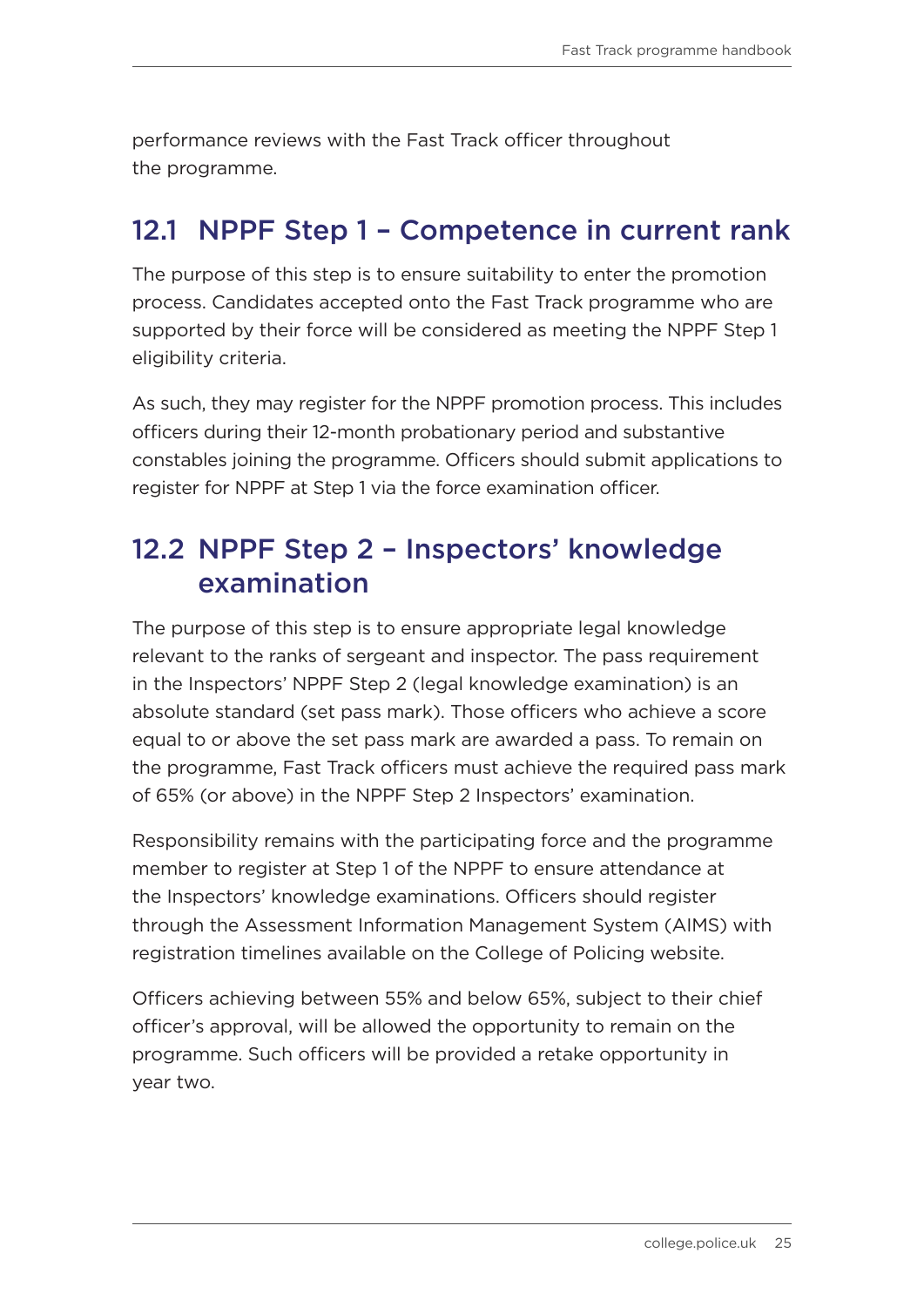<span id="page-27-0"></span>Those officers who are already Sergeants' NPPF Step 2 or OSPRE® Part I qualified and fail to score above 55% will be allowed the opportunity to remain on the programme subject to the approval of their chief officer lead. Such officers will be provided a retake opportunity in year two.

Failure to achieve 65% at the second attempt will result in removal from the programme, reverting to the substantive rank achieved at that point and to a standard track career path.

If candidates reach the standard required for Inspectors (65%) then they will be considered to have passed both examinations. If candidates reach the standard required for Sergeants (55%) but not the standard required for Inspectors (65%) they will be considered to have passed the Sergeants' NPPF Step 2 Exam.

A pass at the NPPF Step 2 Inspectors' exam will remain valid for five years for those who choose to defer from the programme.

Forces are responsible for providing their own coaching and support for officers taking the NPPF Step 2 knowledge exam. The College will not provide funding for or endorse any particular provider of examination study. Forces must also apply their own policy with regards to any study leave provision.

#### 12.3 NPPF Step 4 – Sergeants' work-based assessment

The purpose of this step is to:

- provide candidates with an opportunity to demonstrate competence in the rank
- assess existing candidates against the Regulated Qualifications Framework (RQF) units with a view to their achieving substantive promotion at the end of the 12-month assessment (the RQF units are based on the current National Occupational Standards)

The NPPF includes a WBA for officers temporarily promoted to and undertaking the duties of sergeant. The purpose of the WBA is to provide officers with an opportunity to demonstrate competence in the rank.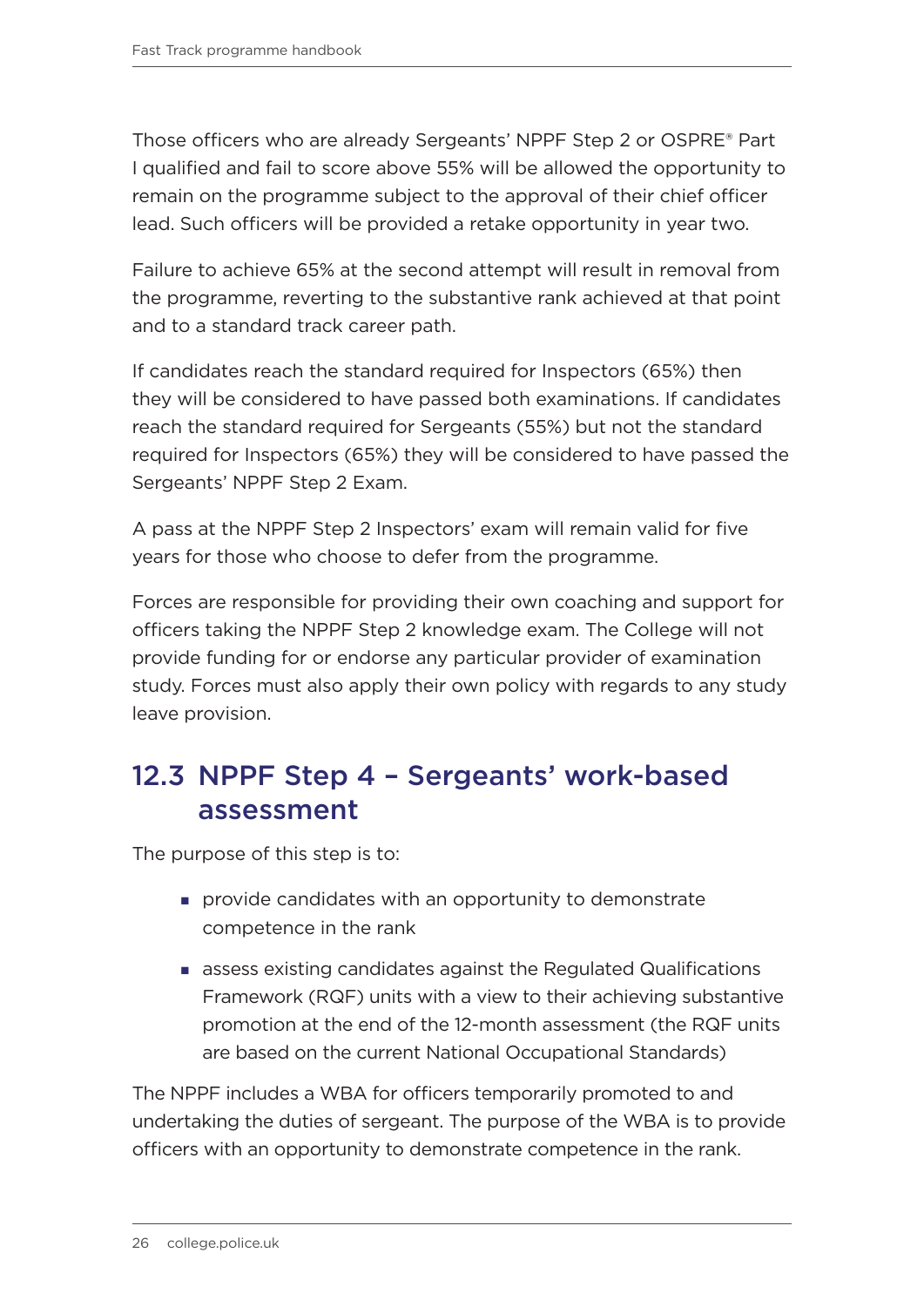<span id="page-28-0"></span>The Fast Track programme has a greater level of expectation than previously required in the OSPRE® Part II assessment of competence. Therefore, regardless of attainment of an OSPRE® Part II qualification and/or success at any promotion boards since applying for (but prior to commencing) the Fast Track programme, all programme members must demonstrate competence in the rank of sergeant in line with the NPPF policy.

This means that officers who already have an OSPRE® Part II sergeant pass will still be required to undertake the NPPF Step 4 WBA. It will, however, be a local force decision as to whether those officers undertake the WBA as a substantive sergeant (while on probation) or as a temporary sergeant in line with the NPPF.

Officers who have passed OSPRE® Part II and a promotion board and who opt to still do the Fast Track programme are also required to undertake the NPPF Step 4 WBA for the reason stated above. It is at the force's discretion as to when these officers are promoted to substantive sergeant. This may happen prior to the start of the programme.

Programme members will be prioritised at NPPF Step 4 over and above other officers, even if there are limited places. This means that, although Fast Track officers are required to meet the same standards, they can progress more quickly than normal promotion opportunities may allow while demonstrating the appropriate level of competence. An officer's failure to gain promotion will trigger their removal from the programme, from which point they will revert to the substantive rank achieved at that point and to a standard track career path.

### 12.4 NPPF Step 3

This will not apply to Fast Track programme members at the sergeant phase of NPPF. The PAR process replaces the traditional Step 3 promotion process.

Progress depends on line manager recommendation and chief officer agreement in the home force to progress to temporary inspector and commence the Step 4 WBA on graduating from the programme.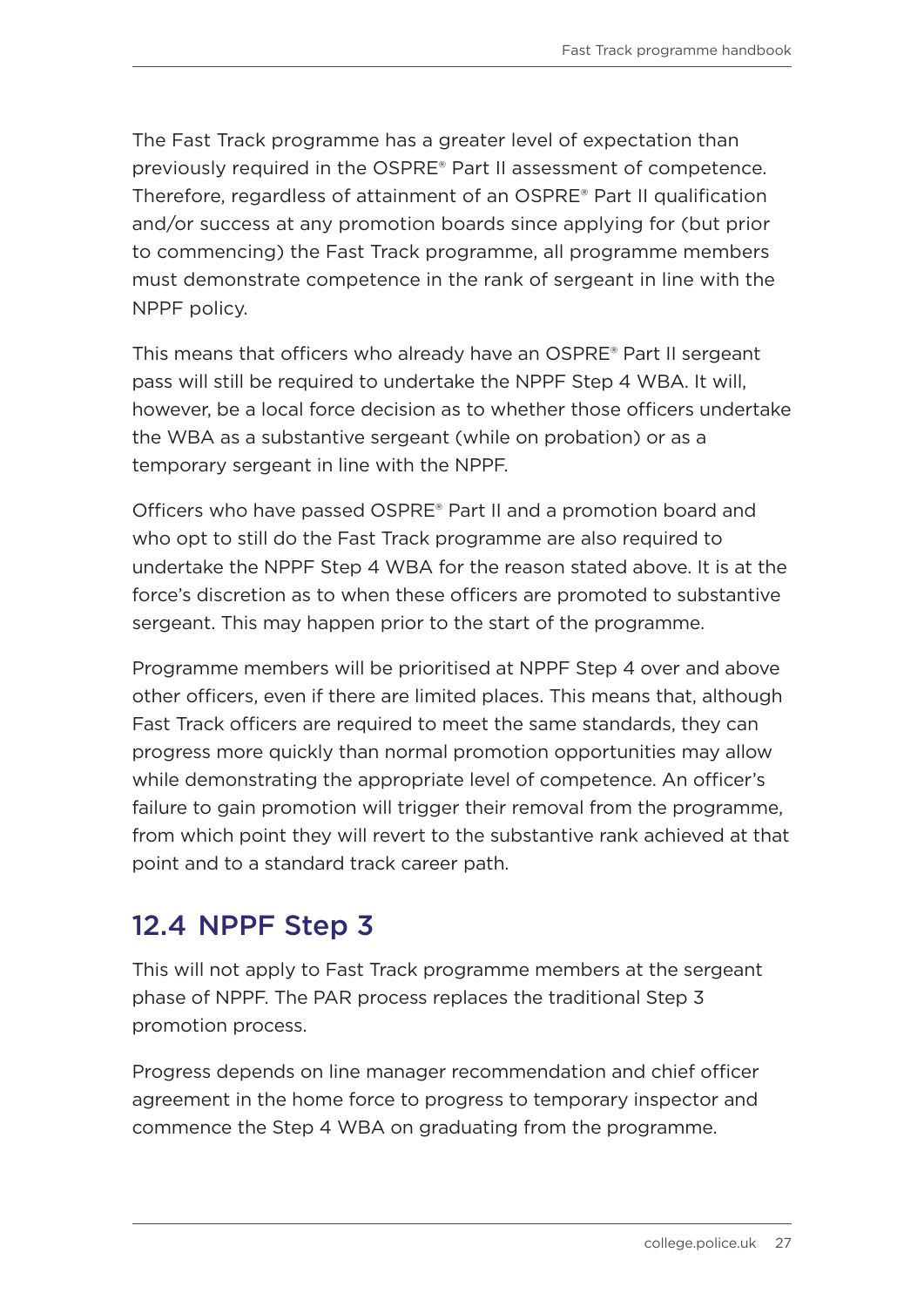### <span id="page-29-0"></span>13 Promotion

The Police (Promotion) Regulations 1996, the NPPF operating manual and the NPPF rules and syllabus govern promotion up to the rank of inspector in Home Office forces. Fast Track officers must be appropriately qualified for promotion in accordance with their provisions.

Fast Track officers, however, are not subject to all the requirements applied to other officers in the standard NPPF promotion route. The Police (Promotion) Regulations 1996 enable Fast Track programme members to be promoted more quickly. Fast Track officers do not have to complete the same length of service or probationary period requirements to undertake the NPPF Step 2 Inspectors' knowledge examination.

Furthermore, the promotion of a Fast Track officer is, by regulation, not subject to or affected by vacancies. Therefore, forces must guarantee that officers who are appropriately qualified as set out below and, have completed their entry route IPLDP and passed the assessment requirements (including the NPPF Step 2 Inspectors' examination) will be promoted to temporary sergeant, if they have not already been.

Forces are to promote officers to temporary sergeant within six weeks of 1 December and substantive sergeant 12 months from the date of promotion to temporary sergeant and, on successfully completing the programme, temporary inspector.

There is no provision to delay these promotion timescales unless a deferment or extension has been agreed. Fast Track programme members must go through all NPPF steps, with the exception of Step 3.

If they have not already been selected or promoted by virtue of their prior qualifications, candidates attaining 65% or above in the examination will be temporarily promoted to the rank of sergeant and commence the 12-month WBA for that rank.

Most Fast Track officers are expected to follow the timelines as set out in the programme in terms of promotion to gain the operational knowledge required to move through the ranks. This also provides the opportunity to undertake development opportunities to support their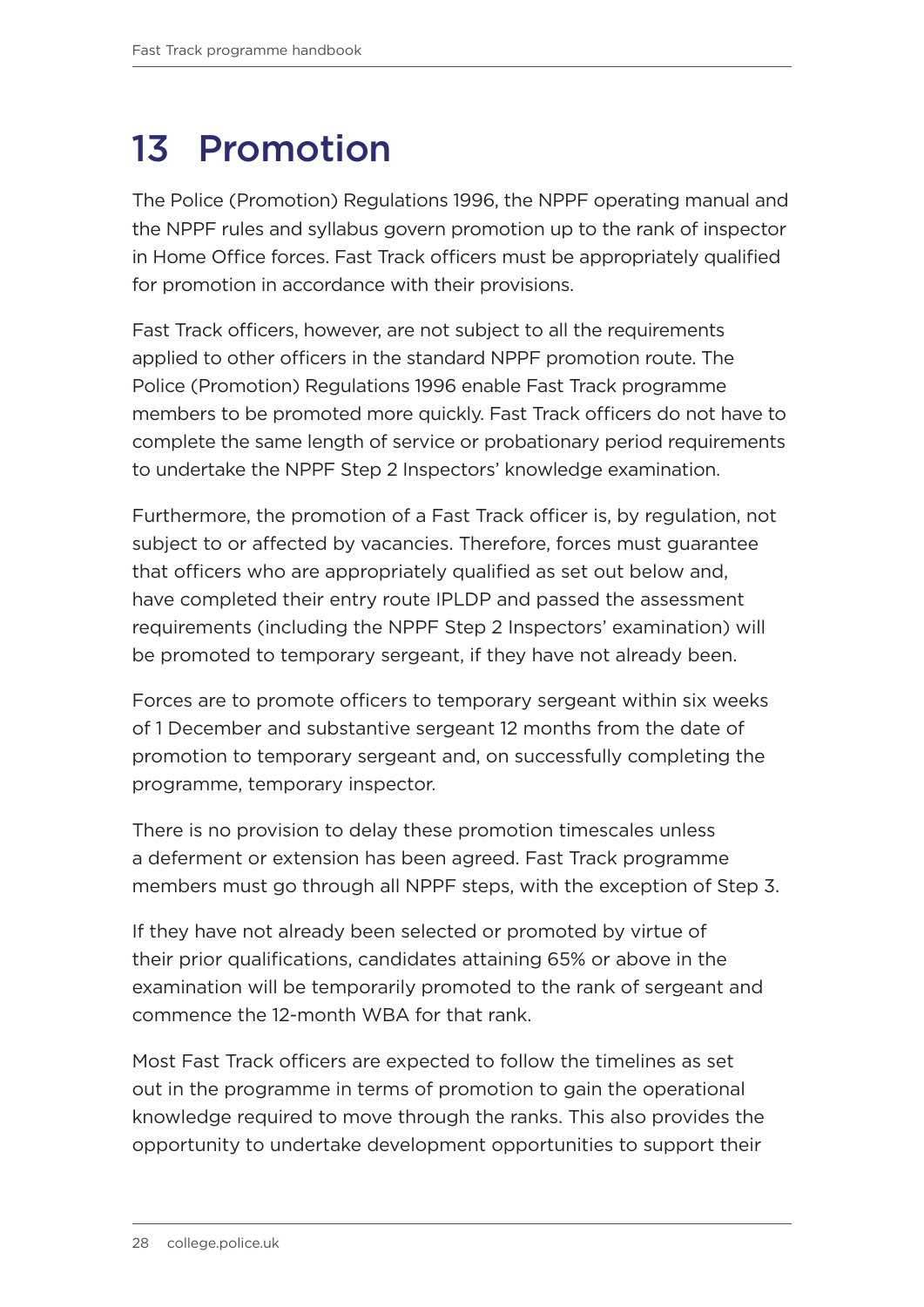<span id="page-30-0"></span>careers in the future. Each officer on the programme will have a differing level of experience and length of service, however, which may need to be taken into consideration.

#### 13.1 Officers' OSPRE<sup>®</sup> Part 1 and 2 qualified

These officers may have spent some time already in an acting sergeant position and have already performed at this rank. On being successful at the Fast Track national assessment centre and accepted on to the programme by their force, it may be appropriate to promote these officers to substantive sergeant at an earlier point and commence their WBA as it is a requirement of the Fast Track programme.

After successfully completing their 12 months' probation and WBA, they will become eligible for promotion, providing they have successfully passed the NPPF Step 2 Inspectors' legal knowledge exam.

Officers are expected to take full advantage of the two-year programme to develop operationally, professionally and personally in preparation for their future careers. Should a force consider that an officer is ready for promotion to temporary inspector earlier than the programme indicates, however, then a PAR (see 14.2) must be completed and the officer will remain on the programme and attend all of the remaining modules.

### 13.2 Officers' OSPRE® Part 1 and NPPF Step 2 Sergeants legal examination qualified

These officers may have spent some time already in an acting sergeant position and have already performed at this rank. On being successful at the Fast Track national assessment centre and accepted onto the programme by their force it may be appropriate to promote these officers to temporary sergeant and commence their WBA, which is a requirement of the Fast Track programme.

Officers are eligible for promotion after successfully completing their WBA, 12 months' role and passing the NPPF Step 2 Inspectors' legal knowledge exam.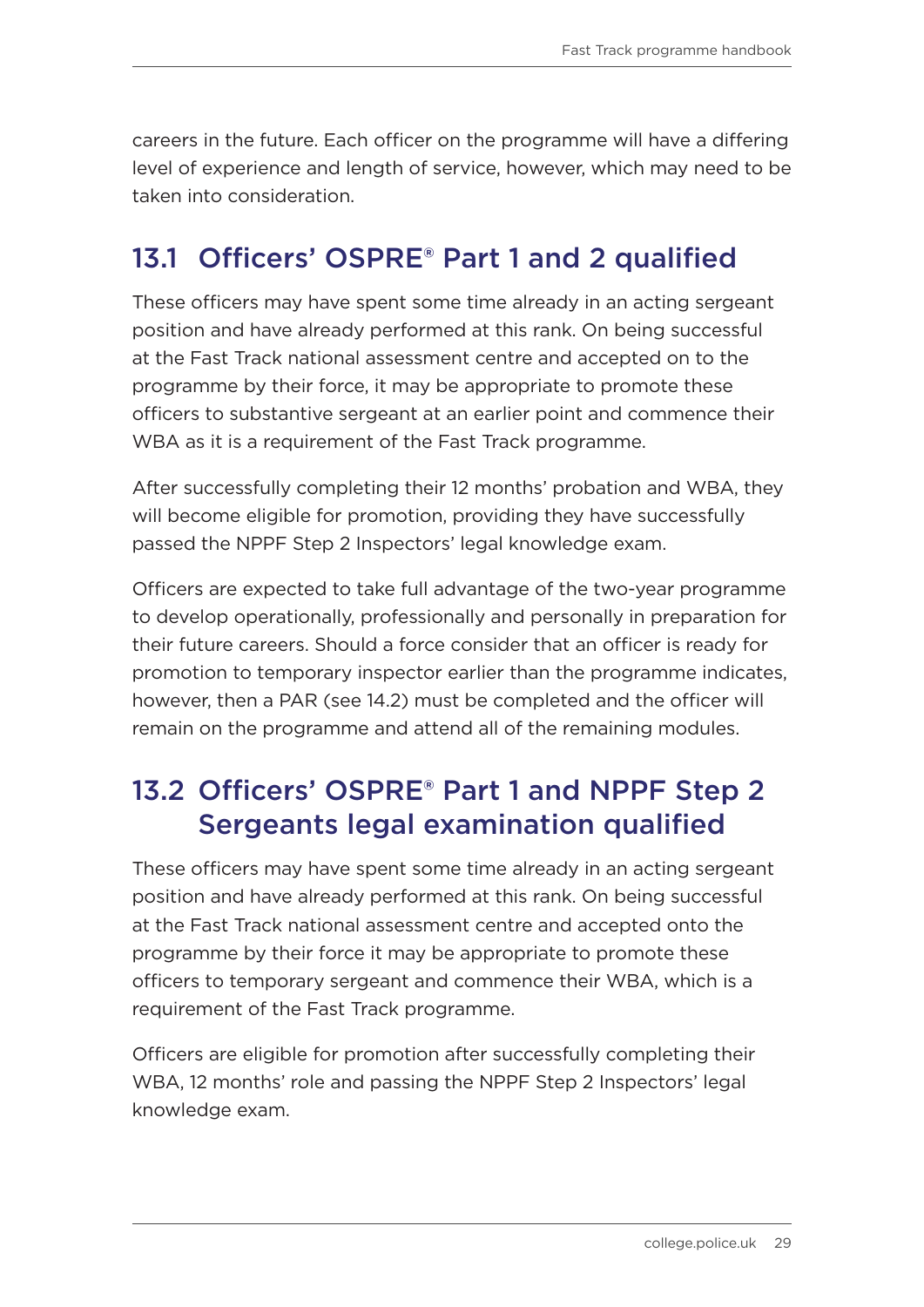<span id="page-31-0"></span>Officers are expected to take full advantage of the two-year programme to develop operationally, professionally and personally in preparation for their future careers. Should a force consider that an officer is ready for promotion to temporary inspector earlier than the programme indicates, however, then a PAR (see 14.2) must be completed and the officer will remain on the programme and attend all of the remaining modules.

#### 13.3 Promotion post-programme

At the conclusion of the final year, following the programme member's graduation from the programme at temporary inspector, the force SPOC is responsible for ensuring that immediate provision is made to provide NPPF Step 4 WBA opportunities to enable the officer to move towards full qualification at inspector rank within a year.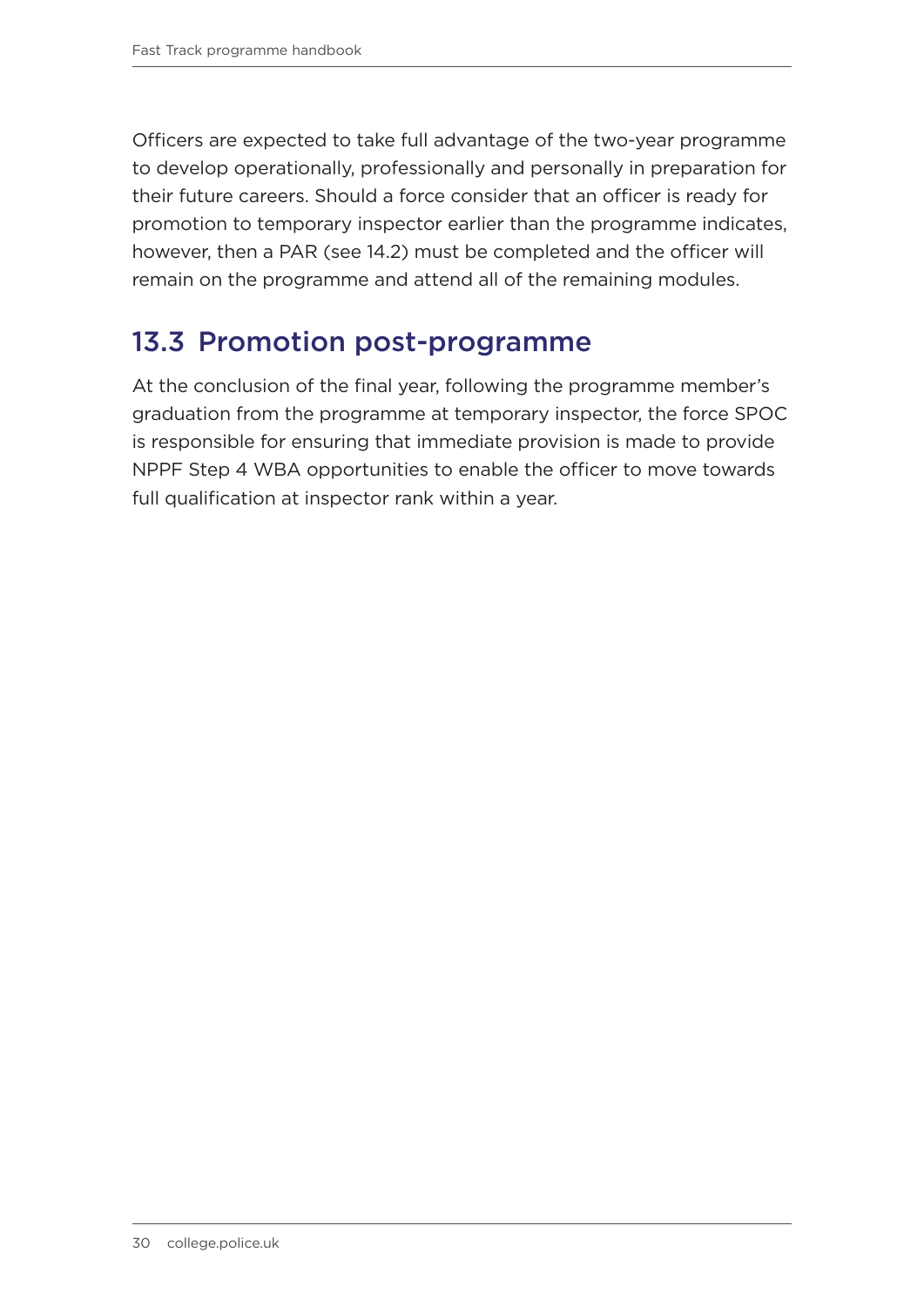### <span id="page-32-0"></span>14 Managing and supporting programme members

#### 14.1 Line management

Each programme member should be line managed by an officer or a member of police staff of the next rank/grade of seniority to them. If deemed appropriate, line managers must refer to any guidance and/ or complete any training required by the College in relation to this programme (national minimum requirement G1).

#### 14.2 Performance management and performance assessment report

All programme members are expected to have a regular performance review using the PDR system or force equivalent (national minimum requirement G2). The force SPOC is also expected to take an active interest in the officers' development and ensure that these meetings take place and development is monitored.

It is essential, however, that Fast Track officers continually demonstrate appropriate levels of performance and behaviour in line with the principles and standards set out in the **[Code of Ethics](https://www.college.police.uk/ethics/code-of-ethics)** to reach at least superintendent rank throughout the programme. Any concerns regarding an officer's performance or progress will be addressed as part of their PDR, PDP and PAR, but consistent failure to meet the required standards may result in the officer exiting the programme. Forces should contact the College Fast Track lead, should any issue be raised.

Programme members must be given early notification of any concerns about their performance or behaviour, given a fair and reasonable opportunity to address

the matter and be permitted to make representations as part of any process. If evidence indicates that a programme member is not demonstrating sufficient performance and ongoing potential, forces should consider removing the officer from the Fast Track programme in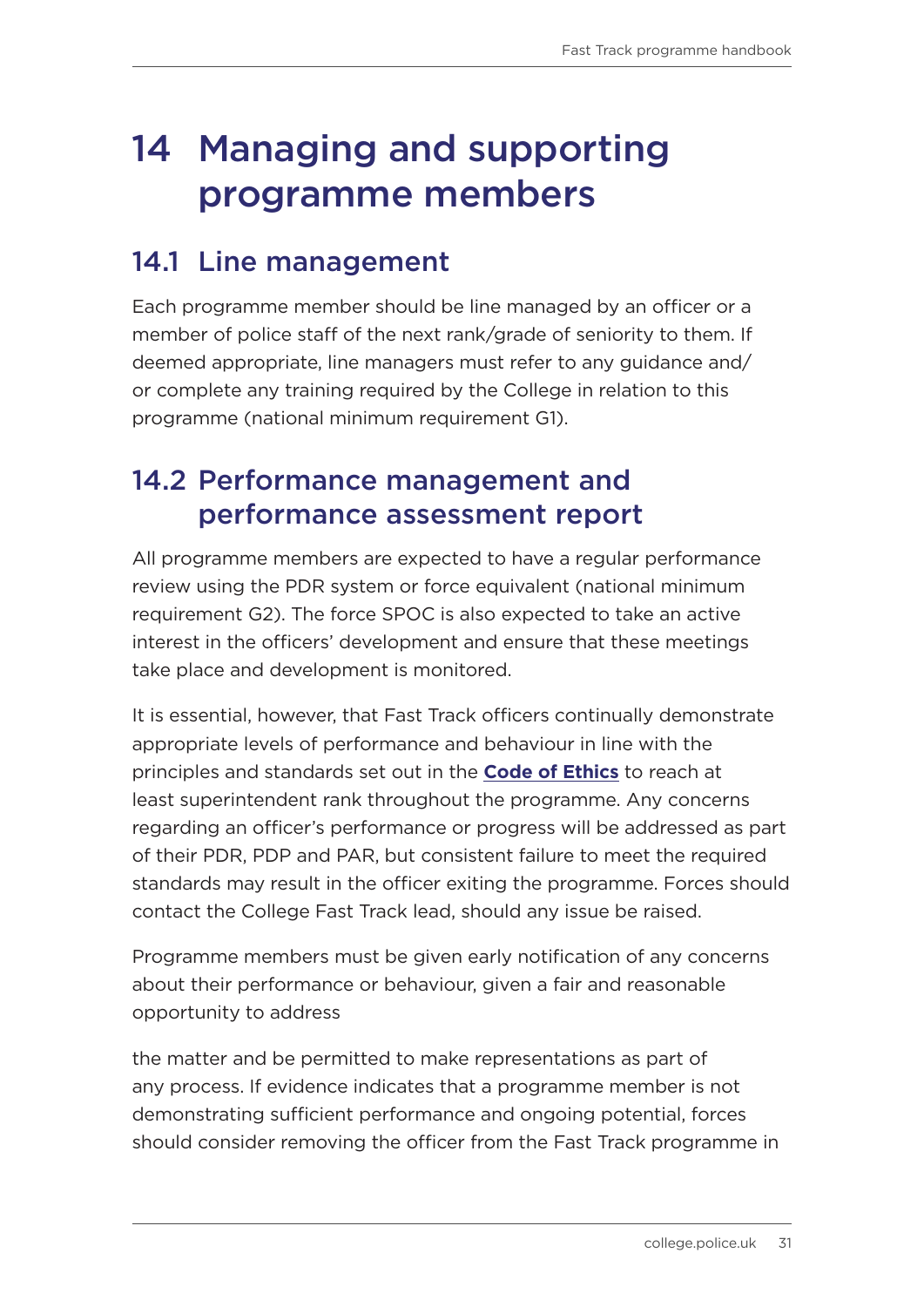#### accordance with **[section 16 Exit from the programme](#page-40-1)**.

The PAR (see appendix C) provides the vehicle for chief officer sign off for promotion to temporary inspector at the end of the Fast Track programme. Forces may have their own performance monitoring reviews which will meet this requirement and can use these as a PAR. The officer and force are both responsible for competing the PAR (or force equivalent). They should do so on a regular basis, such as the end of a rotation period or per quarter.

During the first year, the officer is also assessed via the WBA, but in the final year, the PAR can be used proactively to monitor progress. This ensures officers are not only supported in their development but are also reaching the required standards to be promoted to temporary inspector.

Officers may find in their final year that they have a number of rotations to meet their development needs. It is essential that their performance is assessed prior to moving to a new rotation to ensure there has been a continual assessment throughout the year. Continual assessment will also support the final rotation team, as they will be required to 'recommend' or 'not recommend' for promotion when they may only have had contact for a short period.

The PAR requires the officer to provide evidence against the CVF clusters at level 2 and their operational competency. The line manager can then make their comments, confirm that they either 'meet the requirement' or they require 'further development' and put in an associated development plan.

This will need to be passed to the new line manager on rotation to follow up on and monitor progress, taking further actions if no further improvement is seen. To ensure senior management overview, their comments concerning the officer are gathered at this stage. The force SPOC reviews and enters any other relevant comments on the PAR.

The final PAR requires the line manager and senior management team to confirm 'ready for promotion' or 'not ready for promotion'. When this has been completed, the chief officer makes the final decision. If the officer is not being promoted, there will be an audit trail to show the programme member has been given early notification of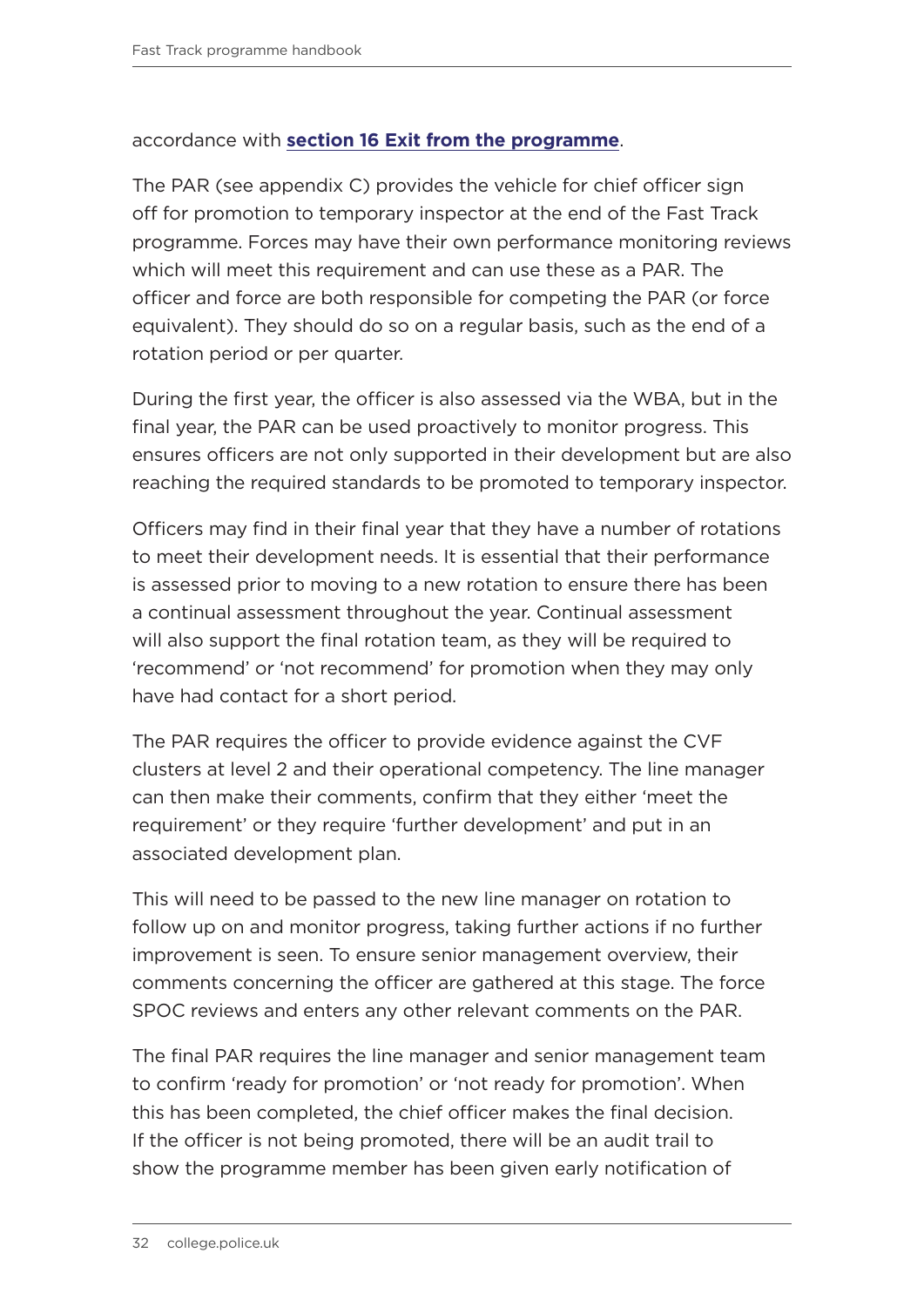<span id="page-34-0"></span>any concerns about their performance or behaviour, given a fair and reasonable opportunity to rectify the matter and be permitted to make representations as part of any process.

A template PAR is available although, as explained, forces are able to use their own templates if the same information is gathered.

#### <span id="page-34-1"></span>14.3 Personal development plan

Programme members must produce and maintain a PDP as part of their continuing professional development (CPD). This should also be agreed by the force chief officer lead and force SPOC. It should:

- cover the period of the programme and post-programme intentions
- reflect their current development needs
- set specific development goals
- define the level of support required
- be reviewed regularly or at least at the beginning of each rank rotation (national minimum requirement G3)

The line manager should ensure that the PDP is used to place the programme member in roles that will directly support their specific development goals (national minimum requirement G3). The College PDP template supplied to all Fast Track officers should be used for this purpose, however, forces can use their own PDP template to meet this requirement.

### 14.4 Mentoring support

Mentors play an important role in supporting Fast Track officers while they are on the programme and beyond. To this end, the force SPOC should provide the programme member with two mentors at the start of the programme. One of these should be at least inspector rank and, if possible, a current or former member of Fast Track or the HPDS (national minimum requirement G1) to provide peer support and another of more senior rank to support the ongoing development to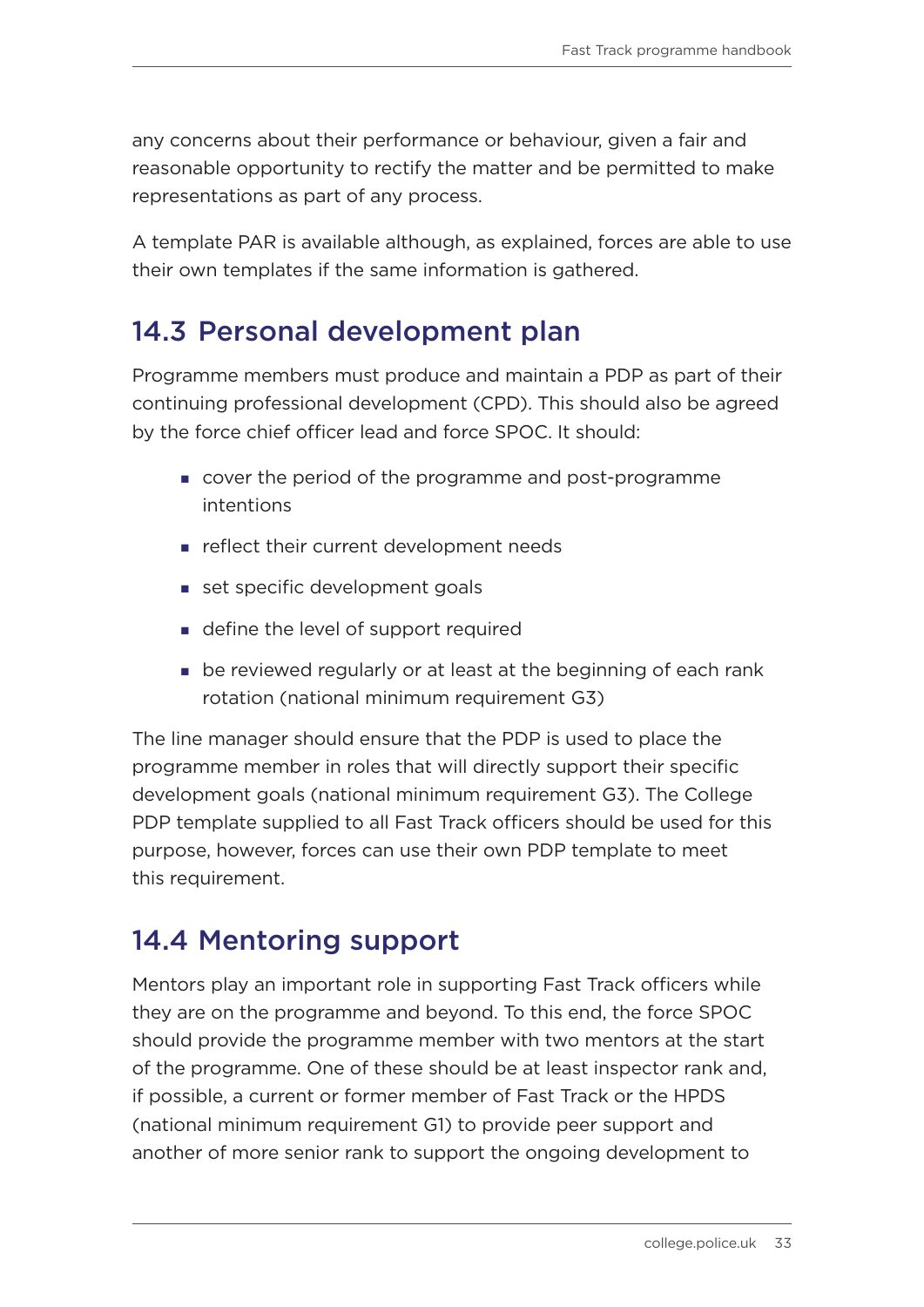<span id="page-35-0"></span>meet career aspirations.

The College provides guidance to all those mentoring a Fast Track officer to ensure that they and the programme member embark on a mentoring relationship with an understanding of the expectations on them and are equipped with the required tools and techniques. Additionally, and if deemed appropriate, force staff undertaking the role of mentor must refer to any guidance and/or complete any training required by the College in relation to this programme (national minimum requirement I1).

#### 14.5 Part-time or flexible working

The College will consider requests for flexible working from programme members in conjunction with their home force. Requests will be assessed on a case-by-case basis with due regard for the relevant legislation. The College aims to support officers where possible.

Flexible working may take the following forms:

- part-time working fewer hours than the standard working week
- job-sharing one full-time job divided between two or more workers
- term-time working set periods away from work in school holidays
- working from home completing work from home or elsewhere than normal place of work
- variable shift arrangements
- staggered hours normal hours with a number of starting and ending times

See also government guidance on flexible working.

There are a number of existing provisions under the Police Regulations 2003 that support programme members with working flexibly. These include Regulation 5 (part-time service) and Regulation 22 (duties/ rosters). In addition to the Police Regulations, there is further legislation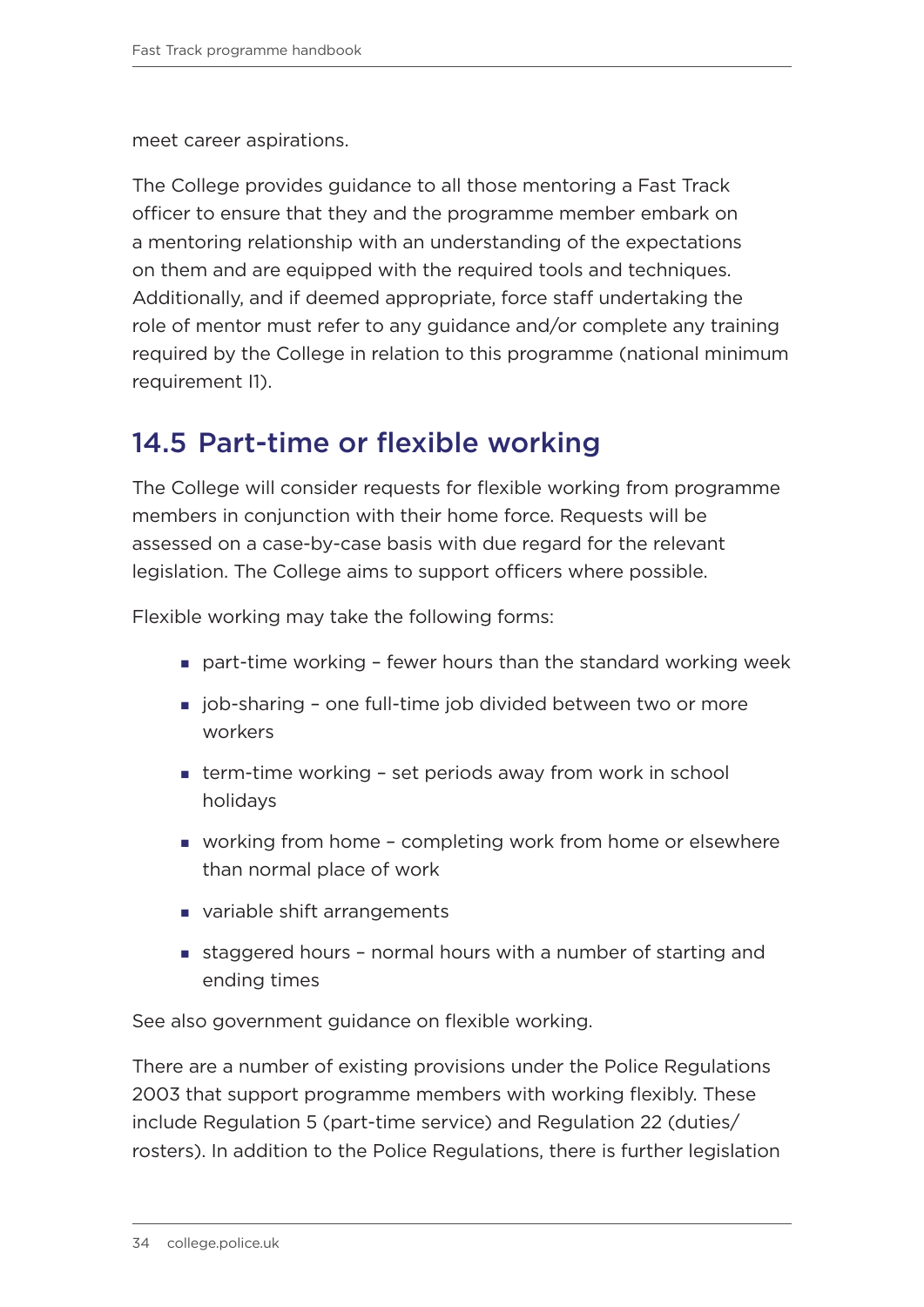<span id="page-36-0"></span>that applies to police officers, which includes:

- Part-time Workers (Prevention of Less Favourable Treatment) Regulations 2000 Equality Act 2010
- Health and Safety at Work etc. Act 1974
- **Working Time Regulations 1998**

Programme members considering making a flexible working request should first contact their force SPOC to discuss the process.

#### 14.6 Post-programme career management

The programme aims to ensure that its members have the capacity and capability to manage their own professional development successfully as they move beyond the programme and into more senior roles.

In the final year, as part of the exit programme, the force SPOC will work with the programme member to develop a career development plan following graduation.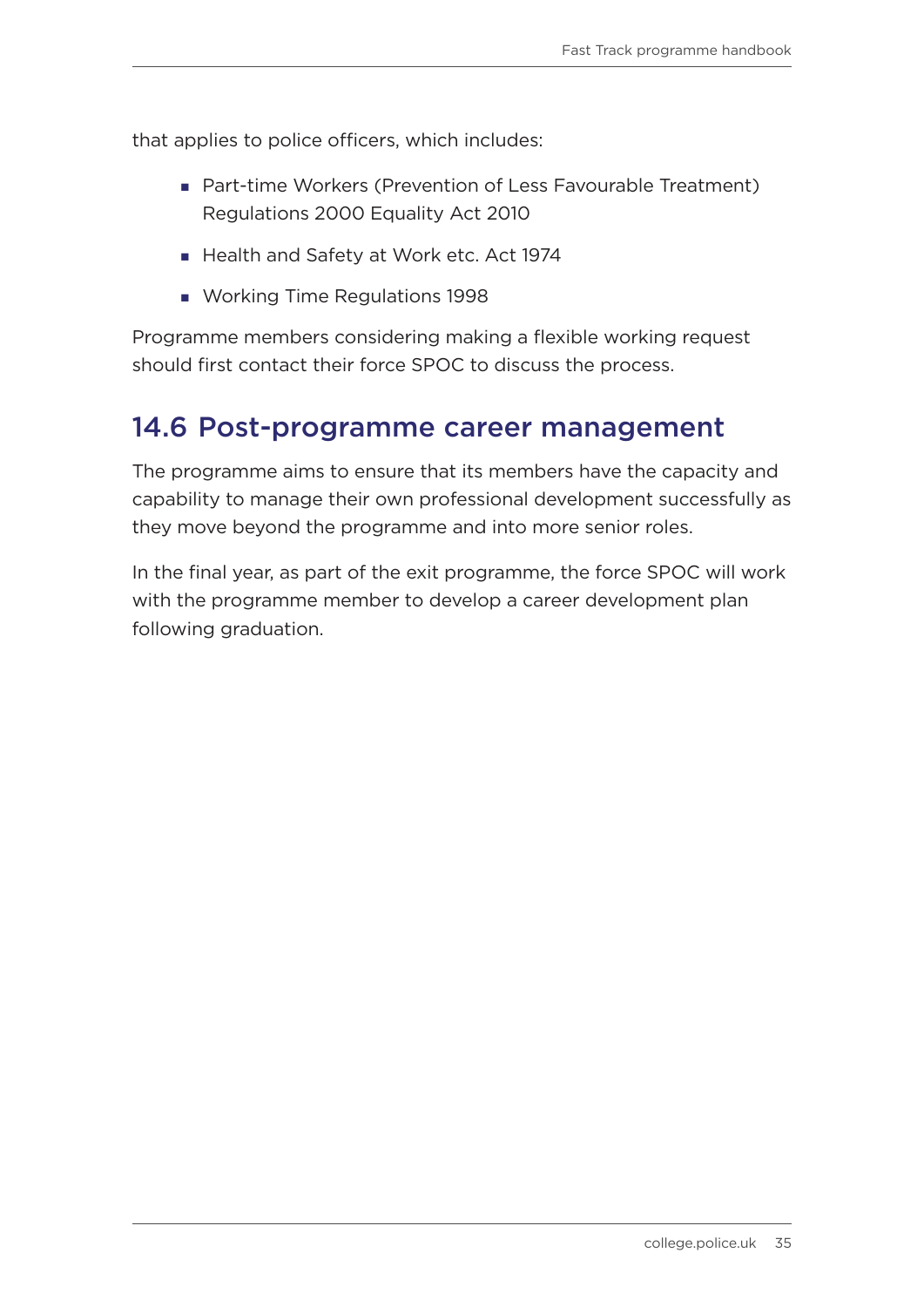### <span id="page-37-0"></span>15 Deferral or extension while on programme

#### 15.1 Programme member requests

Programme members facing temporary exceptional personal circumstances which may compromise their ability to undertake the programme successfully may request to defer or extend their participation in the Fast Track programme. Exceptional personal circumstances may include the ill health of the officer or a family member, maternity/paternity support or adoption leave or other significant personal matters.

Programme members who are taking maternity/paternity or adoption leave, may choose to continue with the College Fast Track modules during this period of leave using Keep In Touch (KIT) days. Programme members should speak to their force and College Fast Track lead to ascertain the most appropriate choice for them.

There may be an occasion when an exceptional development opportunity arises which will affect the officers' ability to fulfil the requirements of the Fast Track programme. If the force considers this opportunity to be desirable for the officer and the force, then a deferral can be made up to a maximum of 12 months.

Programme members who are considering requesting a deferral or extension should inform their force and the College Fast Track lead of their intention and discuss the matter with them. This is to ensure that a deferral or extension is appropriate in the circumstances, that alternatives have been explored and that the officer is fully aware of the consequences.

If a programme member wishes to proceed, they should make this request in writing to their chief officer lead, having informed their line manager and other appropriate persons such as the force SPOC and College Fast Track lead. The request needs an explanation of the circumstances warranting the deferral and evidence as appropriate. This should include a recommendation by the line manager, and other managers as appropriate, as to whether or not the request should be approved.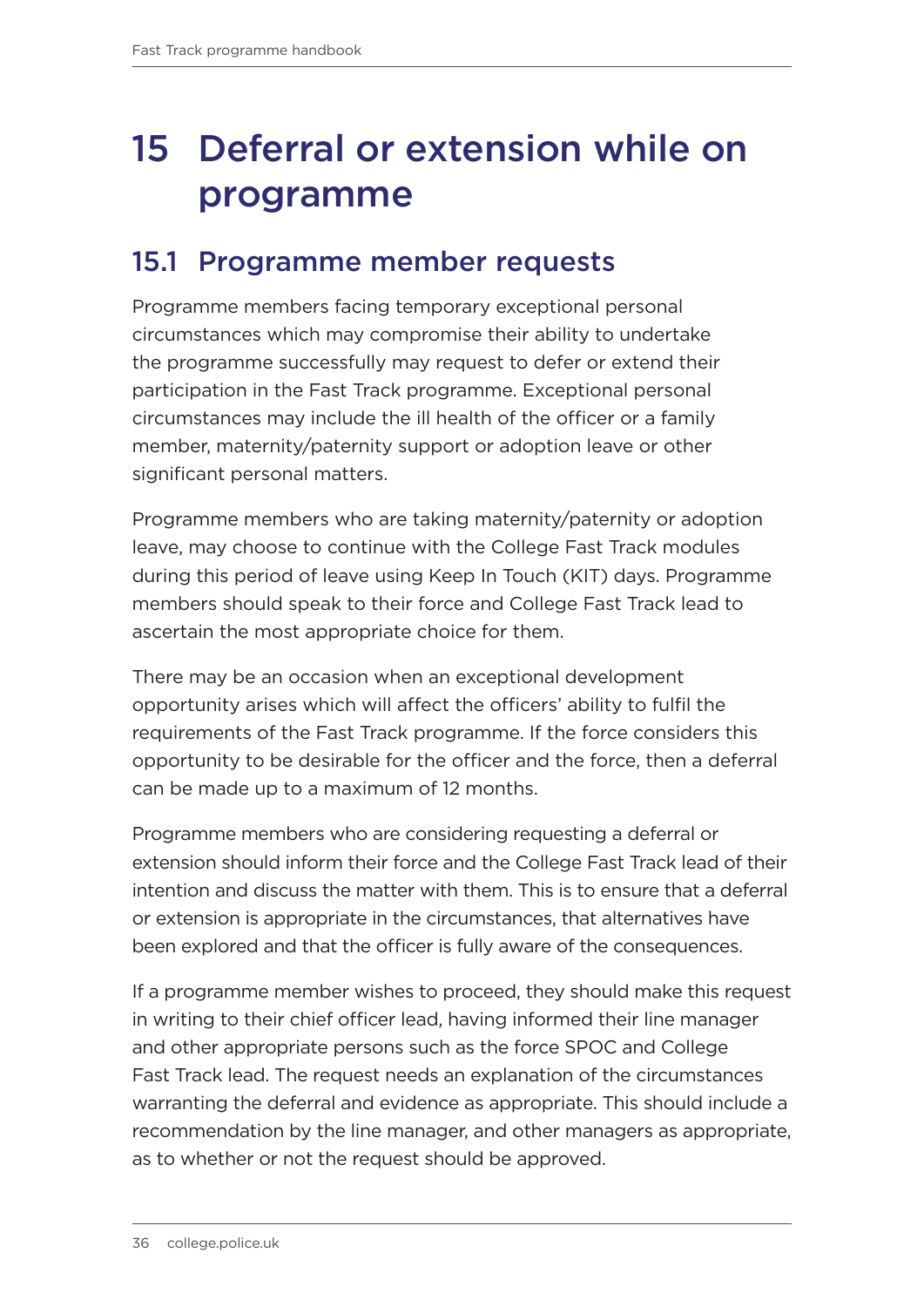<span id="page-38-0"></span>If the request is supported by the chief officer lead, it should then be forwarded to the College Fast Track lead. The College will accept forces' recommendations with regard to deferral or extension, subject to recommendations being in accordance with this policy and the aims of the programme.

#### 15.2 Force requests

A force may request deferral or extension of an officer's membership of the Fast Track programme where there is a misconduct or discipline issue. In these situations, the provisions set out in this policy in relation to the periods and implications for deferral apply. Any request of this sort should be made with the approval of the chief officer lead and in all other respects should follow the procedure set out above.

The force may identify a development opportunity that will affect the officers' ability to fulfil the requirements of the Fast Track programme. If this opportunity is considered desirable by the force, in agreement with the officer, the force can request a deferral for the period of the opportunity up to a maximum of 12 months.

A force cannot request deferral of an officer's membership of the Fast Track programme while considering whether or not they should remain on the programme. The exception to this is if the officer is already on a development plan specifically focused to address the issues raised. In such a case, the force may consider an extension of three months to complete a development plan.

If, following this period, the force does not consider that an officer has improved and should remain a member of the Fast Track programme, the officer should be removed from the programme as set out in 16.4 Exit from the programme.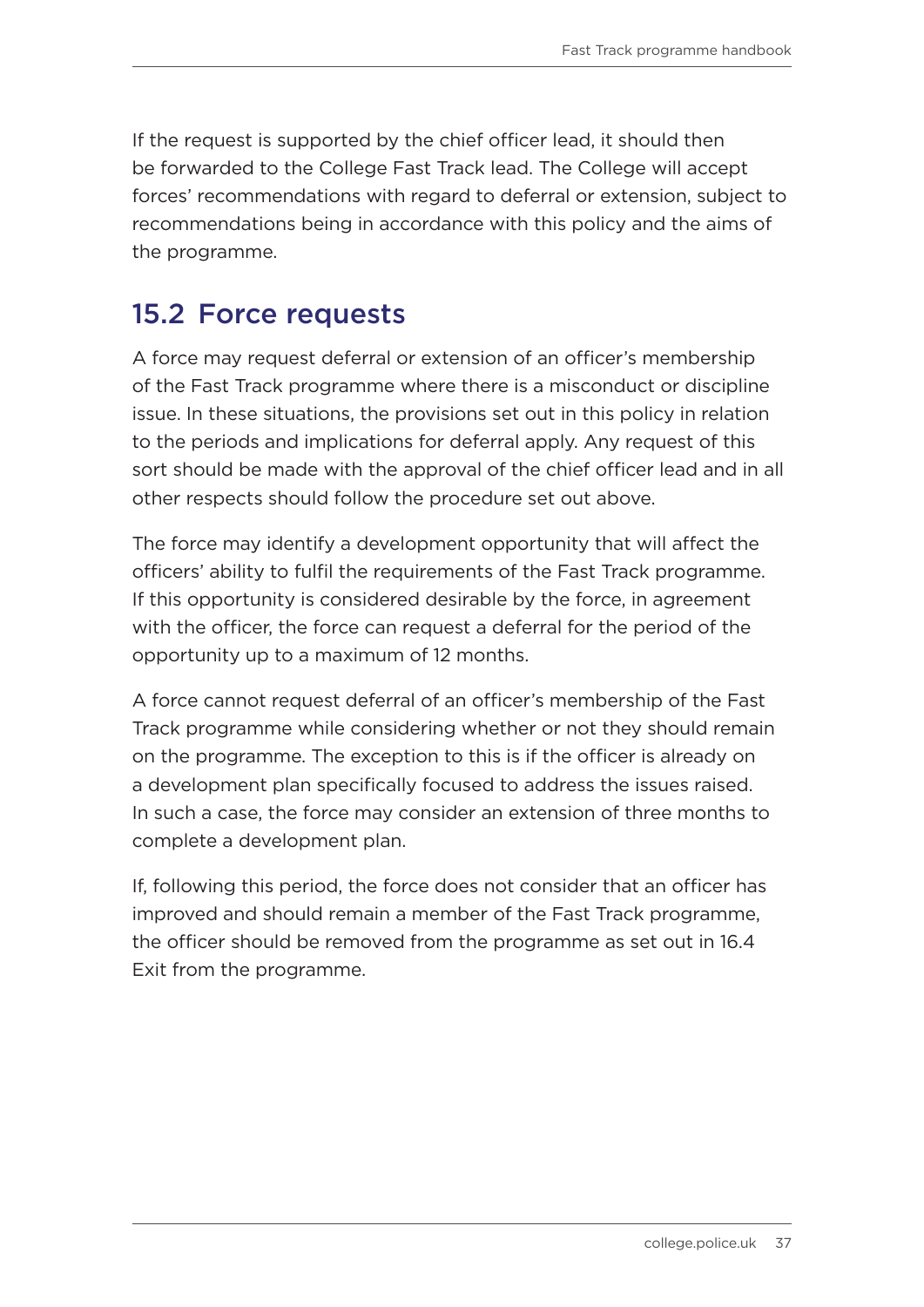#### <span id="page-39-0"></span>15.3 Considering a deferral or extension request

When considering a potential deferral or extension, programme members, forces and College staff should consider whether or not the request is a result of significant personal circumstances which may compromise the member's ability to undertake the programme successfully or a significant development opportunity.

They should also consider if these circumstances are or are likely to be temporary in nature. A heavy workload, whether operational or related to the programme, is not a sufficient reason for deferral or extension in the absence of other factors.

If a programme member is having difficulty coping with workplace and programme requirements in the absence of significant personal circumstances, forces should consider other options. A retrospective deferral or extension will not normally be considered unless there are exceptional circumstances.

A clear rationale is required as to why the request was not made earlier. Similarly, a second period of deferral/extension is not normally considered unless there are exceptional circumstances. A clear rationale is required as to why a longer period is justified.

#### 15.4 Recommencing the programme following a deferral

As the officer nears the end of a deferral period, forces should discuss with them whether or not they should recommence the programme. Discussions should provide sufficient time for an officer to prepare to rejoin the programme. The College should be advised of plans to recommence the Fast Track programme as soon as possible, but not less than one month before the intended recommencement date. Notice of the intended date should be provided to the College SPOC in writing.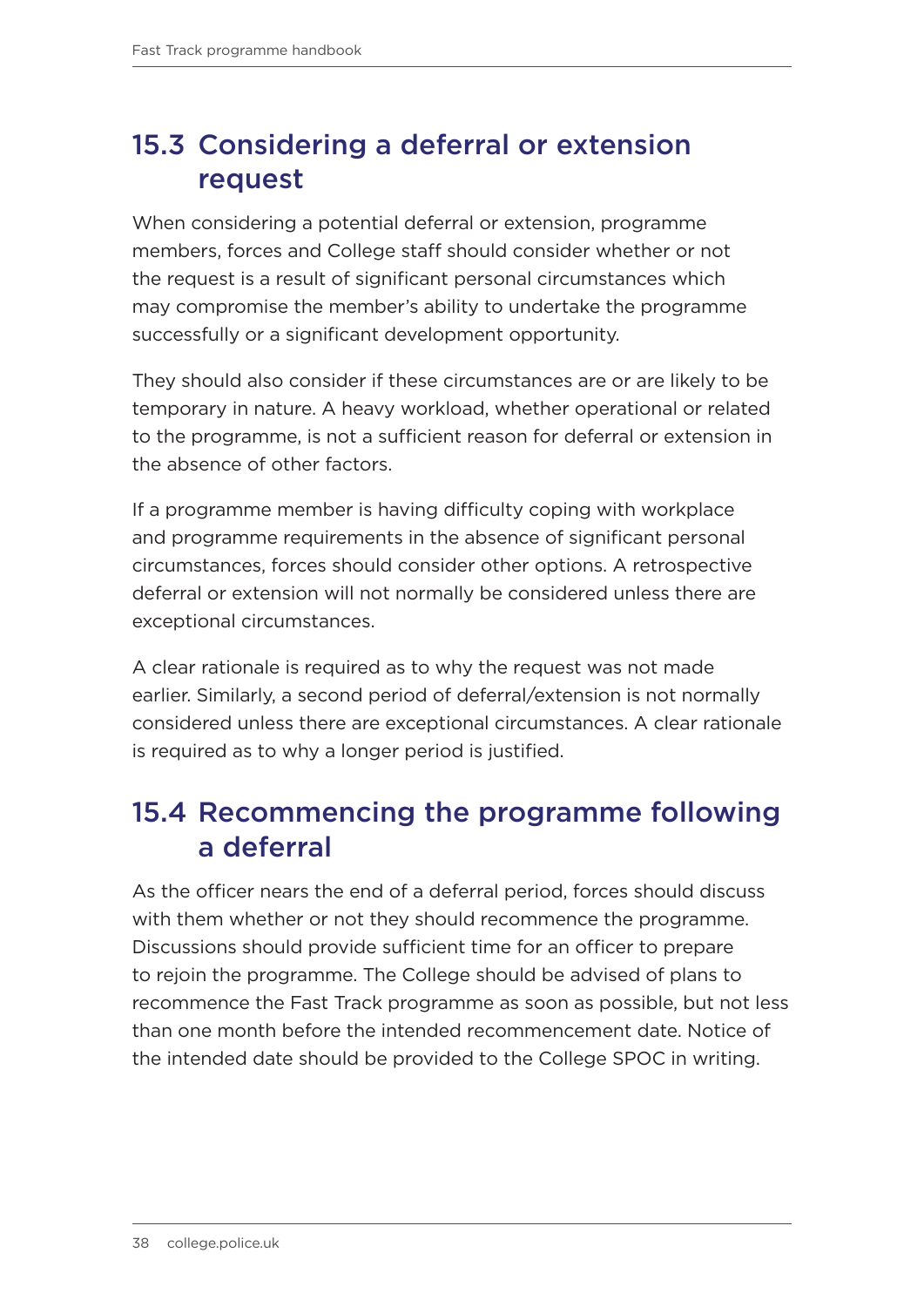### <span id="page-40-1"></span><span id="page-40-0"></span>16 Exit from the programme

If a Fast Track officer exits the programme they will, in the first instance, revert to the substantive rank achieved at that point and to a standard track career. Forces must have a process in place to manage the return of a Fast Track programme member, including welfare/support mechanisms, ensuring that the officer concerned and the police service derive the maximum benefit from the development opportunities the officer received while on the programme. This should be supported by exit interviews – see **[16.4 Exit interviews.](#page-41-1)**

#### 16.1 Programme member requests

If a Fast Track officer is considering leaving the programme, they should inform their line manager, chief officer lead and the College Fast Track lead of their intention and discuss this with them. This is to ensure that any decision to withdraw is in their best interests, that they are fully aware of the consequences of withdrawal and that they have considered alternatives, including a period of deferral.

If an officer wishes to proceed with withdrawal from the programme, they should inform their force SPOC and the College Fast Track lead in writing, confirming that they wish to withdraw and setting out their reasons for doing so. The College Fast Track lead will ensure that programme records are updated and appropriate programme staff are informed.

### 16.2 Force's request

Any force-led decision to remove a member from the programme is the responsibility of the force chief officer lead, but the College Fast Track lead and other programme staff will be available to offer advice and guidance. The College must be informed in writing of a decision and the reasons for any removal from the programme, which must be evidenced and recorded (national minimum requirement I).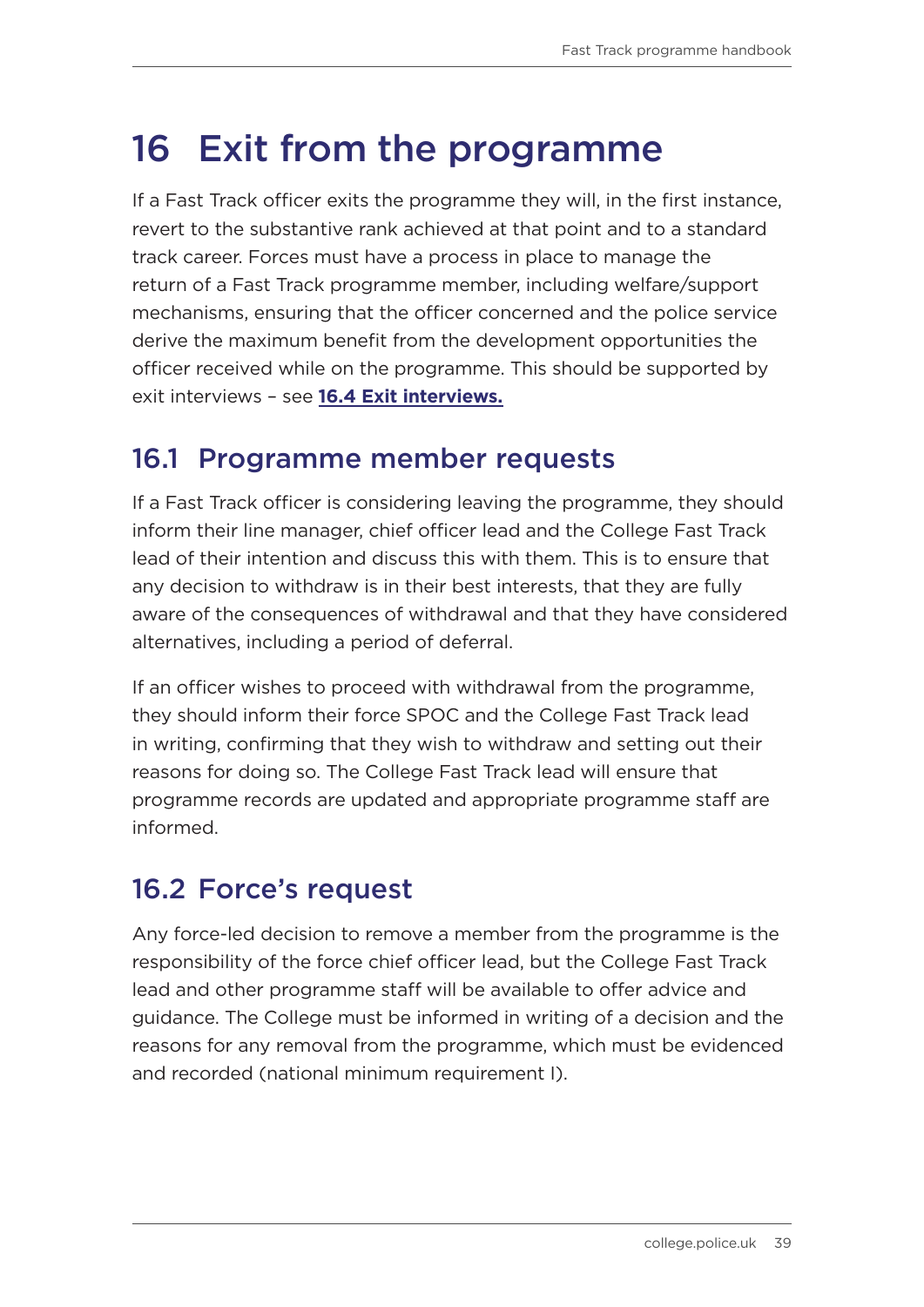#### <span id="page-41-0"></span>16.3 College of Policing request

If programme members do not participate in any part of the programme or fail to meet the standards set by the College, they may be removed from the programme. There may also be occasions where their membership of the programme may conflict with the overall aims of the programme or undermine its credibility. In such cases, the College FTDE programme lead can, after consultation with the programme member and in agreement with the force chief officer lead, remove them from the programme.

#### <span id="page-41-1"></span>16.4 Exit interviews

An exit interview is mandatory for anyone leaving the programme. The College is responsible for conducting the exit interview, using the College exit interview template. This is to support the implementation of the national monitoring and evaluation strategy.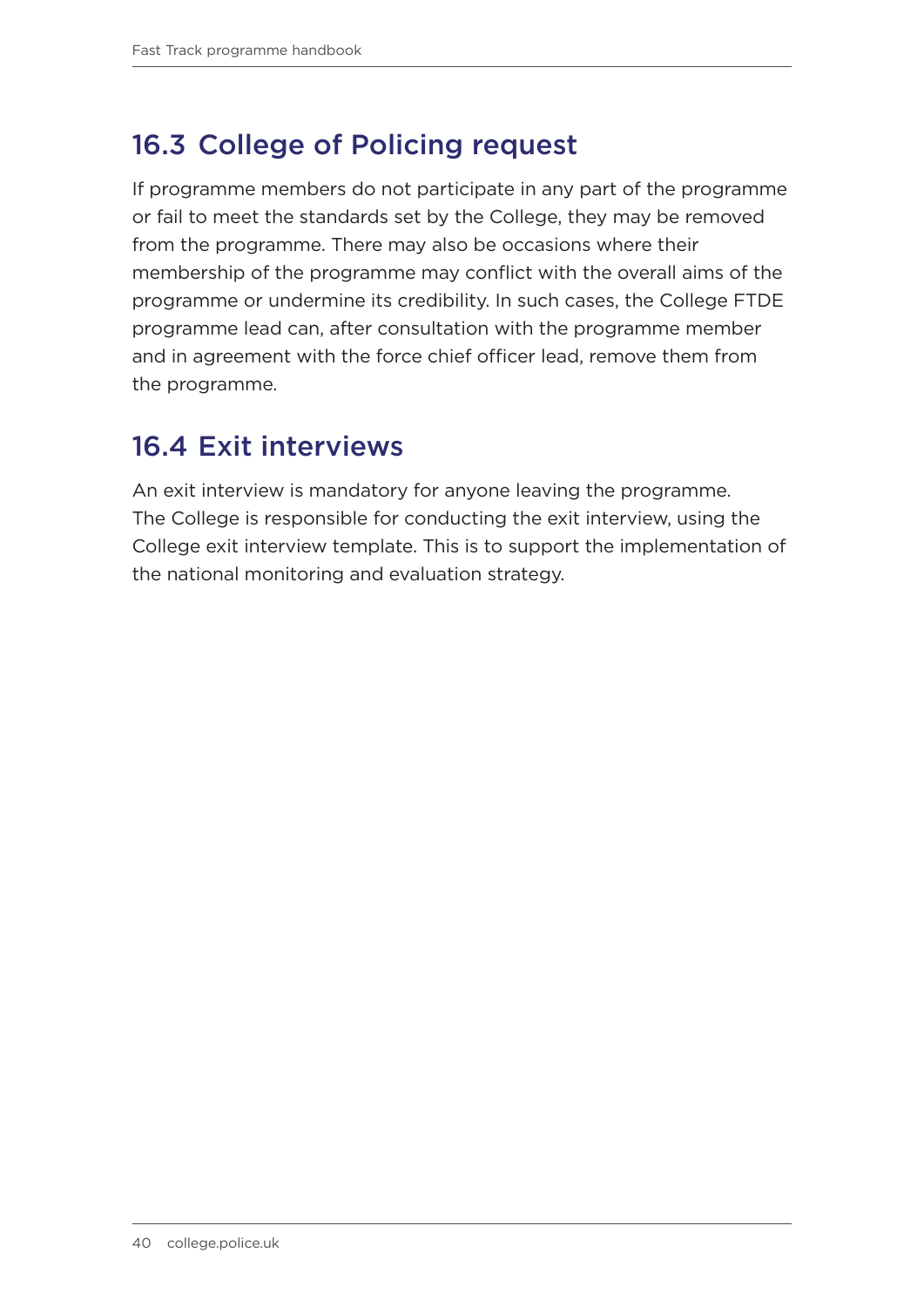## <span id="page-42-1"></span><span id="page-42-0"></span>17 Appeals

Forces are responsible for conducting any appeals process for programme members who wish to challenge any decision in relation to a deferral or exit from the programme, if the exit mechanism does not already have an inbuilt appeals process. Programme members cannot appeal to the College against the decision of their force in regard to a decision relating to a deferral or exit from the programme.

Appeals against a decision by the College should be made to the College FTDE programme lead in the first instance and must be in writing.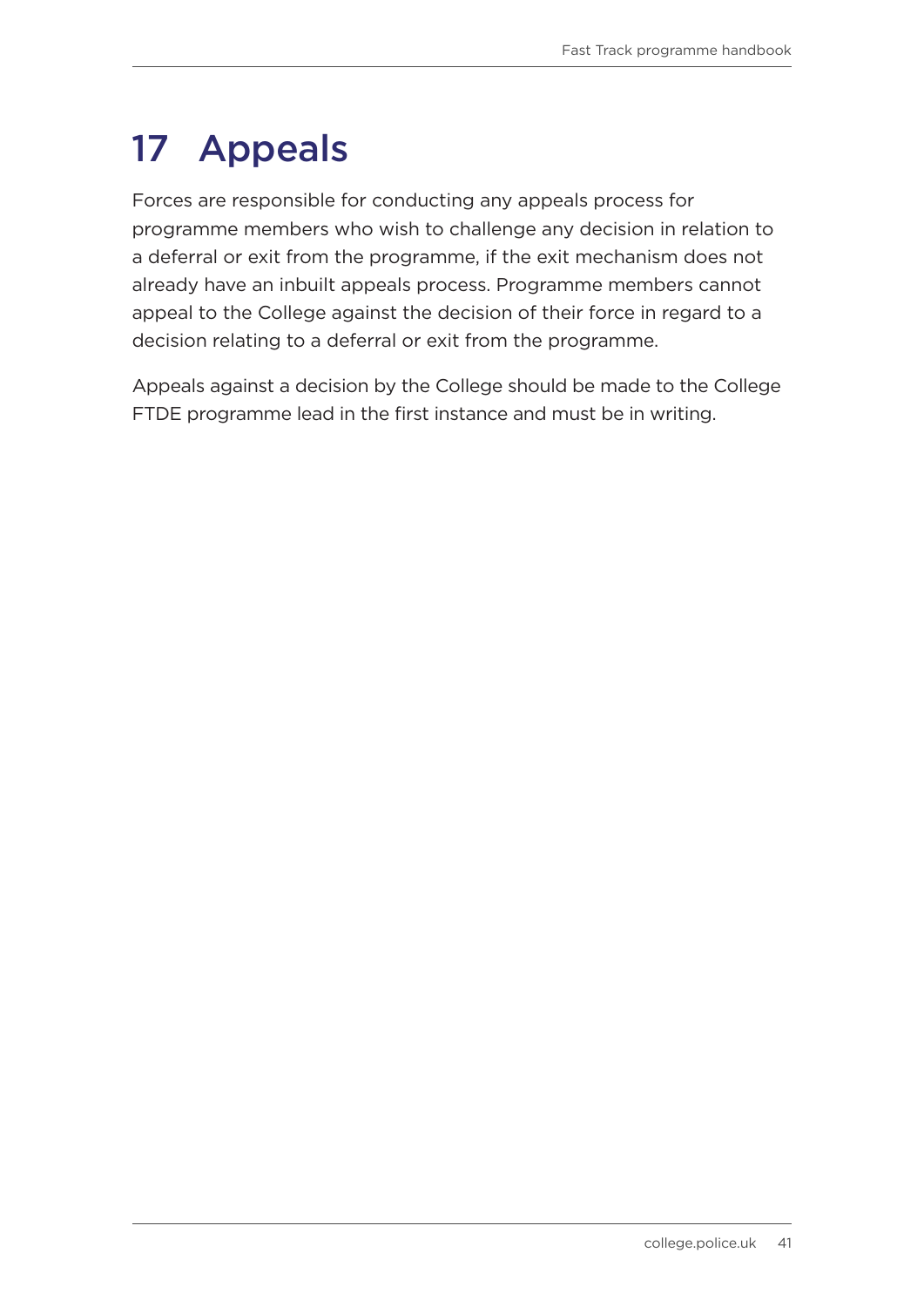### <span id="page-43-0"></span>18 Personnel arrangements

#### 18.1 Force transfers while on the programme

If a programme member wishes to transfer between forces while on the programme, retention on the programme will be at the discretion of the receiving force. If not already doing so, the receiving force must agree to participate in the Fast Track programme and the provisions set out in this handbook.

#### 18.2 Fairness at work or grievance

Forces are responsible for handling any fairness at work or grievance raised by programme members in accordance with their local force policy and procedures. This includes any appeals related to the grievance.

### 18.3 Officer welfare and support

Forces have overall responsibility for the welfare of their officers. Fast Track officers should receive appropriate support from their force in accordance with local policies.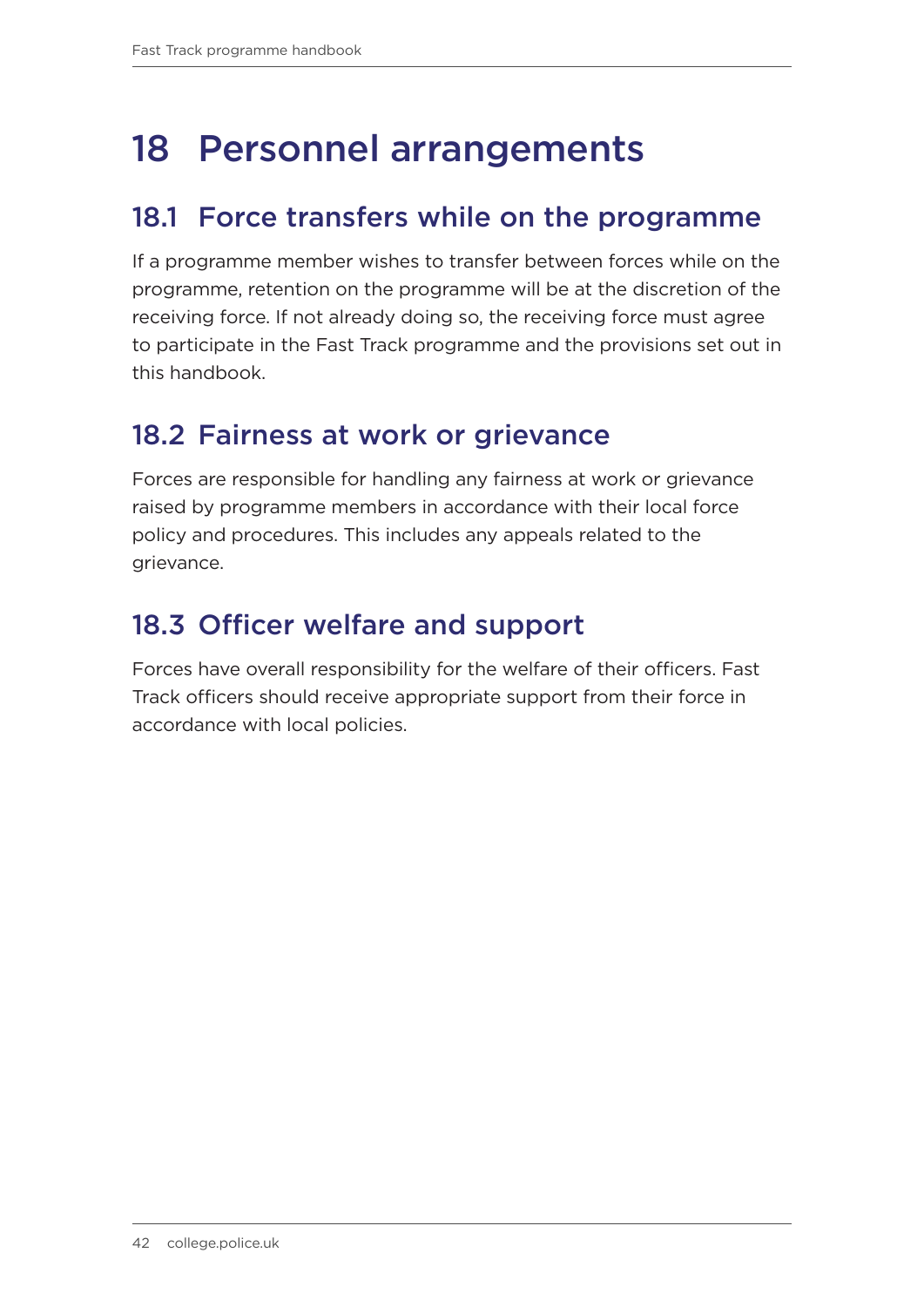### <span id="page-44-0"></span>19 Financial arrangements

#### 19.1 Programme members' expenses

Members' expenses are a local force responsibility.

### 19.2 Funding

Forces are responsible for paying the salary of Fast Track officers and all costs associated with the force-delivered elements. The College funds all College- delivered elements. Charges will be made to non-Home Office forces in line with an annual cohort cost analysis undertaken by the College.

### 19.3 Officer pay

The pay of Fast Track officers is determined by Section 24 of the Police Regulations 2003.

### 20 Contact information

If the **[Fast Track Programme](https://www.college.police.uk/career-learning/joining-police)** web pages cannot answer your query then please contact the Fast Track team by email: **[talent@college.pnn.police.uk](mailto:talent%40college.pnn.police.uk?subject=)**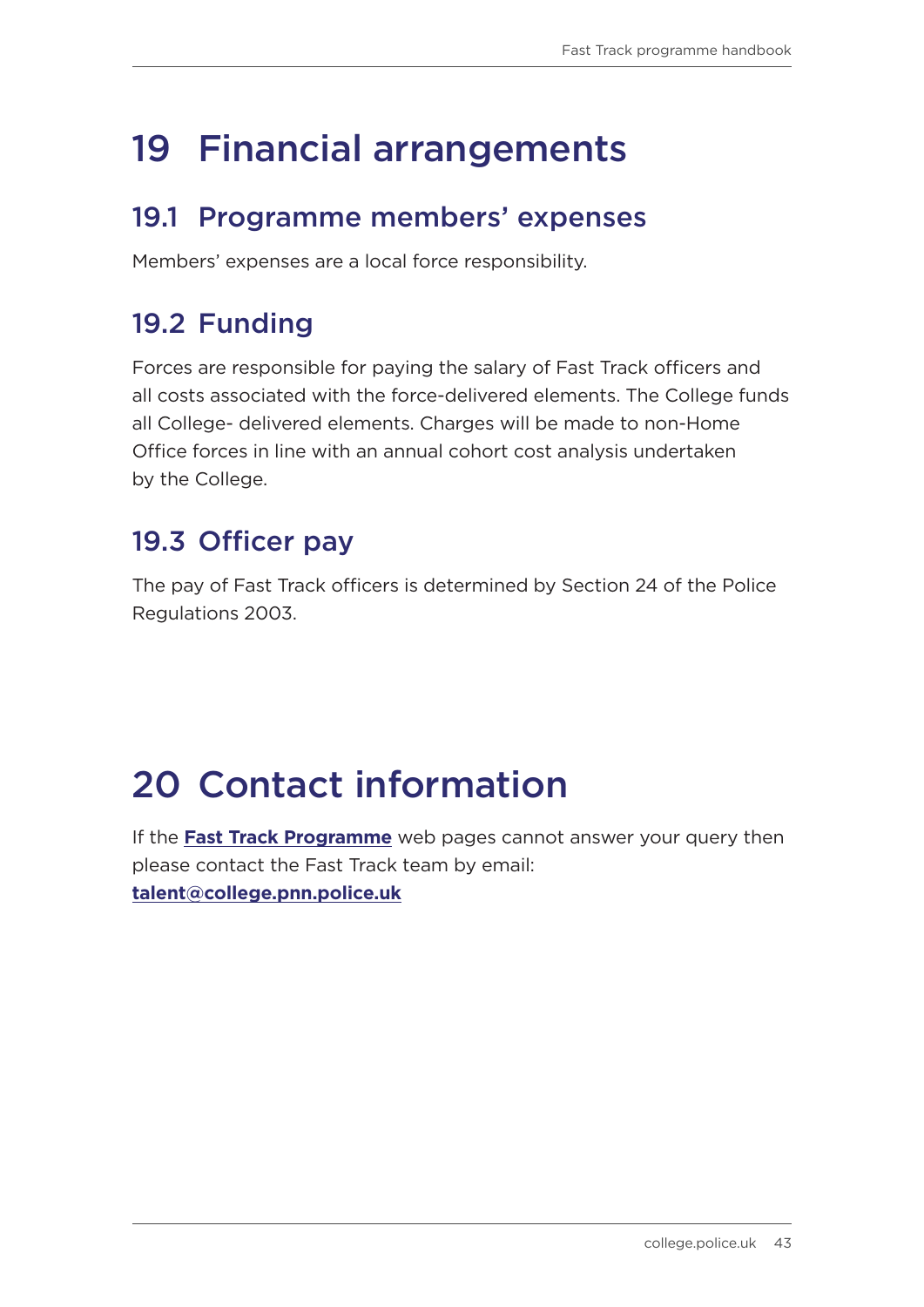### <span id="page-45-1"></span><span id="page-45-0"></span>Appendix A

#### National minimum requirements

#### A. Governance and communication

A1 Formal governance structure in place at chief officer/executive team level, supported by a senior member of staff designated as the force SPOC who has an overview of the whole process, coordinating the various departments involved to ensure successful implementation of the programme.

#### B. Diversity

B1 The force, in implementing the programme, has given due regard to the public sector equality duty under the Equality Act 2010.

#### C. Monitoring and evaluation

C1 The force, in implementing the programme, sets out a monitoring and evaluation strategy that corresponds to the national monitoring and evaluation strategy being led by the College of Policing.

In relation to all assessments on the programme, the force implements an approach to standardising assessment practice in accordance with the national assessment strategy.

That in relation to all assessments on the programme, the force implements an approach to internally verifying all assessment practice in accordance with the national assessment strategy.

#### D. Attraction

#### D2 Internal

In marketing the programme, each force includes strategies to attract highly talented candidates and engage officers from groups who are disproportionately underrepresented within the force make-up and by rank.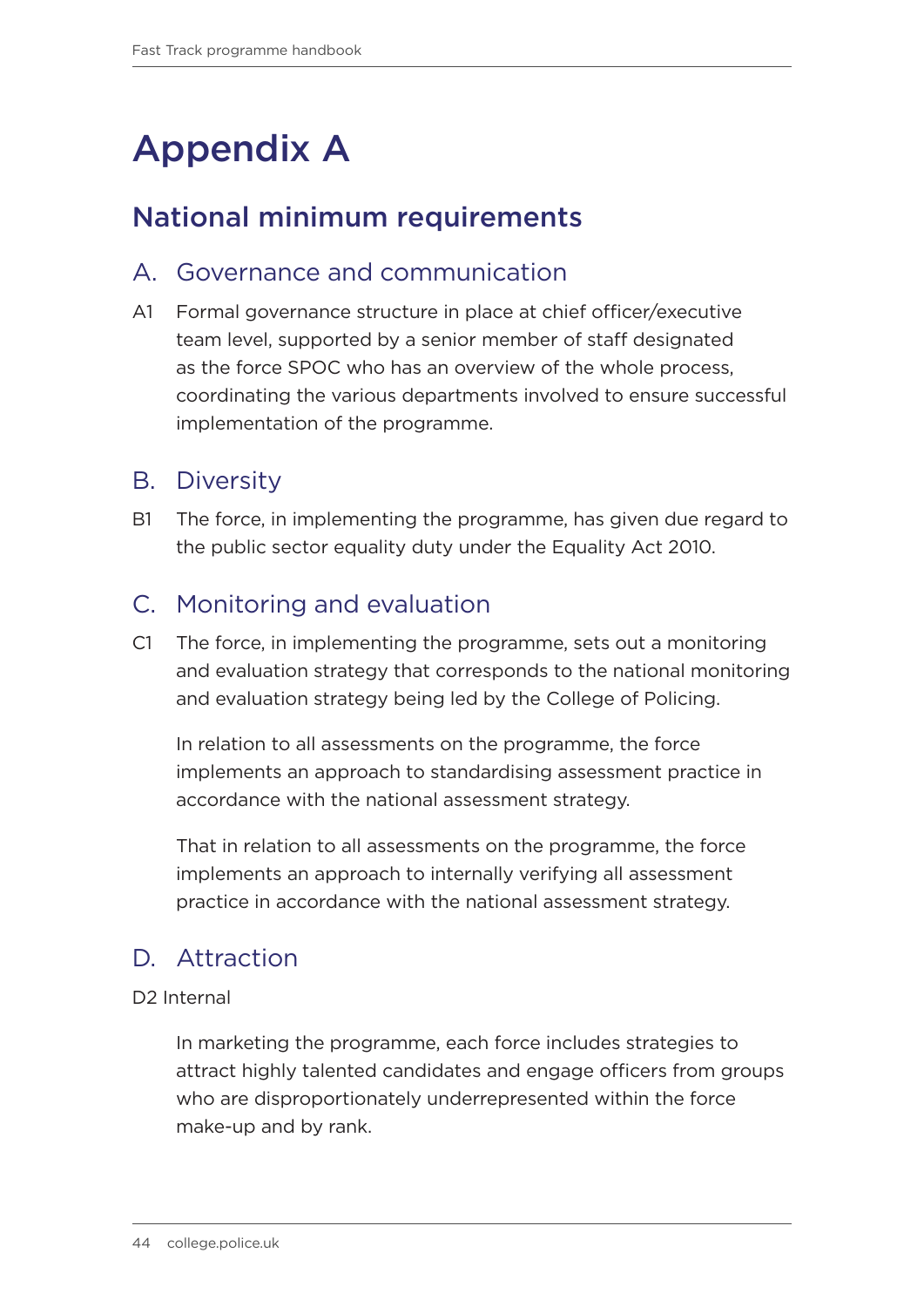#### E. Application and selection

E1 Forces must ensure that any sifting process put in place as part of the initial recruitment of candidates (eg, application form sift, interview, assessment centre) is objective, fair, valid and reliable.

The force approach should ensure specific consideration is given to how the sifting process appropriately reflects the programme aims of identifying individuals from diverse backgrounds who will bring new perspectives.

The College of Policing will provide a guidance pack to support good practice in this respect, which forces should adhere to as a minimum.

#### F. Programme delivery

F1 Compliant with national IPLDP, PCDA, DHEP and 'Pre-Join' Degree in Professional Policing /force equivalent, meets requirements in terms of programme, evaluation and assessment.

In relation to all rotations, programme members are assigned a workplace tutor who is an officer at the rotation rank and skilled and experienced at that rank.

Force staff undertaking the roles of trainer, assessor and verifier are skilled to the level of the College of Policing standards for these roles.

F2 Compliant with NPPF, meeting national requirements in terms of programme, evaluation and assessment.

In relation to all rotations (constable, sergeant, inspector and superintendent) programme members are assigned a workplace tutor who is an officer at the rotation rank and skilled and experienced at that rank.

Force staff undertaking the roles of trainer, assessor and verifier are skilled to the level of the College of Policing standards for these roles.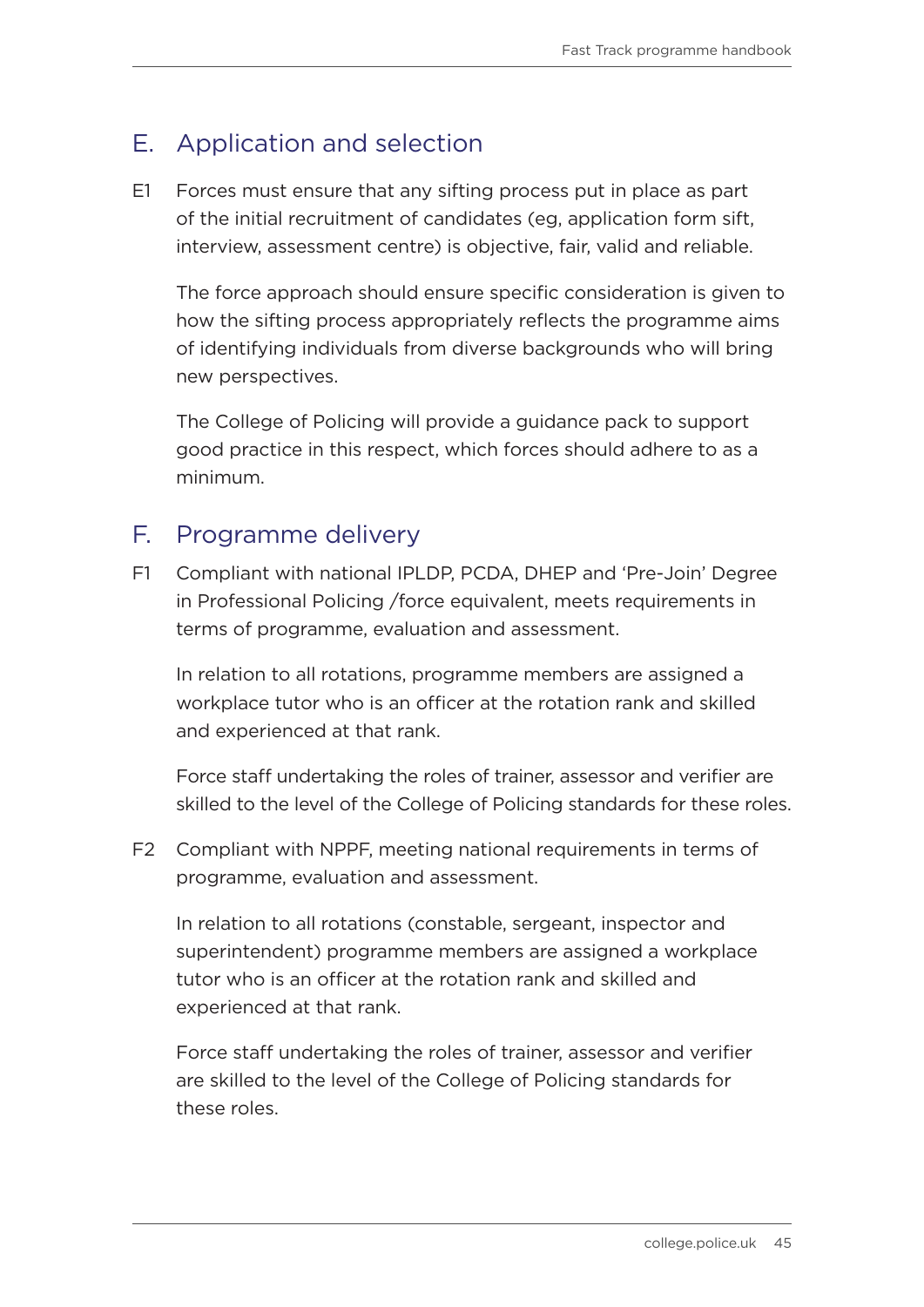#### F3 Fast Track

Community project that reflects the needs of the local community. Officers undertaking a project in the community, working with a diverse group of people.

#### G. Managing and supporting programme members

- G1 Identify and appoint before College of Policing induction two mentors for each programme member at the following ranks:
	- Fast Track: one at inspector rank, if possible, a current or former member of Fast Track or HPDS and a senior officer
	- Direct Entry Inspector: one at inspector rank and one at superintendent rank
	- Direct Entry Superintendent: one at superintendent rank and one at chief officer/executive team rank.

Regularly review to ensure they are still relevant.

- G2 Undertake relevant and regular performance reviews throughout their time on the programme to ensure ongoing support at force level and feedback to chief officer lead at least every six months.
- G3 Each programme member produces and maintains a PDP with the appropriate person in-force, covering the period of the programme and post- programme intentions. The PDP should reflect their current development needs, set specific development goals, define the level of support required and be reviewed regularly.

The PDP is used to place the programme member in roles that will directly support their specific development goals. It enables programme members to gain the necessary level of operational exposure to maximise varied experience to meet the aims of the programme in programme timeframes as specified by the College of Policing.

G4 If a force removes an officer from the programme, it must evidence and record this.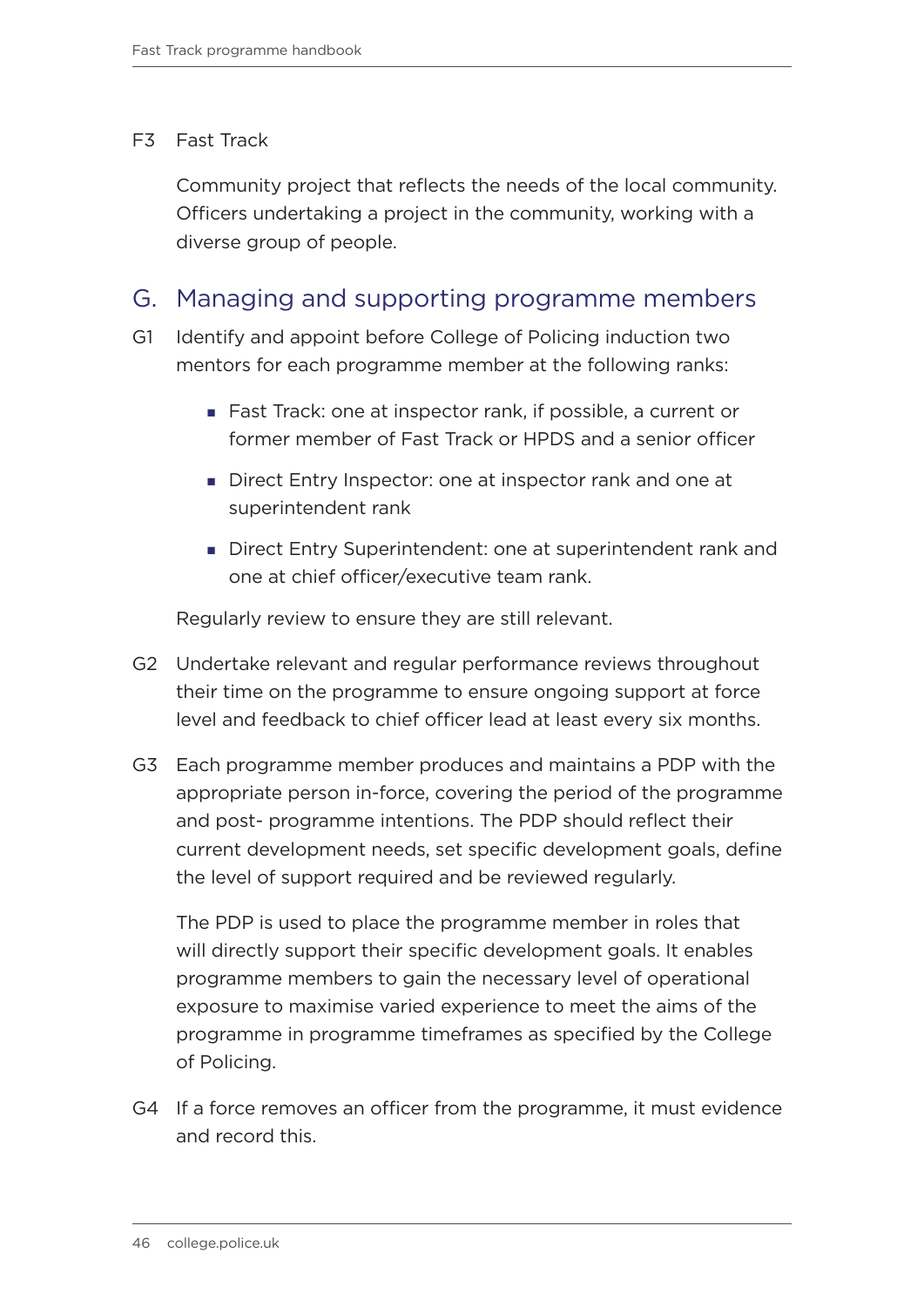### <span id="page-48-1"></span><span id="page-48-0"></span>Appendix B

### Indicative Programme structure for Cohort 7

| September                                                                                                  |                                                | Register for NPPF Step 2 Inspectors' Knowledge Exam and<br><b>National Assessment Centre</b>                       |  |  |
|------------------------------------------------------------------------------------------------------------|------------------------------------------------|--------------------------------------------------------------------------------------------------------------------|--|--|
| October                                                                                                    |                                                | NPPF Step 2 Inspectors' knowledge examination                                                                      |  |  |
|                                                                                                            | December                                       | College of Policing input - Managing self and others                                                               |  |  |
|                                                                                                            |                                                | Promoted to temporary sergeant (after NPPF Step 2)<br>Inspectors' knowledge examination received)                  |  |  |
|                                                                                                            | January - April                                | Commence WBA rotations                                                                                             |  |  |
| April                                                                                                      |                                                | College of Policing input - Evidenced-based practice,<br>creativity and innovation                                 |  |  |
|                                                                                                            |                                                | <b>WBA</b> rotations                                                                                               |  |  |
|                                                                                                            | June - August                                  | <b>WBA</b> rotations                                                                                               |  |  |
|                                                                                                            | September                                      | College of Policing input - Collective leadership,<br>organisational change and strategic vision                   |  |  |
|                                                                                                            |                                                | <b>WBA</b> consolidation                                                                                           |  |  |
| October                                                                                                    |                                                | NPPF Step 2 Inspectors' knowledge examination                                                                      |  |  |
|                                                                                                            |                                                | <b>WBA</b> consolidation                                                                                           |  |  |
|                                                                                                            | November                                       | <b>WBA</b> consolidation                                                                                           |  |  |
|                                                                                                            | December                                       | Promoted to substantive sergeant                                                                                   |  |  |
| January-<br>December                                                                                       |                                                | In-force development consolidating development based on<br>PDP requirements                                        |  |  |
| February                                                                                                   |                                                | College of Policing input - Valuing difference and inclusion                                                       |  |  |
| October                                                                                                    |                                                | College of Policing input - Business acumen, partnership<br>working and political astuteness                       |  |  |
|                                                                                                            |                                                | In-force development consolidating development based on<br>PDP requirements for promotion to inspector in December |  |  |
| November                                                                                                   |                                                | In-force development consolidating development based on<br>PDP requirements for promotion to inspector in December |  |  |
| December                                                                                                   |                                                | Promoted to temporary inspector and exit programme with<br>development plan for CPD                                |  |  |
| Additional requirement over the programme                                                                  |                                                |                                                                                                                    |  |  |
| 1                                                                                                          | All officers to undertake a custody attachment |                                                                                                                    |  |  |
| $\overline{2}$                                                                                             |                                                | All officers to undertake a community placement                                                                    |  |  |
| 3<br>Optional detectives pathway dependent on force requirements and<br>officer personal development needs |                                                |                                                                                                                    |  |  |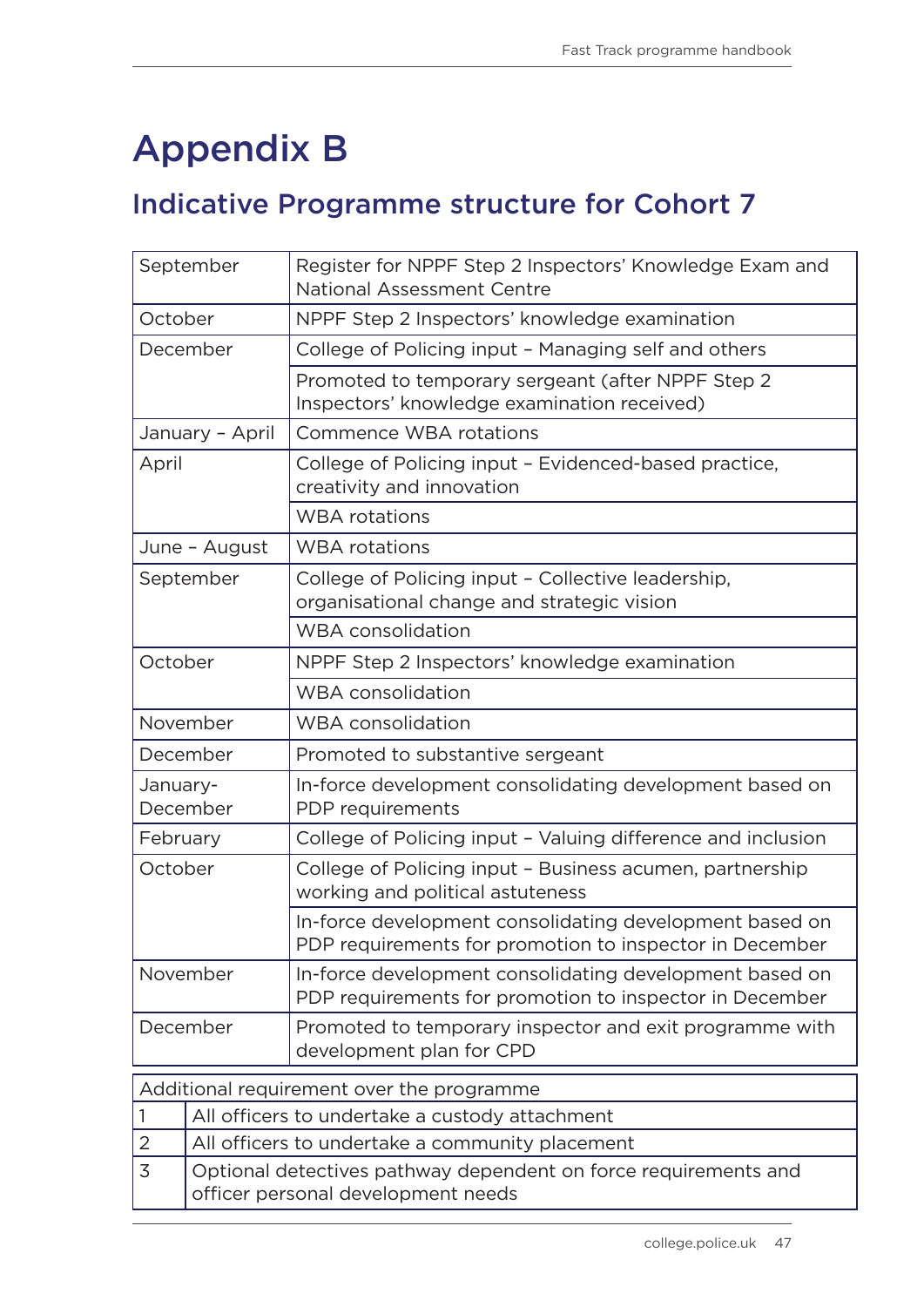### <span id="page-49-0"></span>Appendix C

#### Performance assessment report for Fast Track Programme

#### Personal details

| Name                       |  |
|----------------------------|--|
| Warrant number             |  |
| Force                      |  |
| Force Fast Track SPOC      |  |
| Force NPCC Fast Track lead |  |

The Performance Assessment Report (PAR) provides the vehicle for chief officer sign-off for promotion to temporary inspector at the end of the Fast Track programme. Forces may have their own performance monitoring reviews which will meet this requirement and these can be used as a PAR. The PAR (or force equivalent) should be completed on a regular basis, such as the end of a rotation period or a quarterly basis. The officer and the force are responsible for ensuring completion.

During the first year, the officer is also assessed via the WBA, but in the final year, the PAR can be used proactively to monitor progress to ensure officers are not only supported in their development but are also reaching the required standards to be promoted to temporary inspector. Officers in their final year may have a number of rotations to meet their development needs and it is essential that their performance is assessed prior to moving to a new rotation to ensure there has been a continual assessment throughout the year.

Continual assessment will also support the final rotation team as they will be required to 'recommend' or 'not recommend' for promotion when they may only have had contact for a short period.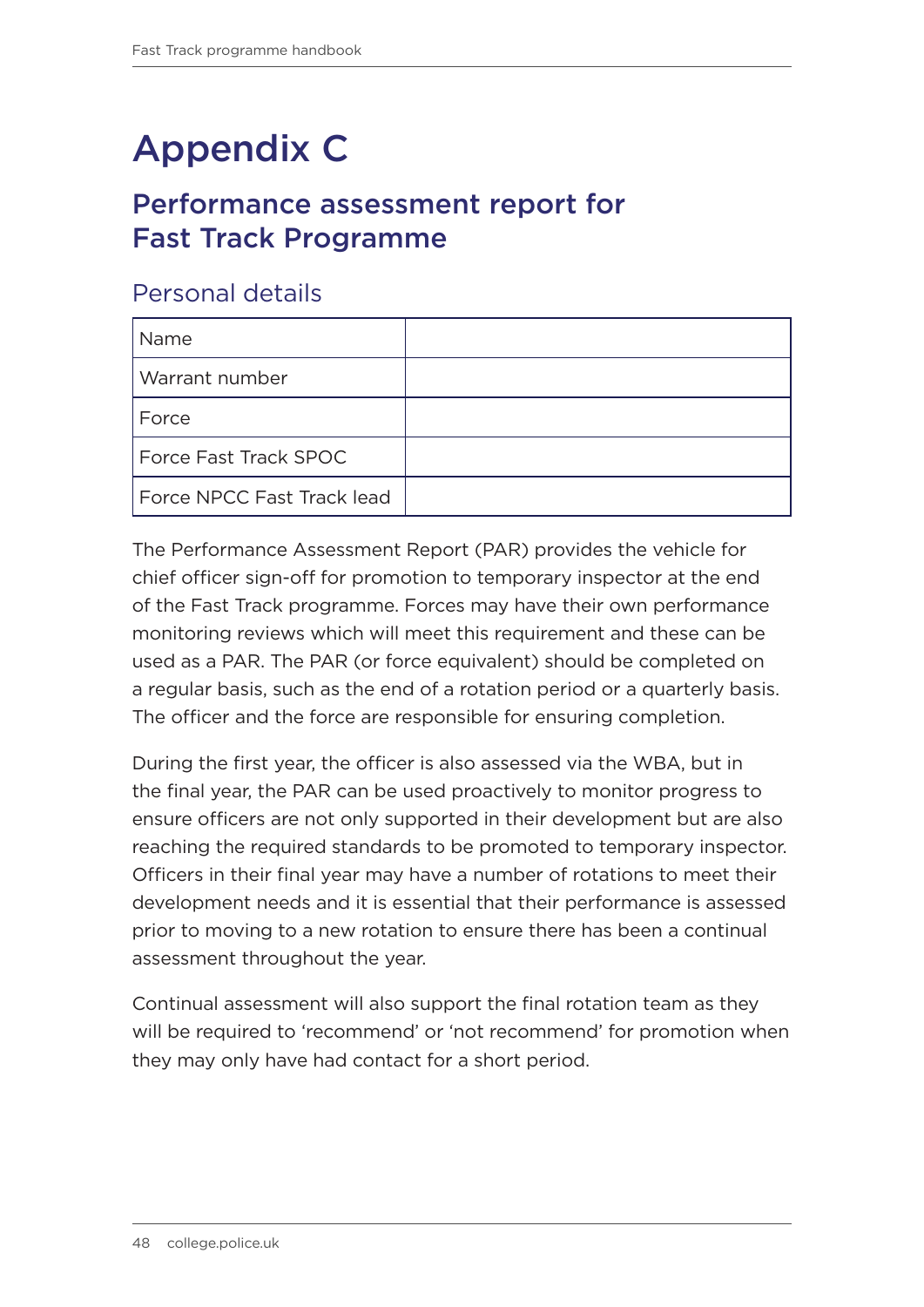#### The report

The PAR is used to record officers' evidence on performance in terms of professional competence and behaviours, in line with the CVF. Managers must assess the FT officers' operational competency and also their demonstration of the CVF behaviours at level 2. They should assess them to be meeting requirements or requiring further development. If the FT officer is not reaching the required level, then evidence and rationale must be documented and a development plan to support the officer is required. Reference should be made to the candidate's PDR, PDP and any other sources of evidence.

The PAR process replaces the traditional NPPF Step 3 promotion process. Progress depends on line manager recommendation and agreement by chief officer in the home force to progress to temporary inspector and commence of the Step 4 WBA on graduating from the programme.

| <b>Module</b>                                                           | <b>Date</b><br>completed | <b>Attachments</b>     | <b>Date</b><br>completed |
|-------------------------------------------------------------------------|--------------------------|------------------------|--------------------------|
| Ethics and values in<br>policing managing self<br>and others            |                          | Custody<br>attachment  |                          |
| Evidence based<br>practice, creativity and<br>innovation                |                          | Community<br>placement |                          |
| Collective leadership,<br>organisational change<br>and strategic vision |                          | Other                  |                          |
| Valuing difference and<br>inclusion                                     |                          |                        |                          |
| Business acumen,<br>partnership working<br>and political astuteness     |                          |                        |                          |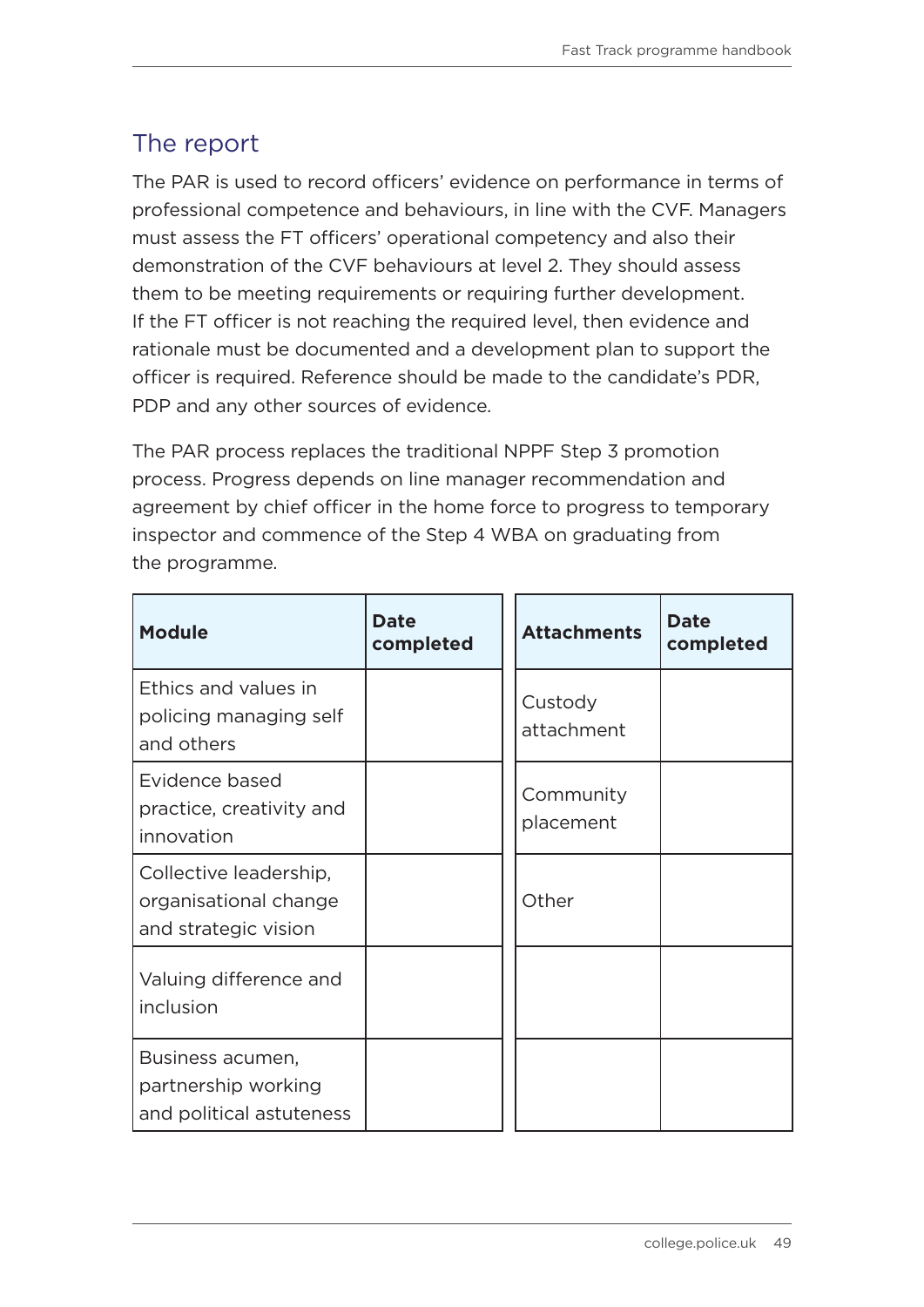#### <span id="page-51-0"></span>Review

|                                                                                          | <b>Officer's comments</b>           |      |
|------------------------------------------------------------------------------------------|-------------------------------------|------|
| <b>Evidence of operational</b><br>competence at the rank<br>of sergeant                  | Operational competence              |      |
| <b>Evidence of competency</b><br>and values framework for<br>policing behaviours         | CVF for policing behaviours level 2 |      |
| <b>Values</b><br>Integrity<br>Impartiality<br>Transparency<br>Social responsibility      |                                     |      |
| <b>Cluster - intelligent, creative</b><br>and informed policing                          |                                     |      |
| We are innovative and<br>open-minded                                                     |                                     |      |
| • We critically analyse<br><b>Cluster - inclusive, enabling</b><br>and visionary leaders |                                     |      |
| We deliver, support and<br>inspire                                                       |                                     |      |
| We are collaborative                                                                     |                                     |      |
| Cluster - resolute,<br>compassionate and<br>committed                                    |                                     |      |
| We take ownership<br>$\mathcal{L}_{\mathcal{A}}$                                         |                                     |      |
| We are emotionally<br>п<br>aware                                                         |                                     |      |
| Officer's signature                                                                      |                                     | Date |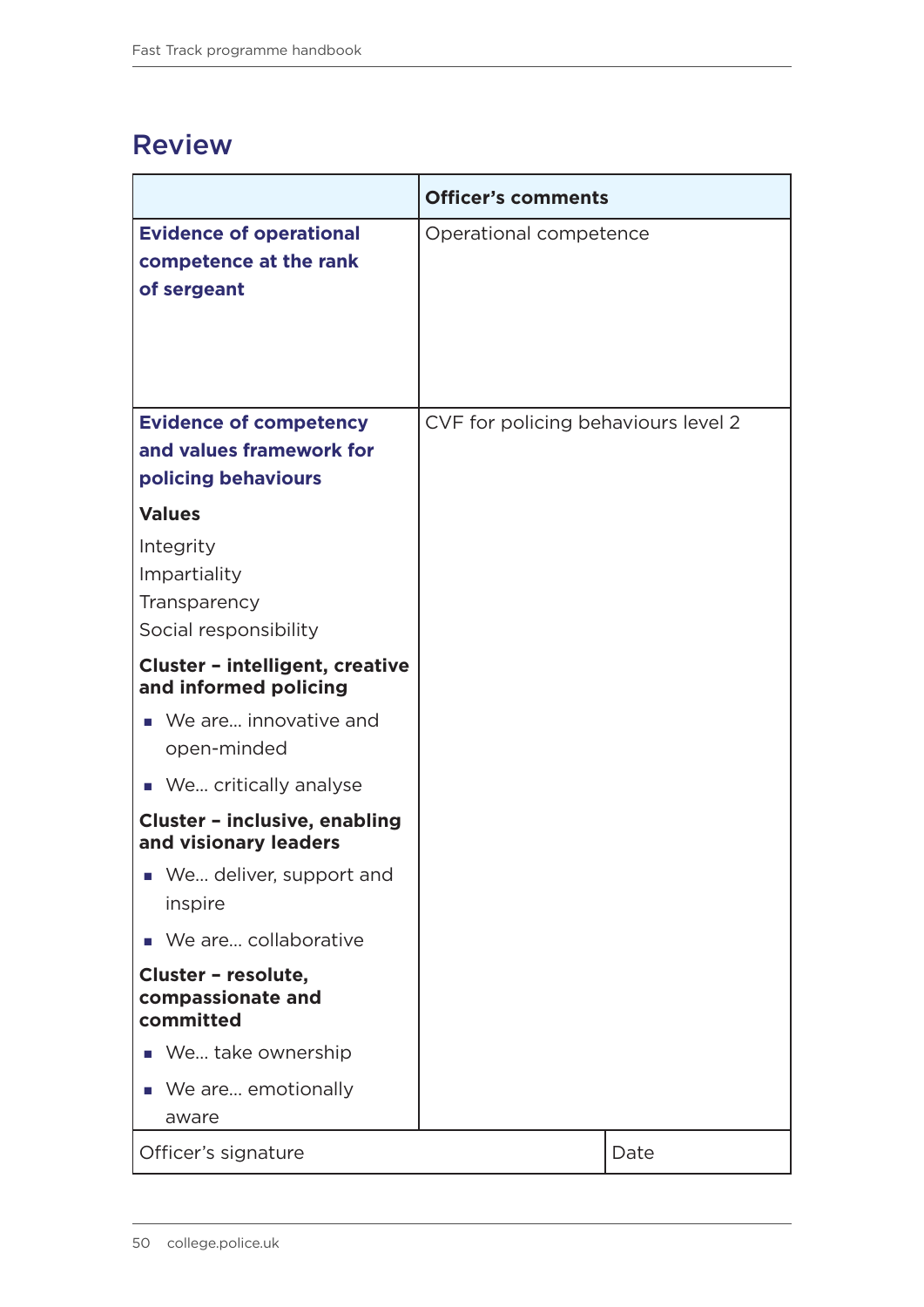| Line manager's comments |  |                                                                        |      |
|-------------------------|--|------------------------------------------------------------------------|------|
|                         |  |                                                                        |      |
|                         |  |                                                                        |      |
|                         |  |                                                                        |      |
|                         |  |                                                                        |      |
|                         |  |                                                                        |      |
| Overall                 |  | Fully meets requirements                                               |      |
| assessment              |  | Requires further development to meet<br>requirements and PDP completed |      |
| Line manager's name     |  | Line manager's<br>signature                                            | Date |

| <b>BCU commander's/unit head's review</b> |           |      |  |
|-------------------------------------------|-----------|------|--|
|                                           |           |      |  |
|                                           |           |      |  |
|                                           |           |      |  |
|                                           |           |      |  |
| Name                                      | Signature | Date |  |

| <b>Force Fast Track SPOC review</b> |           |      |  |
|-------------------------------------|-----------|------|--|
|                                     |           |      |  |
|                                     |           |      |  |
|                                     |           |      |  |
|                                     |           |      |  |
| Force Fast Track SPOC               | Signature | Date |  |
| name                                |           |      |  |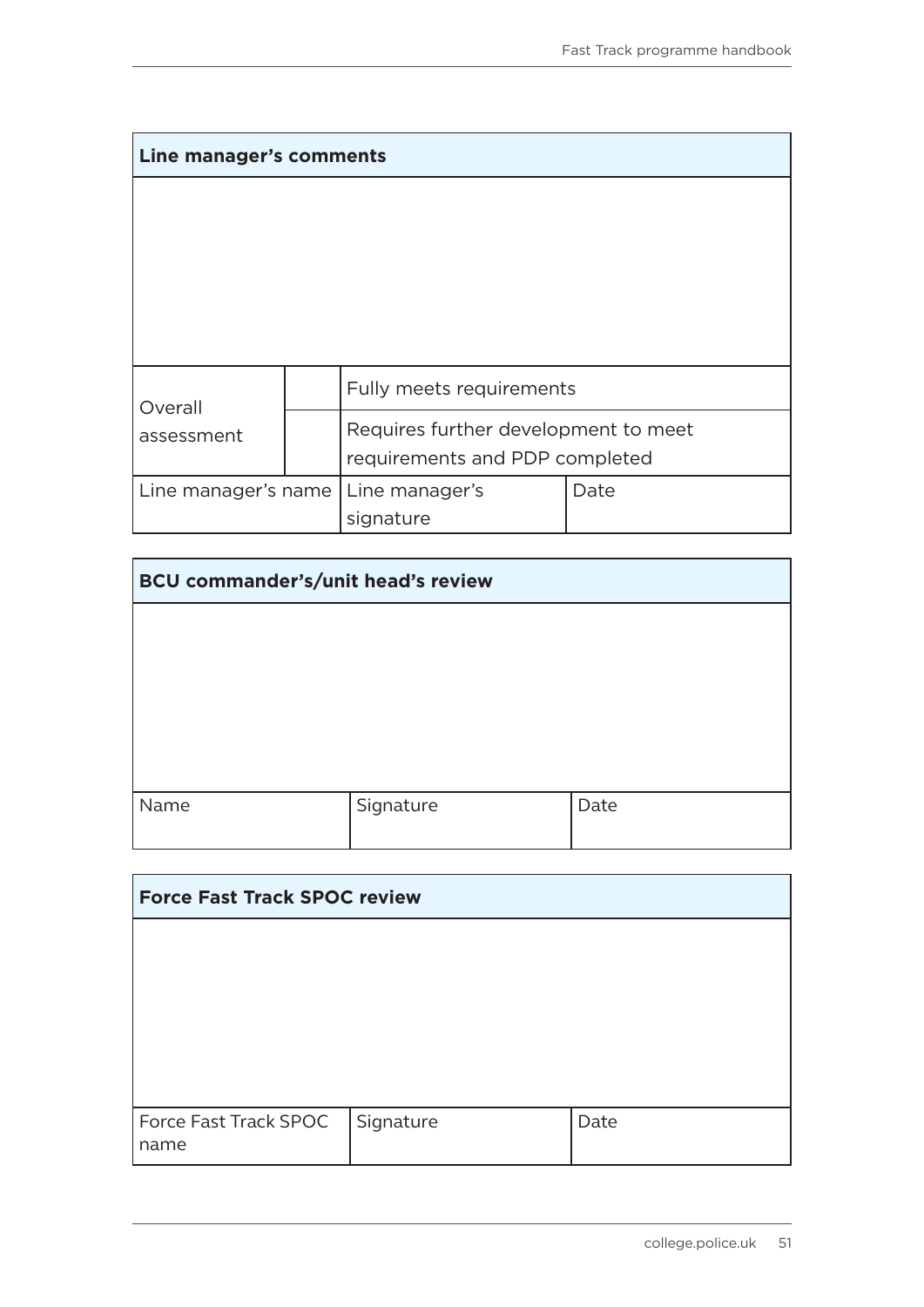#### <span id="page-53-0"></span>Final review

|                                                                         | <b>Officer's comments</b>           |      |
|-------------------------------------------------------------------------|-------------------------------------|------|
| <b>Evidence of operational</b><br>competence at the rank<br>of sergeant | Operational competence              |      |
| <b>Evidence of CVF for</b>                                              | CVF for policing behaviours level 2 |      |
| policing behaviours                                                     |                                     |      |
| <b>Values</b>                                                           |                                     |      |
| Integrity Impartiality                                                  |                                     |      |
| Transparency                                                            |                                     |      |
| Social responsibility                                                   |                                     |      |
| <b>Cluster - intelligent, creative</b><br>and informed policing         |                                     |      |
| ■ We are innovative and<br>open-minded                                  |                                     |      |
| ■ We critically analyse                                                 |                                     |      |
| <b>Cluster - inclusive, enabling</b><br>and visionary leaders           |                                     |      |
| • We deliver, support<br>and inspire                                    |                                     |      |
| We are collaborative<br>m.                                              |                                     |      |
| Cluster - resolute,<br>compassionate and<br>committed                   |                                     |      |
| We take ownership<br>$\mathcal{L}_{\mathcal{A}}$                        |                                     |      |
| We are emotionally<br>$\mathcal{L}_{\mathcal{A}}$<br>aware              |                                     |      |
| Officer's signature                                                     |                                     | Date |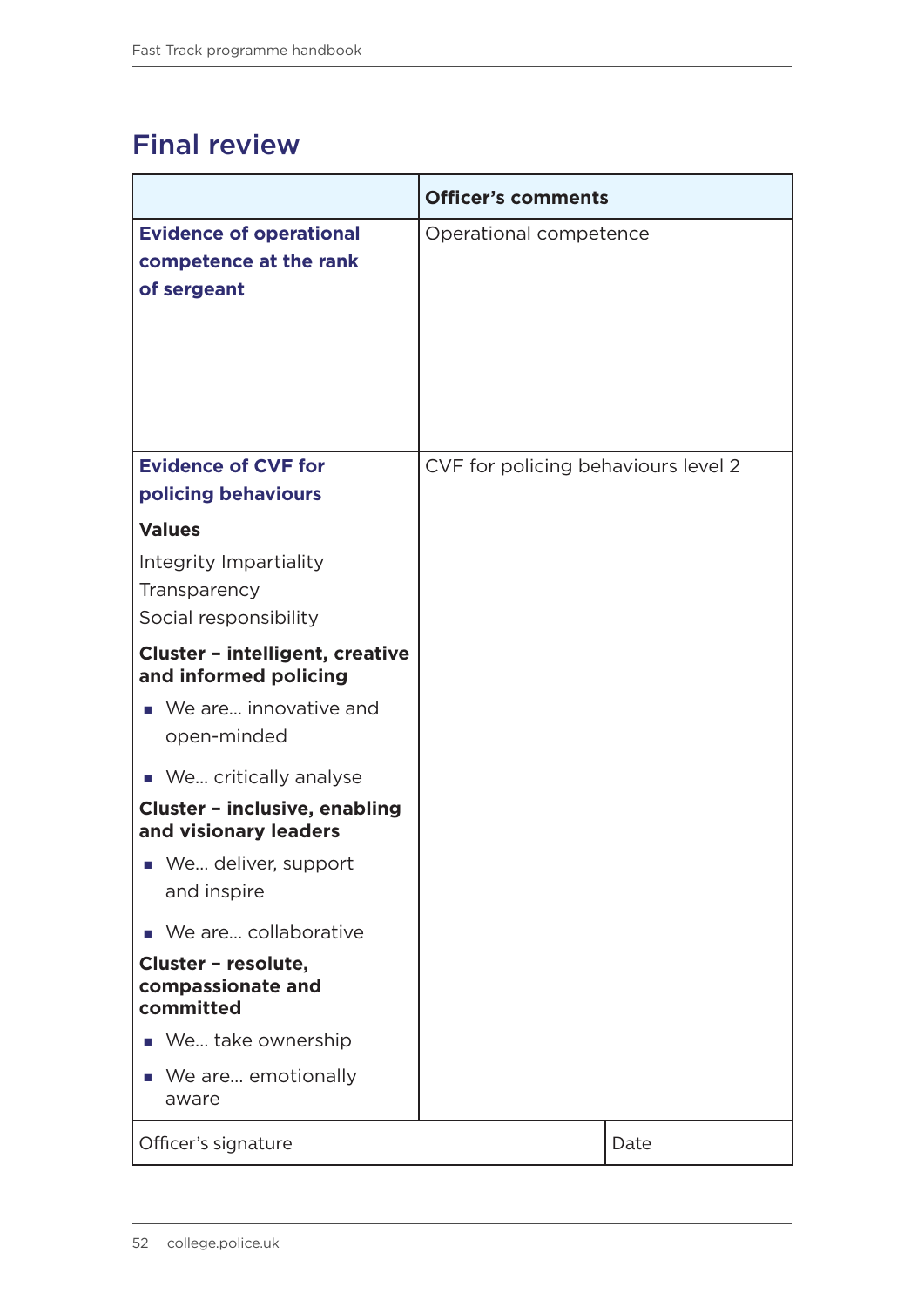| Line manager's comments |  |                                                                        |      |
|-------------------------|--|------------------------------------------------------------------------|------|
|                         |  |                                                                        |      |
|                         |  |                                                                        |      |
|                         |  |                                                                        |      |
|                         |  | Fully meets requirements                                               |      |
| Overall<br>assessment   |  | Requires further development to meet<br>requirements and PDP completed |      |
| Line manager's name     |  | Line manager's                                                         | Date |
|                         |  | signature                                                              |      |

| <b>BCU commander's/unit head's review</b> |           |      |  |  |
|-------------------------------------------|-----------|------|--|--|
|                                           |           |      |  |  |
|                                           |           |      |  |  |
|                                           |           |      |  |  |
| Name                                      | Signature | Date |  |  |
|                                           |           |      |  |  |

| <b>Force Fast Track SPOC review</b> |           |      |  |  |
|-------------------------------------|-----------|------|--|--|
|                                     |           |      |  |  |
|                                     |           |      |  |  |
|                                     |           |      |  |  |
| Force Fast Track                    | Signature | Date |  |  |
| SPOC name                           |           |      |  |  |

| <b>Chief officer's decision</b> |  |           |      |  |
|---------------------------------|--|-----------|------|--|
|                                 |  |           |      |  |
|                                 |  |           |      |  |
|                                 |  |           |      |  |
| Recommended for                 |  | Signature | Date |  |
| promotion                       |  |           |      |  |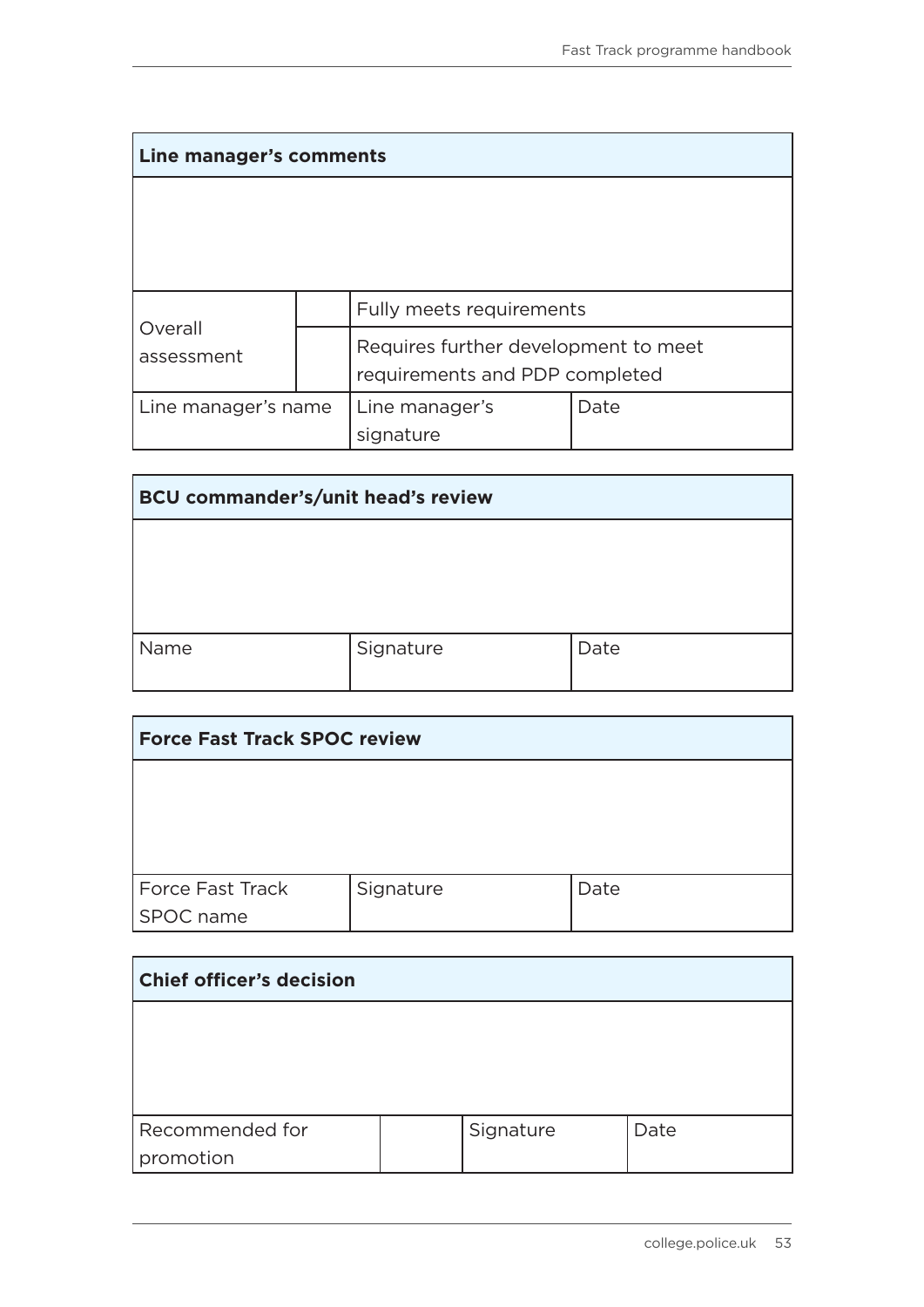### <span id="page-55-0"></span>Appendix D

#### Learning outcomes for Fast Track custody

#### Criminal justice – detention and custody

| 1. Analyse and apply the                                                                                   | 1.1 Key stages of custody process                                                                                  |
|------------------------------------------------------------------------------------------------------------|--------------------------------------------------------------------------------------------------------------------|
| pre-custody principles<br>and first point of contact<br>considerations involved in<br>the custody process. | a. Circumstances under which an<br>individual may be detained and/or<br>taken into custody.                        |
|                                                                                                            | b. Police and Criminal Evidence Act 1984<br>(PACE) Code of Practice, Code C.                                       |
|                                                                                                            | c. Principles to be considered throughout<br>detention including risk assessment,<br>vulnerability assessment etc. |
|                                                                                                            | d. Extra considerations when dealing<br>with a detainee who has been<br>identified as vulnerable.                  |
|                                                                                                            | e. Information about an arrest prior to<br>transfer/escort.                                                        |
|                                                                                                            | f. Procedures for transporting a<br>detained person.                                                               |
|                                                                                                            | g. Steps that should be taken on arrival<br>at custody suite.                                                      |
|                                                                                                            | h. Special arrangements for transferring<br>a detained person to and from<br>hospital.                             |